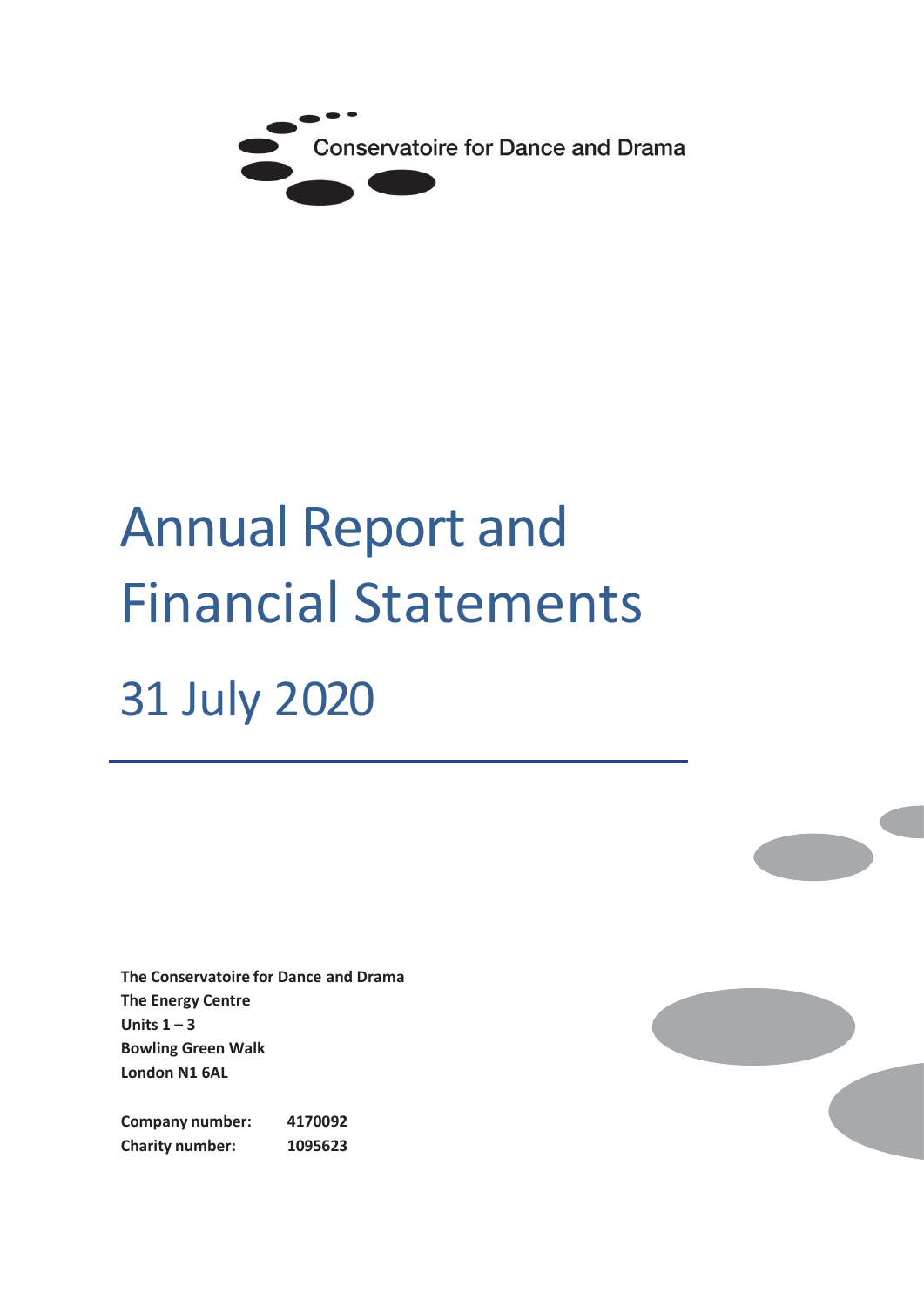# **Contents**

| 1. Company information                                                                  | 3  |
|-----------------------------------------------------------------------------------------|----|
| 2. Review of the year                                                                   | 4  |
| 3. Strategic report for the year ended 31 July 2020                                     | 6  |
| 3.1 Achievements and performance during 2019-20                                         | 6  |
| 3.2 Financial review of the year ended 31 July 2020                                     | 12 |
| 3.3 Plans, principal risks and uncertainties                                            | 14 |
| 4. Report of the Board of Governors for the year ended 31 July 2020                     | 17 |
| 4.1 Nature of the Conservatoire's business                                              | 17 |
| 4.2 Charitable objectives and public benefit                                            | 17 |
| 4.3 Corporate governance and internal control                                           | 19 |
| 4.4 Statement of responsibilities of the Board of Governors                             | 26 |
| 5. Independent auditor's report to the members of the Conservatoire for Dance and Drama | 28 |
| 6. Financial Statements                                                                 | 31 |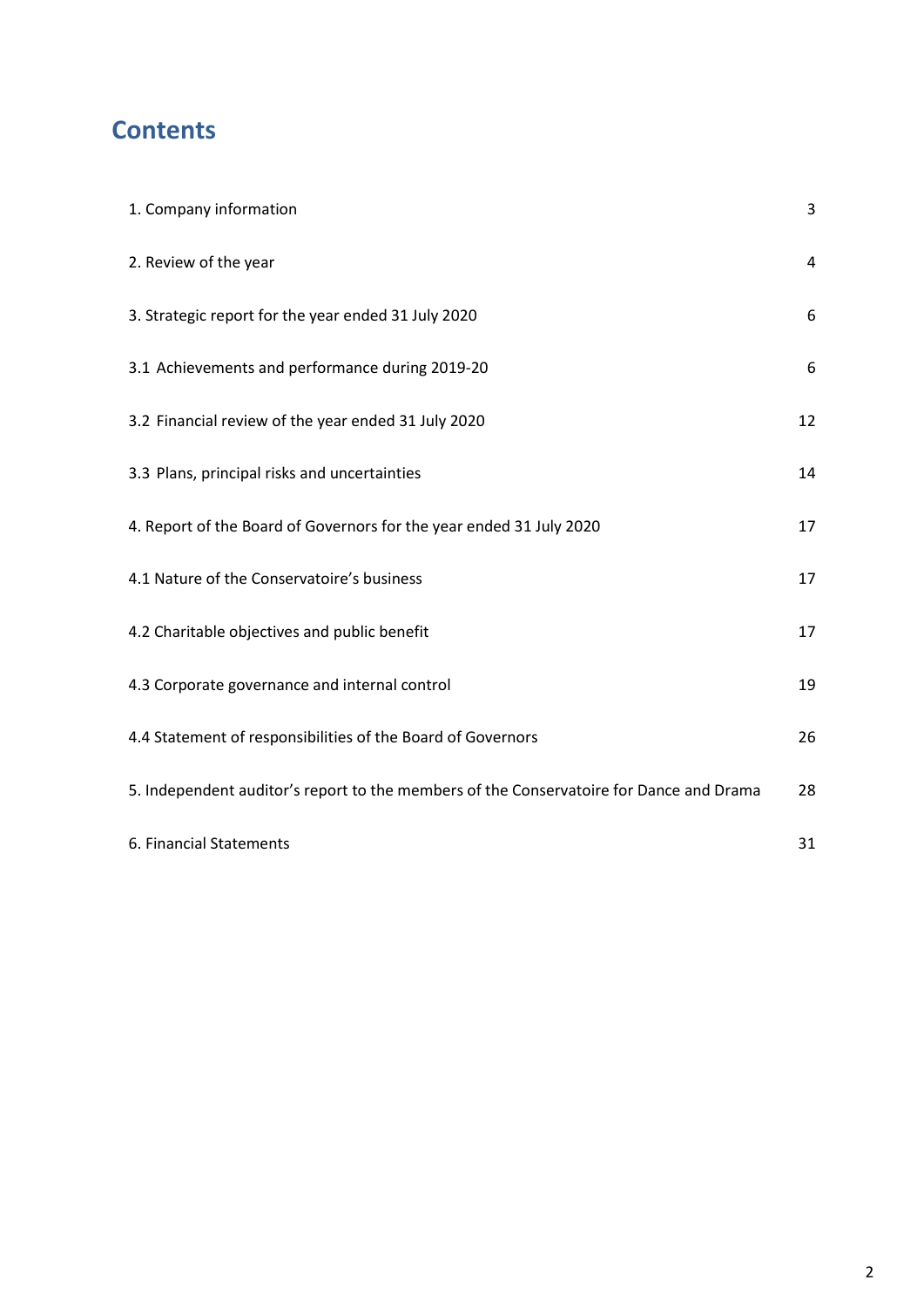# **1. Company information**

| Governors<br>(These are all company directors,<br>charity trustees)      | Julian Roskill (Chair)<br>Louise Verrill (Deputy Chair)<br>Dr Roderick Clayton<br>Peter Dunleavy<br><b>Emily Fletcher</b><br>Janice French<br><b>Prof Martin Halliwell</b><br>Rabia Harrison<br><b>Derek Hicks</b><br>Robert Jude                                                            | Mindy Kilby<br>Rebecca Laschetti<br><b>Tierney Lawlor</b><br>Lesley Payne<br><b>Matthew Slater</b><br><b>Guy Stobart</b><br>William Underhill<br>Colette Wilson<br><b>Tamas Wood</b> |
|--------------------------------------------------------------------------|----------------------------------------------------------------------------------------------------------------------------------------------------------------------------------------------------------------------------------------------------------------------------------------------|--------------------------------------------------------------------------------------------------------------------------------------------------------------------------------------|
| Accountable Officer                                                      | Jill Leigh                                                                                                                                                                                                                                                                                   |                                                                                                                                                                                      |
| Registered office                                                        | The Energy Centre, 1 Bowling Green Walk, N1 6AL<br>T: 020 7387 5101<br>www.cdd.ac.uk                                                                                                                                                                                                         |                                                                                                                                                                                      |
| Registered company no.                                                   |                                                                                                                                                                                                                                                                                              | 4170092 (a company limited by guarantee having no share capital)                                                                                                                     |
| Registered charity no.                                                   | 1095623                                                                                                                                                                                                                                                                                      |                                                                                                                                                                                      |
| Constituent schools                                                      | Bristol Old Vic Theatre School (BOVTS)<br>Central School of Ballet (CSB)<br>London Contemporary Dance School (LCDS)<br>National Centre for Circus Arts (National Centre)<br>Northern School of Contemporary Dance (NSCD)<br>Rambert School of Ballet and Contemporary Dance (Rambert School) |                                                                                                                                                                                      |
| Company Secretary & Clerk to the Emma Swift<br><b>Board of Governors</b> |                                                                                                                                                                                                                                                                                              |                                                                                                                                                                                      |
| Internal auditor<br>External auditor                                     | <b>KCG Audit Limited</b><br>7 Bell Yard Street<br>London<br>WC2A 2JR<br><b>BDO LLP</b>                                                                                                                                                                                                       |                                                                                                                                                                                      |
|                                                                          | City Place, 2 Beehive Ring Rd<br>Gatwick<br>RH6 OPA                                                                                                                                                                                                                                          |                                                                                                                                                                                      |
| <b>Bankers</b>                                                           | Lloyds Bank Plc<br>2nd Floor, 25 St George Street<br>London<br><b>W1S1FS</b>                                                                                                                                                                                                                 |                                                                                                                                                                                      |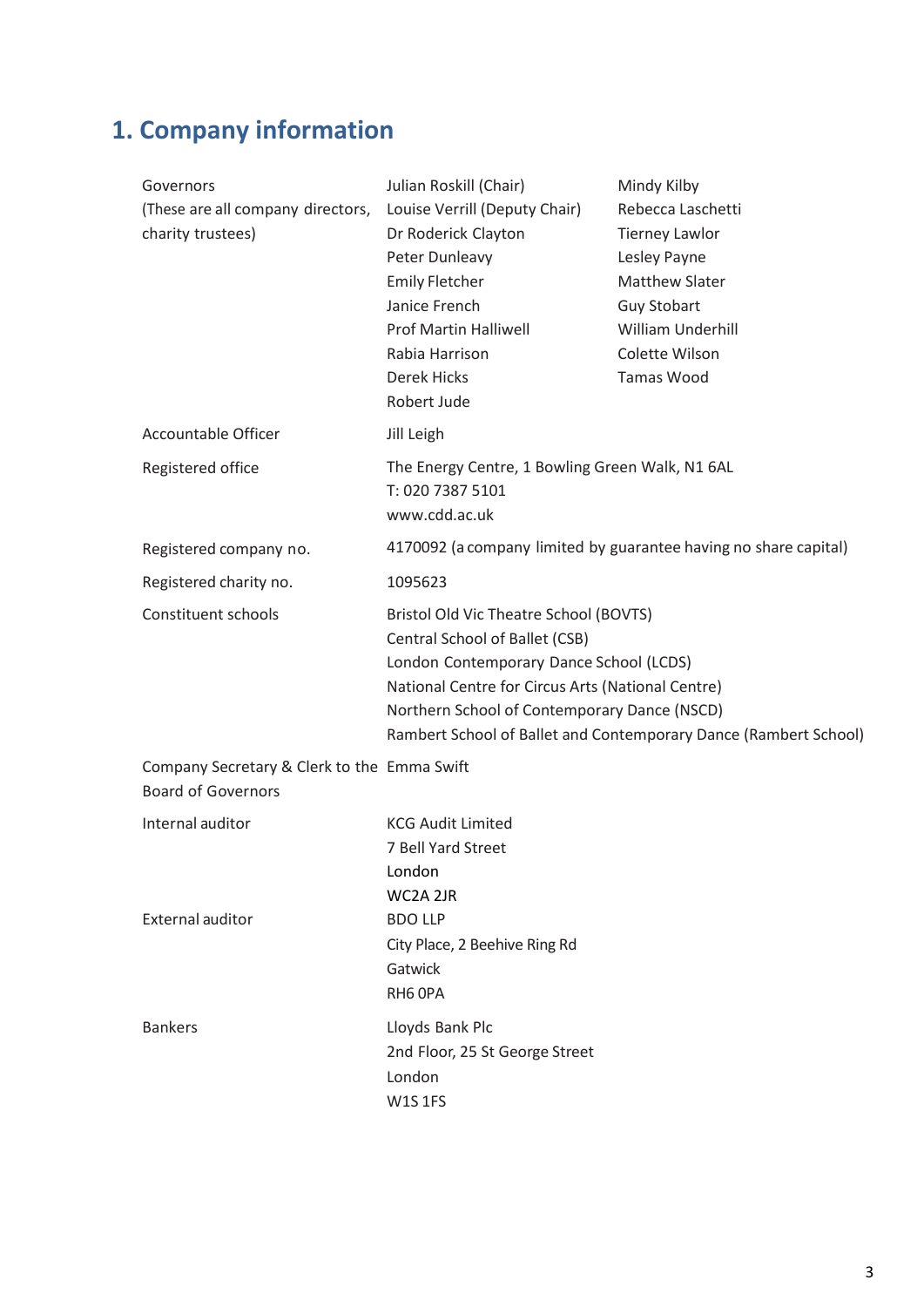# **2. Review of the year**

The Conservatoire for Dance and Drama ("the Conservatoire") is a formal collaboration amongst six member schools who are committed to the delivery of world-leading education and specialist vocational training in dance, drama, circus arts and production arts.

2019-20 was a year of unprecedented challenges for the higher education sector with the onset of the COVID-19 pandemic in March 2020, and a critical year for the Conservatoire as it considered its future purpose and viability as a collective endeavour. The extraordinary circumstances of the COVID-19 crisis have impacted upon all areas of higher education, from teaching and learning to community engagement and commercial activities. The transition to online and blended delivery presented a particular challenge for performing arts education and training and it is testament to the creativity, innovation, and dedication of Conservatoire school staff that higher education programmes were able to continue and final year students were supported to complete their degree. Delivery models continue to evolve and adapt into the next academic year in response to fast-changing conditions, local and national restrictions, and government and regulatory requirements.

The pandemic unfolded against a backdrop of organisational and personnel change, with the Conservatoire welcoming three new School Principals over spring and summer 2020: Mark Osterfield at Central School of Ballet, Sharon Watson at Northern School of Contemporary Dance, and Fiona Francombe at Bristol Old Vic Theatre School. We wish their predecessors – Heidi Hall, Janet Smith, and Paul Rummer – the very best for the future.

In March 2020, the Conservatoire Board discussed a Case for Change which considered organizational and structural matters with regards to the evolving regulatory requirements of the sector. Agreement on a multilateral Operating & Financial Agreement could not be reached and following consultation with the Office for Students, a Manual for Compliance and Assurance was developed in consultation with a Board Structure Working Group. The Manual makes explicit the obligations of the Conservatoire and the Schools to one another in order to meet the OfS conditions of registration and strengthens the control environment and verification of information received by the Board. The Manual was approved by the Conservatoire Board in November 2020, followed by the School Boards' in December 2020, with formal adoption effective from 1 January 2021.

Responding to the extensive changes in the higher education landscape, each of the member schools took decisions as to their futures. Northern School of Contemporary Dance gave formal notice of its resignation in November 2019 to pursue independent registration. Bristol Old Vic Theatre School gave formal notice of its resignation in August 2020 with the intention to pursue a partnership arrangement with another provider. In October 2020, Central School of Ballet, London Contemporary Dance School, National Centre for Circus Arts, and Rambert School confirmed that their futures also lay outside of the Conservatoire. The Conservatoire and the Schools are engaged in ongoing discussion with the Office for Students regarding the coordination and development of school exit plans, which were submitted to the OfS in December 2020 and January 2021. The Conservatoire is working towards a transition date of July 2023 with Schools' new arrangements in place from 1 August 2023.

The Board's focus now moves towards pursuit of a solvent wind down of the Conservatoire's registration and supporting the schools into their new arrangements. With consideration to the change in priorities, the Chair, Caragh Merrick, gave notice of resignation in December 2020. In the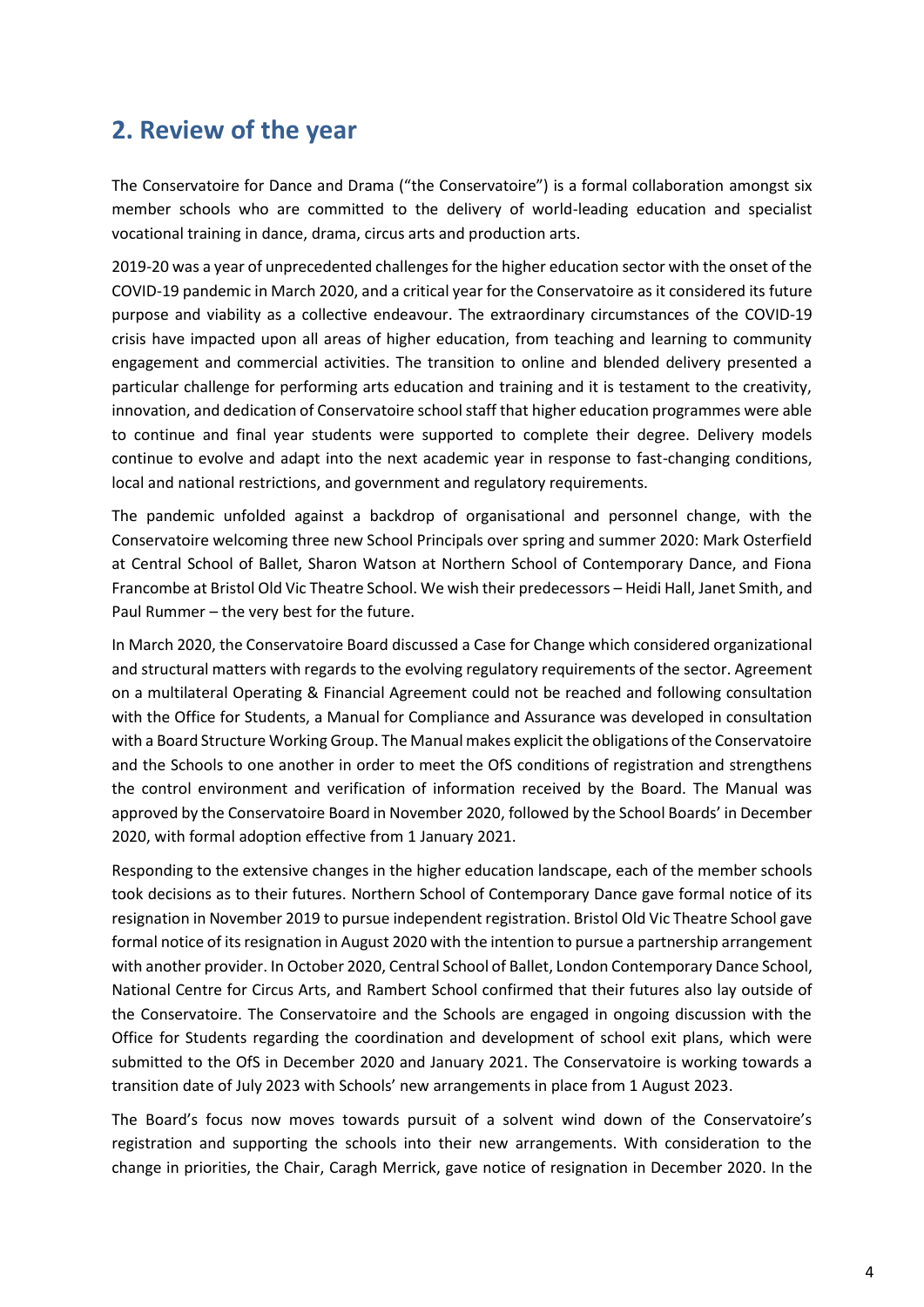context of these changes, the CEO, David Ruebain, also decided to step down. The Board thanks them both for their service. The Board elected Julian Roskill as Chair and Louise Verrill as Deputy Chair.

A Coronavirus Response Team was established early in the pandemic to monitor the financial impact and identify mitigating actions. Executive staff continued to undertake scenario planning and stress testing which, in tandem with the plans of the member schools, informs the Conservatoire's five-year financial forecast submitted to the Office for Students (OfS), postponed to February 2021. The OfS review of institution-specific targeted allocation (ISTA) was also postponed and the Conservatoire received confirmation that it would continue to receive ISTA funding in 2020-21. It is expected that the upcoming consultation and review will inform eligibility and funding allocations for 2021-22 onwards.

The introduction of temporary Student Number Controls during the summer led to a short hiatus in recruitment for some schools; however, this was lifted by the Universities Minister in mid-August. Despite international travel restrictions and changes to audition processes, recruitment remained strong for entry in 2020 with a slight increase in student numbers and all schools developed and implemented successful plans for safe re-opening in the autumn. Staff have maintained ongoing dialogue with students to ensure training throughout the pandemic remains responsive to student feedback and needs.

Students continued to report high satisfaction levels in the National Student Survey 2020, with a slight increase in overall satisfaction to 92%. The Conservatoire performed strongly against the sector in nearly all areas of the survey. The schools continue to develop new provision in response to industry demand and three new programmes were approved this year: the MA in Dance Research for Professional Practitioners at Rambert School, the CertHE in Contemporary Urban Dance Practices at Northern School of Contemporary Dance, and the MA Screen Acting at Bristol Old Vic Theatre School.

Protecting the student interest remains at the heart of the Conservatoire's mission and continued close collaboration between the Board, executive, and the regulator will be essential to ensure a smooth transition to the new arrangements over the next three years. As the Conservatoire enters this transitional period, it will continue to celebrate the achievements of its students, staff and graduates, and to support the member schools in the collective endeavour to deliver an exceptional student experience.

Intian W Rossill

Julian Roskill Chair of the Board of Governors

gill dugh

Jill Leigh Accountable Officer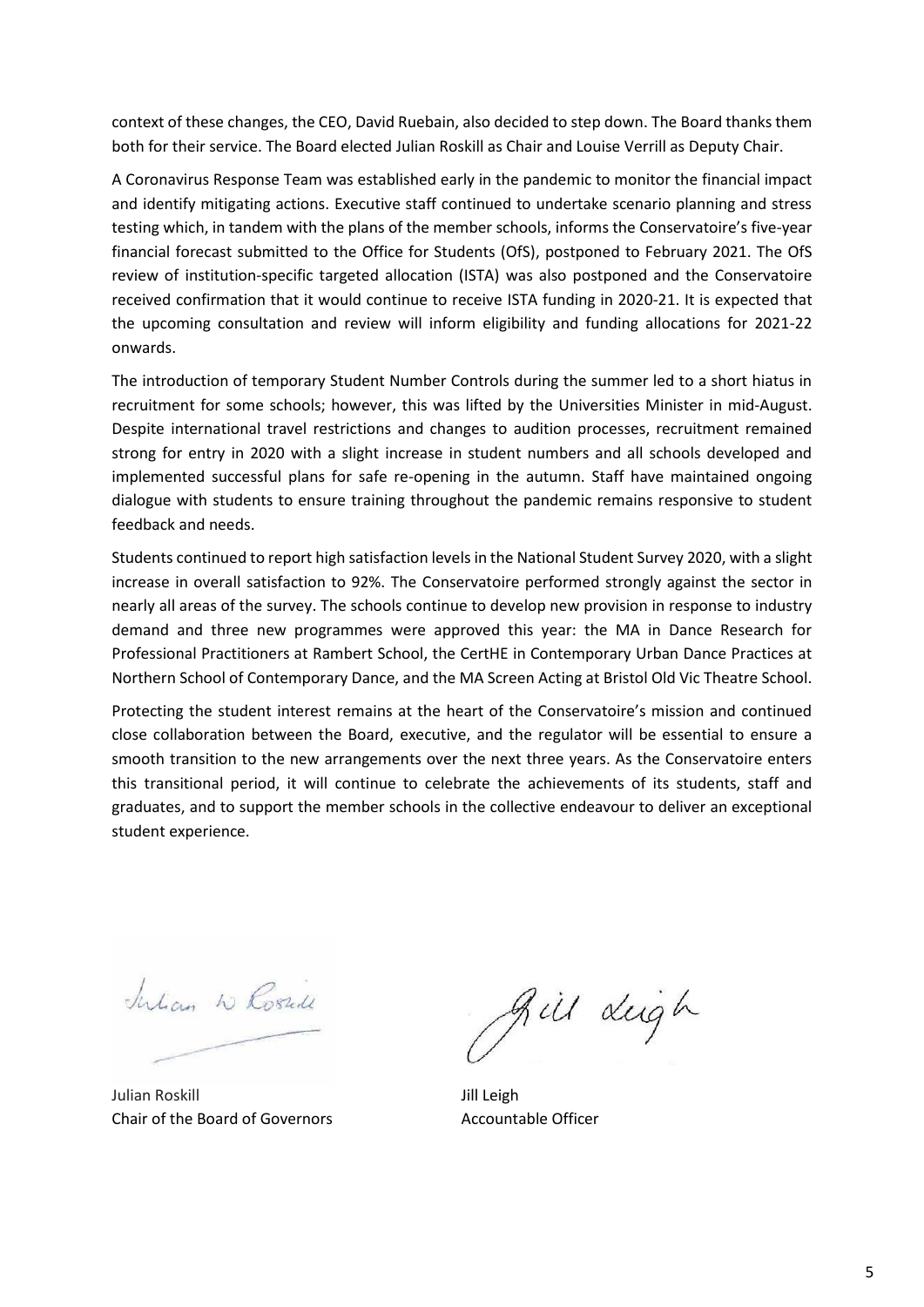# **3. Strategic report for the year ended 31 July 2020**

In 2018-19 the Conservatoire published a Strategic Plan for 2019-24 with the following five strategic aims:

- 1. To enable a diverse body of students to benefit from the opportunities we provide and to deliver an exceptional student experience
- 2. To promote excellence and innovation in conservatoire training
- 3. To strengthen and celebrate our partnership working
- 4. To build a robust and sustainable model for future delivery
- 5. To widen our reach and offer as a national conservatoire The full Strategic Plan for 2019-24 is published on its website at:

#### <http://www.cdd.ac.uk/about-us/how-we-work/strategic-plan-2019-24/>

Amidst an exceptionally challenging year, the Conservatoire has made good progress towards its first two strategic aims and protecting the student interest remains central to its vision and mission. Other areas of the strategy are under review as the focus moves to transition planning; these are considered further under Plans, Principal Risks and Uncertainties.

# **3.1 Achievements and performance during 2019-20**

#### *Learning enhancement and research*

In 2019-20, the Conservatoire faced distinctive and unforeseen challenges posed by the relatively sudden arrival at the end of February 2020 of the COVID-19 coronavirus pandemic. The Quality Team supported (and continues to support) Schools to navigate through a highly complex landscape which is entirely new both from an artistic educational perspective, and also from a wider-industry perspective. Staff across the whole Conservatoire have faced incredible pressures and have worked tirelessly to ensure that the excellent quality and standards of our delivery have been maintained and that the exceptional level of pastoral and learning support students receive has not been compromised. The achievements of School staff in swiftly pivoting to online delivery of the educational courses across the Conservatoire alongside the additional demands this placed upon already significant workloads should not be underestimated, particularly given the heavily studiobased nature of the training in our various artistic disciplines.

We wish to highlight that staff across the Conservatoire should be highly commended for their continued unwavering commitment to the student experience and to delivering the highest quality of educational training, especially given the external pressures, and continually fluxing circumstances and requirements arising from the pandemic. In the current climate, it is more important than ever to draw attention to and recognise the truly exceptional commitment and dedication from staff in all roles.

A combination of learning & teaching and academic-related staff from across the Schools sit on the Learning, Teaching & Quality Assurance Committee and undertook some significant developmental work on behalf of the Conservatoire Senate and the wider Conservatoire this year, including the development of the Conservatoire Framework for Contextual Admissions, Programme Design & Development, Good Practice Guide to Inclusive Learning and Teaching, a Conservatoire Assessment Overview document, and crucially, the development and agreement of Exceptional Academic Measures that Schools could reasonably take to ensure the success of students in the wake of the COVID-19 pandemic. The Quality Team coordinated this last piece of work with the validating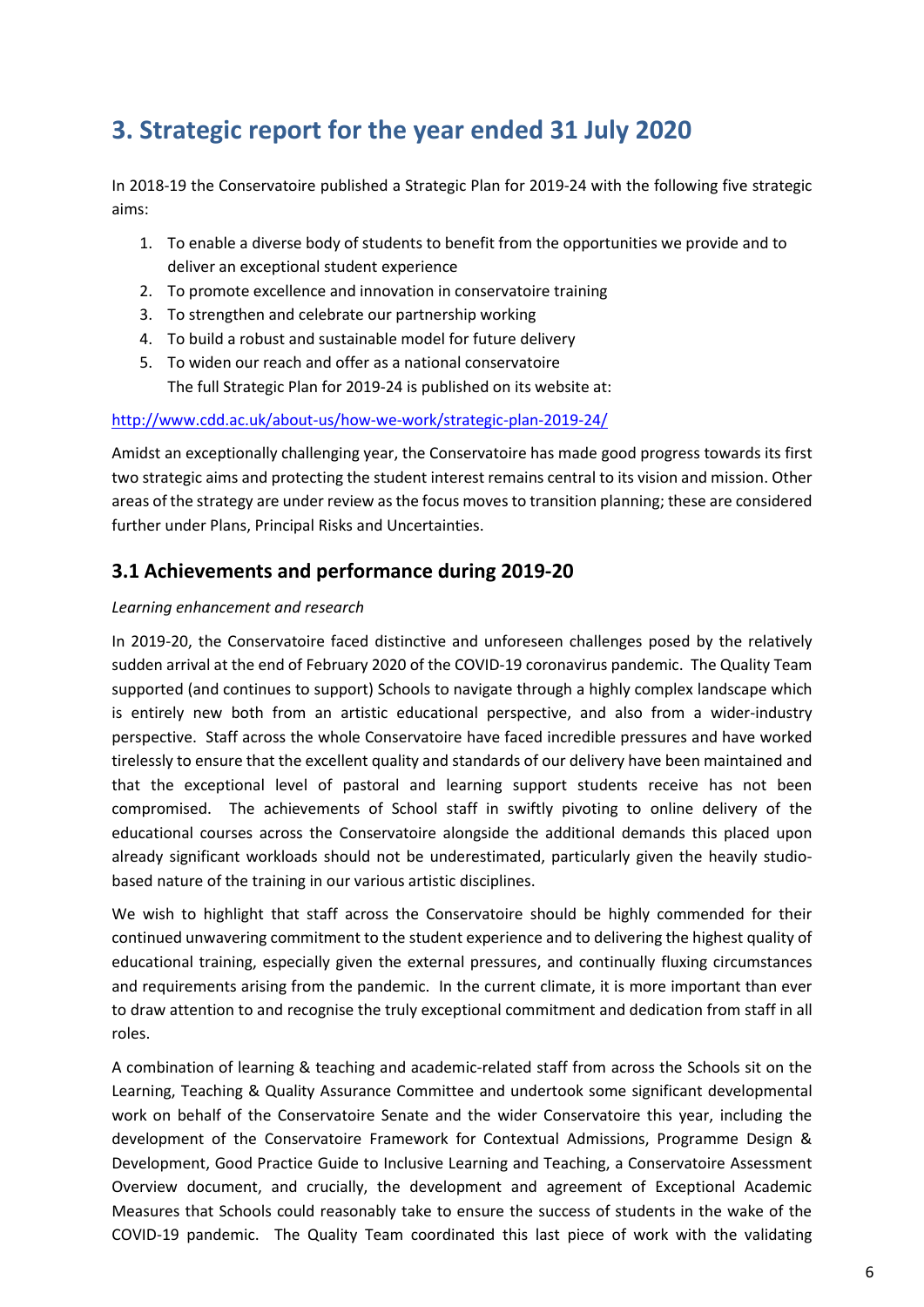universities, ensuring that measures agreed internally by the Conservatoire could be applied if necessary.

Additionally, the Quality Team set up a 'School Safe Return Group' open to all School staff that meets regularly to discuss and support colleagues with managing COVID-19 arrangements, to share good practice and information and to 'check in' with staff about any new information or developments surrounding the pandemic.

There was one major periodic programme review undertaken in the 2019-20 academic year, for BOVTS in March 2020. This process followed the 'Programme Enhancement Review' procedures of the validating institution, the University of the West of England, and was the second part of the review cycle, following the first Programme Enhancement Review in May 2019. It reviewed the following programmes for BOVTS:

- FdA Production Arts (Stage)
- BA (Hons) Production Arts (Stage & Screen)

The Panel agreed to reapprove the above programmes for delivery for a further six years with two conditions, four recommendations and two commendations. Following the review, BOVTS submitted their responses to the two conditions, which were reviewed and subsequently approved by the Panel Chair and Officer. Both programmes were granted final approvals in summer 2020.

Schools continued to consider their existing higher education course provision and develop new programmes in line with the strategic aims of the Conservatoire. In line with the Conservatoire's quality assurance processes, proposals for the following new programmes were scrutinised by the Conservatoire ahead of submission to the validating institution:

| School       | Programme                         | Update/Information                                |
|--------------|-----------------------------------|---------------------------------------------------|
| Rambert      | MA in Dance Research for          | Approved by the Conservatoire and validator on 4  |
|              | <b>Professional Practitioners</b> | May 2020                                          |
| <b>NSCD</b>  | CertHE in Contemporary Urban      | Approved by the Conservatoire and validator on 9  |
|              | <b>Dance Practices</b>            | December 2019                                     |
| <b>NSCD</b>  | MA Dance Teaching (Education and  | The validator recommended that the proposal be    |
|              | Community)                        | resubmitted in a re-written form for further      |
|              |                                   | consideration                                     |
| <b>BOVTS</b> | MA Screen Acting                  | Approved by the Conservatoire and validator on 22 |
|              |                                   | June 2020                                         |

Proposals for major and minor amendments to existing programmes also received Conservatoire scrutiny ahead of submission to the validating institution, as set out below:

| School       | Programme              | Type of   | Update/information                               |
|--------------|------------------------|-----------|--------------------------------------------------|
|              |                        | amendment |                                                  |
| <b>LCDS</b>  | <b>MA Contemporary</b> | Minor     | Change in terminology (removal of references to  |
|              | Dance                  |           | 'apprenticeships')                               |
| <b>NSCD</b>  | <b>MA Contemporary</b> | Minor     | Change in terminology (removal of references to  |
|              | Dance Performance      |           | 'apprenticeships')                               |
| <b>BOVTS</b> | MA Drama               | Major     | Changes to programme structure - from 44 weeks   |
|              | Directing              |           | down to 38. Conservatoire scrutiny completed and |
|              |                        |           | validator approval on 22 June 2020.              |
| <b>BOVTS</b> | MFA Professional       | Major     | Changes to programme structure - from 44 weeks   |
|              | Voice Studies          |           | down to 38. Conservatoire scrutiny completed and |
|              |                        |           | validator approval on 22 June 2020.              |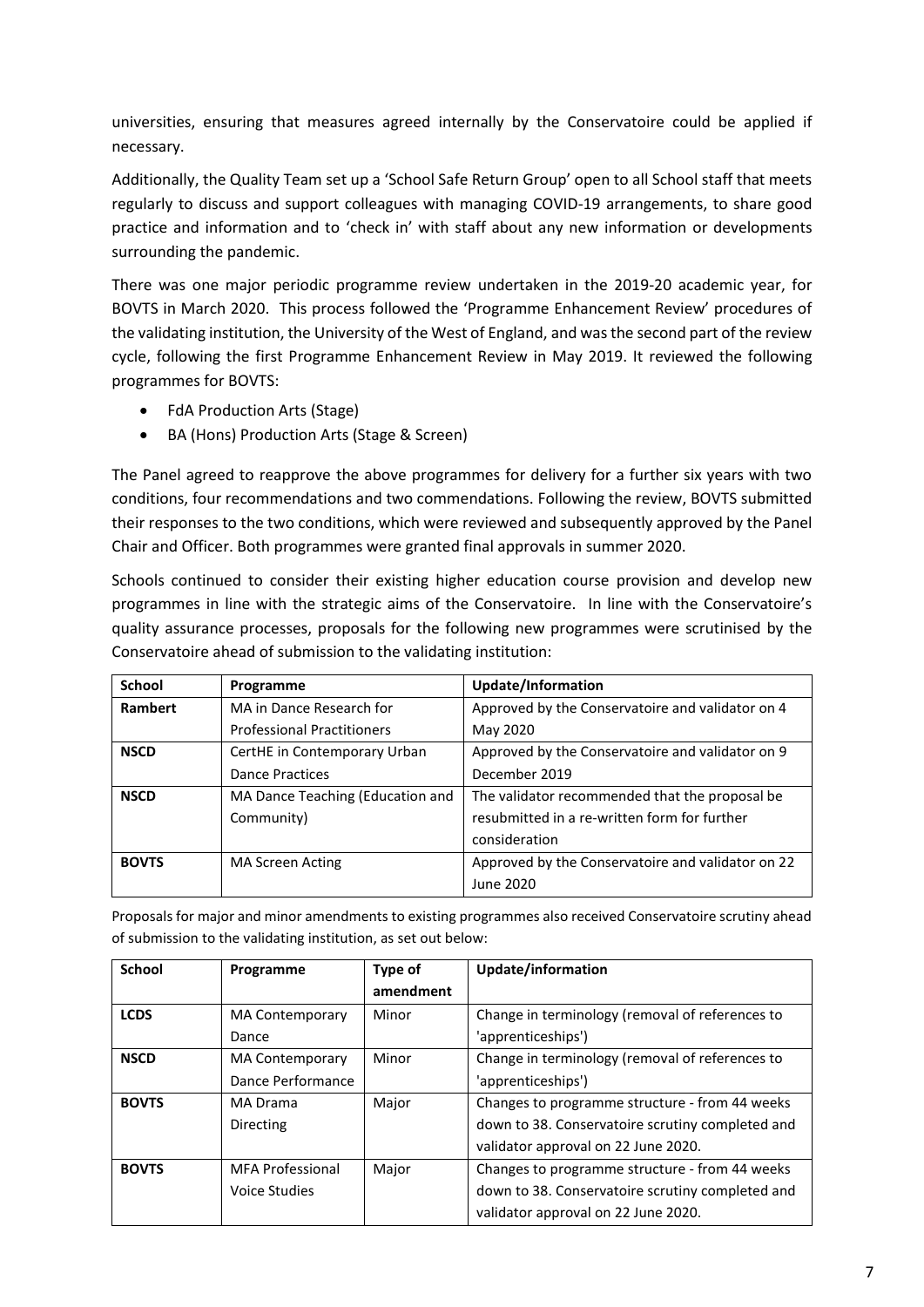| School       | Programme                  | Type of   | Update/information                                  |
|--------------|----------------------------|-----------|-----------------------------------------------------|
|              |                            | amendment |                                                     |
| <b>BOVTS</b> | MA Professional            | Major     | Changes to programme structure - from 44 weeks      |
|              | <b>Theatre Design</b>      |           | down to 38, and a change of programme title to      |
|              |                            |           | MA Performance Design. Conservatoire scrutiny       |
|              |                            |           | completed and validator approval on 22 June 2020.   |
| <b>BOVTS</b> | BA (Hons) Costume          | Major     | Changes to credit weightings and module titles, and |
|              | for Theatre,               |           | introduction of a new module. Conservatoire         |
|              | <b>Television and Film</b> |           | scrutiny completed and validator approval on 21     |
|              | (top-up)                   |           | July 2020.                                          |

For the fifth year, the Conservatoire ran a research project fund to give school staff the opportunity to apply competitively for small-project funding. Interest in funding was lower this year, with the total value of the funding awarded being just below £9,000, with 5 projects funded from three schools (2018-19: just over £18,000 allocated, with 11 projects funded from six schools). The reduction in the number of research proposals submitted and funding awarded was in part due to the departure of two of the largest Conservatoire schools, RADA and LAMDA. However, applications continued to reflect the diversity of the staff body, as well as a strong focus on investigation into pedagogy, with three collaborations: one between Central School of Ballet and Rambert School, another between Rambert School and academics at UCL and University of Kent, and an international collaboration between Rambert School and Queensland University of Technology in Brisbane, Australia.

# *Competition and Markets Authority (CMA) compliance*

In June 2019 at the end of the 2018-19 academic year, following a review of how well the previously agreed principles for managing CMA compliance were working, it was established that they did not provide a sufficiently robust model of operation that satisfied the Conservatoire it could give itself the level of assurance needed with regard to CMA compliance. To remedy this situation, the Conservatoire Executive Committee approved a different approach to take effect for admissions from September 2021 entry, and agreed that the following would be put in place:

- A single Conservatoire Admissions Policy
- A single Conservatoire Terms and Conditions
- A single Conservatoire Fees Policy

The development of these three documents was delayed by the additional work arising from the COVID-19 pandemic, but all of these were approved in November 2020 and were implemented shortly afterwards. Some School admissions were opened by this point which will necessitate some further work to ensure applicants are communicated with about these changes once they are implemented, as the changes will constitute a 'change to material information'.

At the beginning of 2019-20, the Quality Team also produced and published the 'Consumer Law Handbook' for Schools to use in order to further support CMA compliance for the institution. Additionally, the Quality Team continuously undertake audits of School websites on request from Schools with regard to CMA compliance.

# *Initiatives to support the Conservatoire Student Experience*

The Quality Team continued building on previous work under the Conservatoire's Inclusive Cultures Strategy to improve the student experience and strengthen the overall community of the Conservatoire. 2019-20 saw the introduction and implementation of the Policy on Sexual Misconduct, Harassment and Related Behaviours, a first in that it covers both students and staff of the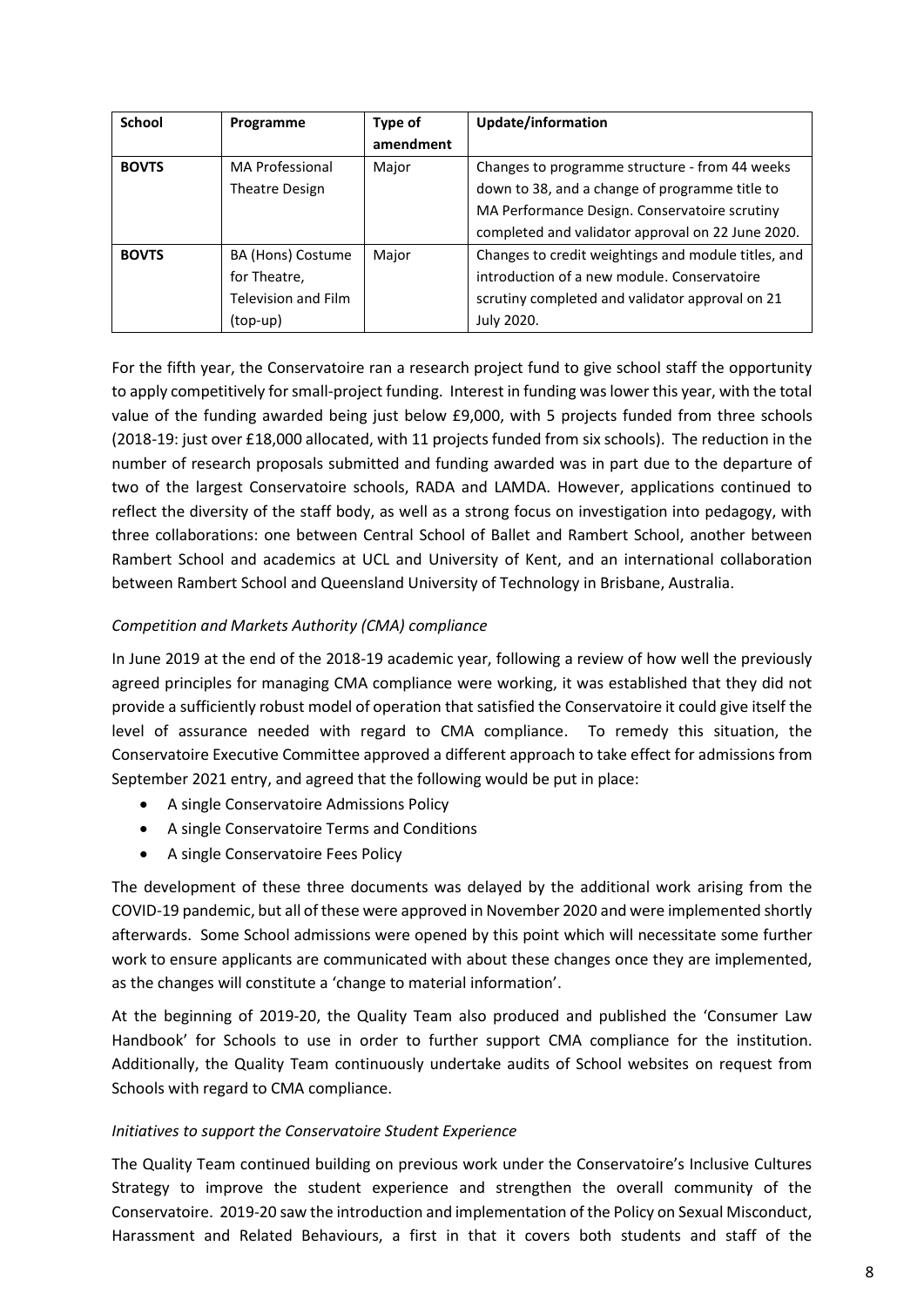Conservatoire. A guide to the policy was also developed and published and additional supporting guidance and training to help robustly embed the policy and its procedures will be delivered in 2020- 21. Other initiatives under the Inclusive Cultures Strategy either in development or planned in the near future include a new 'Conservatoire Code of Behaviour' (a set of 'positive behaviour standards'), the Framework for Contextual Admissions, Programme Development & Design, the Good Practice Guide to Inclusive Teaching and Learning, Conservatoire Mental Health Charter Principles, Conservatoire Guide to Student Support, and the development of a new set of 'Inclusivity Protocols', designed to assist all members of the Conservatoire community in better understanding and tackling discrimination of all kinds and establishing a set of baseline expectations and standards that the institution as a whole can hold itself to.

On 2 June 2020, the Conservatoire published a statement of solidarity with Black Lives Matter in the wake of George Floyd's death, including a commitment to being anti-racist and to recognising and working towards breaking down any systemic racism within our institution. Much of the initiatives and work under the Inclusive Cultures Strategy is designed to support the Conservatoire in this commitment. Through this work, we aim to empower our community and graduates to be positive agents for change and work towards improving equality (including equality of opportunity for our graduates) in the wider artistic sector.

The Inclusive Cultures Strategy itself is in the process of being updated to ensure it is fully fit for purpose and speaks directly to the overall Conservatoire Strategic Plan. The work under this strategy is considered of increasing significance given the Office for Students' recent move to focus on student mental health, wellbeing and support.

#### *Staff development and learning enhancement*

The central office of the Conservatoire is staffed by a team of 12 staff. School staff continue to be employed directly by their home school, though the Conservatoire 'buys out' time for the librarian at NSCD to oversee library resources for the Conservatoire.

With the first cohort commencing September 2019, NSCD began delivery of its PGDip in Arts, Teaching and Learning in Higher Education, which also affords HEA fellowship on completion. The School developed this programme in part in response to consultation and feedback from Schools about a desired approach to the professional development of staff with remits in learning and teaching/professional services. The School launched the programme with introductory fees at a lower rate and priority admission for Conservatoire school staff.

Training for School staff on policies is designed and delivered by staff in the Quality Team. The Quality Team also organise training for School and central office staff in relevant areas (e.g. Prevent, criminal records, rape crisis) as required in order to ensure both legal and statutory compliance, and the proper operation of policies. Additional guidance on policies is produced by the Quality Team for both staff and students.

#### *Student numbers, applications, and achievement*

The Conservatoire had 996 active students in 2019-20 across six schools (2018-19 1,657 across eight schools), maintaining a stable growth rate across the six schools. The Conservatoire schools generally continue to receive exceptional volumes of applications relative to the number of available places, particularly on undergraduate programmes, and recognise in this context the increased importance of ensuring that places are accessible to prospective students from a wide variety of backgrounds. The Conservatoire had an Access and Participation Plan for 2019-20, approved by the Office for Students this builds on the work of the Widening Participation and Success Access Plan which was in place for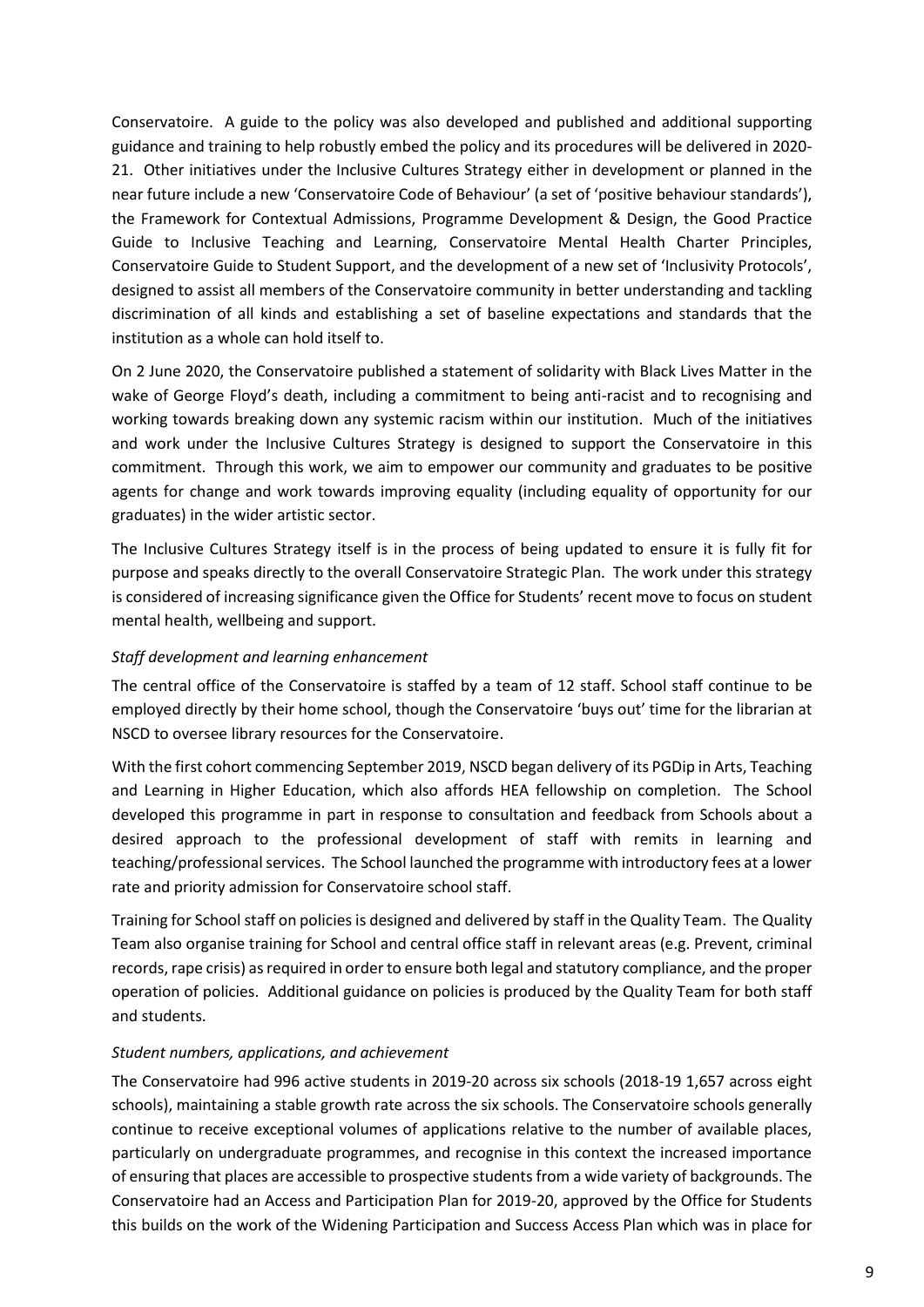2018-19. Access Plans were previously approved by the Office for Fair Access which was subsumed into the Office for Students from April 2018. The APP for 2020-24 has also been approved by the OfS.

Postgraduate recruitment continues to be challenging, even with the funding now available to taught MA students, although some growth is now forecast in postgraduate numbers for future years.

# *Student satisfaction*

The Conservatoire uses the NSS to measure its overall levels of student satisfaction. It continues to score significantly higher than the sector in many areas of the survey. This year, the Conservatoire maintained its high score in Overall Satisfaction with 92% of students rating themselves satisfied with their experience (2019: 91%), well above the sector average of 83%.

The Conservatoire has seen improvements in most areas, particularly in Teaching (93% versus 91% in 2019), Learning Opportunities (91% vs 89%), and Learning Community (94% vs 92%). Areas for improvement included a slight dip in Learning Resources (81% versus 86% in 2019), and Student's Union (75% versus 77%).

There was also a dip in response rates (74% versus 81% in 2019), although this was likely to have been influenced by the timing of the survey window coinciding with the onset of the COVID-19 pandemic. Despite this, Conservatoire still achieved a response rate higher than the sector average of 69%.

# *Widening access and success*

Equality and diversity are central to the Conservatoire's ethos.

All data in the table below refers all students, including postgraduate and overseas students, of the current six members schools. Data for LAMDA and RADA being excluded from 2017-18 and 2018-19.

|                                 | 2019-20 | 2018-19 | 2017-18 |
|---------------------------------|---------|---------|---------|
| <b>Female Students</b>          | 70%     | 70%     | 69%     |
| <b>BAME Students</b>            | 23%     | 22%     | 22%     |
| Students Declaring a Disability | 27%     | 27%     | 27%     |

During 2019-20 the Conservatoire continued to embed its 2016-20 Widening Access and Success Strategy and to implement the 2019-20 Access and Participation Plan (APP). The overall diversity of the student population across the schools remains relatively consistent from one year to the next and the Conservatoire continues to perform well in comparison to other conservatoires in terms of the proportion of ethnically diverse and disabled students. Furthermore, it has a real demonstrable strength in its support for students with disabilities, both in terms of access to courses and in terms of their success. As the data above shows, 27% of students in the Conservatoire declare a disability, in 2019-20 this rose to 33.33% for UK domiciled undergraduate entrants.

The data shows that further progress has been made towards increasing the proportion of students from UK state schools and the Conservatoire performs well against other conservatoires and selective higher education institutions more generally. In terms of our APP targets, the Conservatoire had made considerable progress toward closing the access gap between students in POLAR4 quintiles 1 and 2 and quintile 5. Once enrolled on programmes at Conservatoire schools, the data show that there is a very low level of non-completion.

The Conservatoire Scholarship Scheme continued to support students in 2019-20 and we have completed an evaluation relating to the impact and effectiveness of the scheme. This evaluation has highlighted the importance of the scholarships in enabling students to stay engaged with their studies and balance the intensity of the training with external commitments. When both the Conservatoire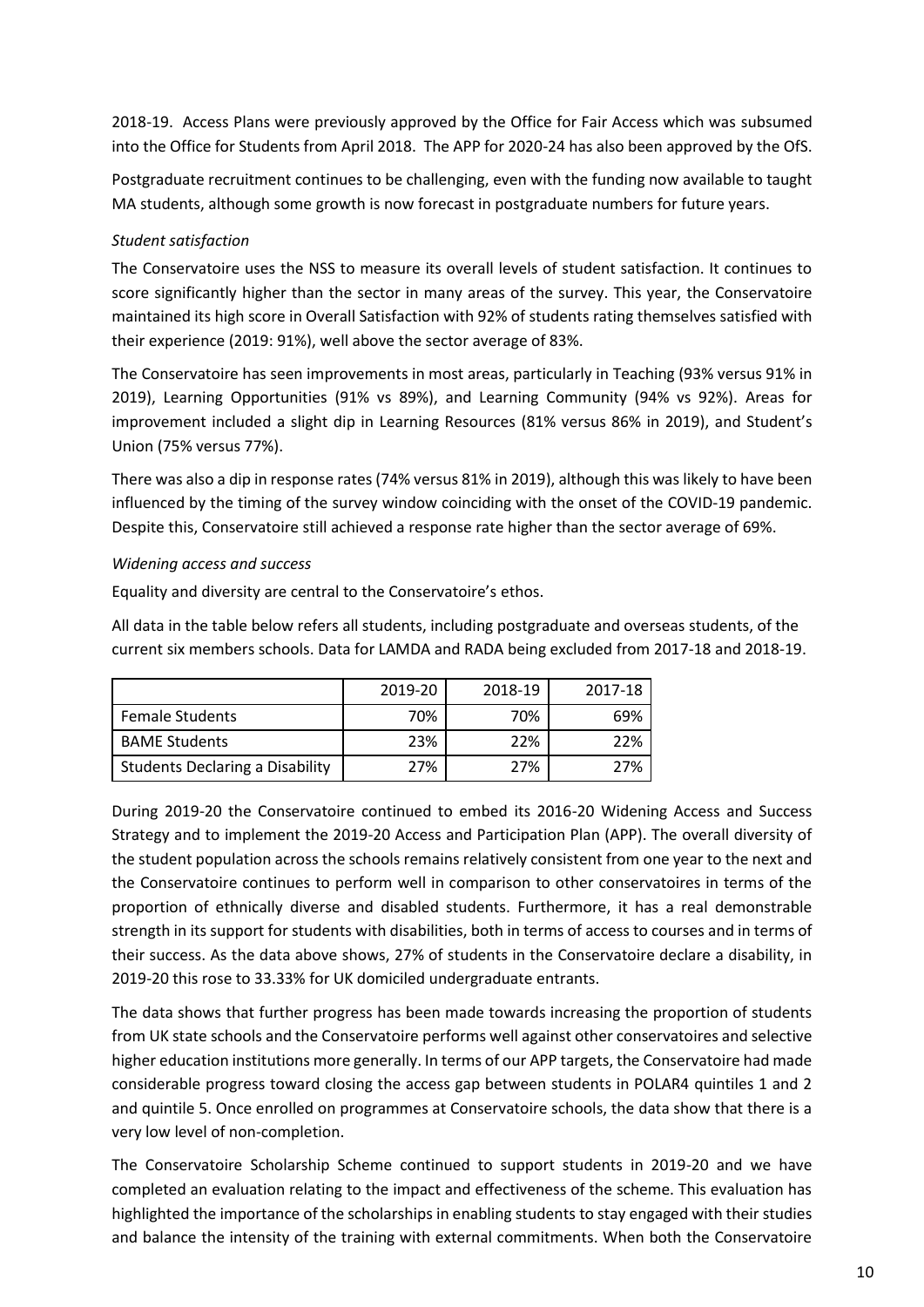Scholarship Scheme and individual school awards are considered, in 2019-2020, 60.4% of all home/EU undergraduates new to higher education received some form of financial support (2018-2019: 51%, 2017-18: 49%). The proportion of home/EU undergraduates new to higher education receiving the Conservatoire Scholarship with an annual household income of £25,000 or under has remained stable at approximately 65%.

In its 2019-20 and 2020-25 Access and Participation Plans, the Conservatoire as a whole committed to spending over a third of its additional tuition fee income (as defined by OfS) on widening access and success activity. Recognising that non-completion and progression is less of an issue for the Conservatoire schools, the institution is focusing on the access stages of the student lifecycle from 2020 onwards, working to ensure equality of access to Conservatoire programmes regardless of background. To facilitate the planning and evaluation of these activities and ensuring that they are focused on the commitments made in the Conservatoire APP, a Widening Access and Participation Project Development and Evaluation Handbook has been developed. This seeks to support school colleagues in articulating a clear rationale and theory of change behind their provision and in strengthening evaluation and monitoring strategies.

# *Employment prospects for Conservatoire graduates*

2019-20 saw the first publication of the new Graduate Outcomes survey developed by the Higher Education Statistics Agency (HESA) which replaced the Destination of Leavers of Higher Education survey (DLHE). Leavers from the 2017-18 academic year were the first to answer the Graduate Outcomes survey, which asked graduates about their employment or further study for the fifteen months following graduation.

#### *Graduate Outcome Survey*

The Conservatoire's full-time employment outcome was slightly above the average for comparable institutions (46% versus 45%), but below the UK HE sector average of 60%. Outcomes for part-time employment were below the average for comparable institutions (29% versus 31%), but much higher than the UK average of 11%.

Outcomes for full-time further study were slightly below the average for comparable institutions (3% versus 4%, and below the national average of 7%. This is explained by the fact that survey is performed 15 months after graduation, which would cover any period of study involving foundation degree students progressing to do a one-year BA top up course.

The Conservatoire's unemployment rate is slightly above the average for comparable institutions (3% versus 2%) but matches the UK average of 3%.

The Government's national data on employment and earning outcomes (the Longitudinal Education Outcome or LEO dataset) were incorporated into the Discover Uni website (previously Unistats) in 2017-18. These data suggest that median earnings are low for graduates of the Conservatoire relative to most other institutions. The Conservatoire remains concerned that the LEO outputs and the Graduate Outcomes survey are not good measures of whether the institution is performing well in its mission of supporting students into careers in the performing arts. The Conservatoire continues its work to provide an evidence base to explore common graduate pathways, identify other indicators of success, and identify potential areas for intervention by which the Conservatoire might support graduates in their early careers.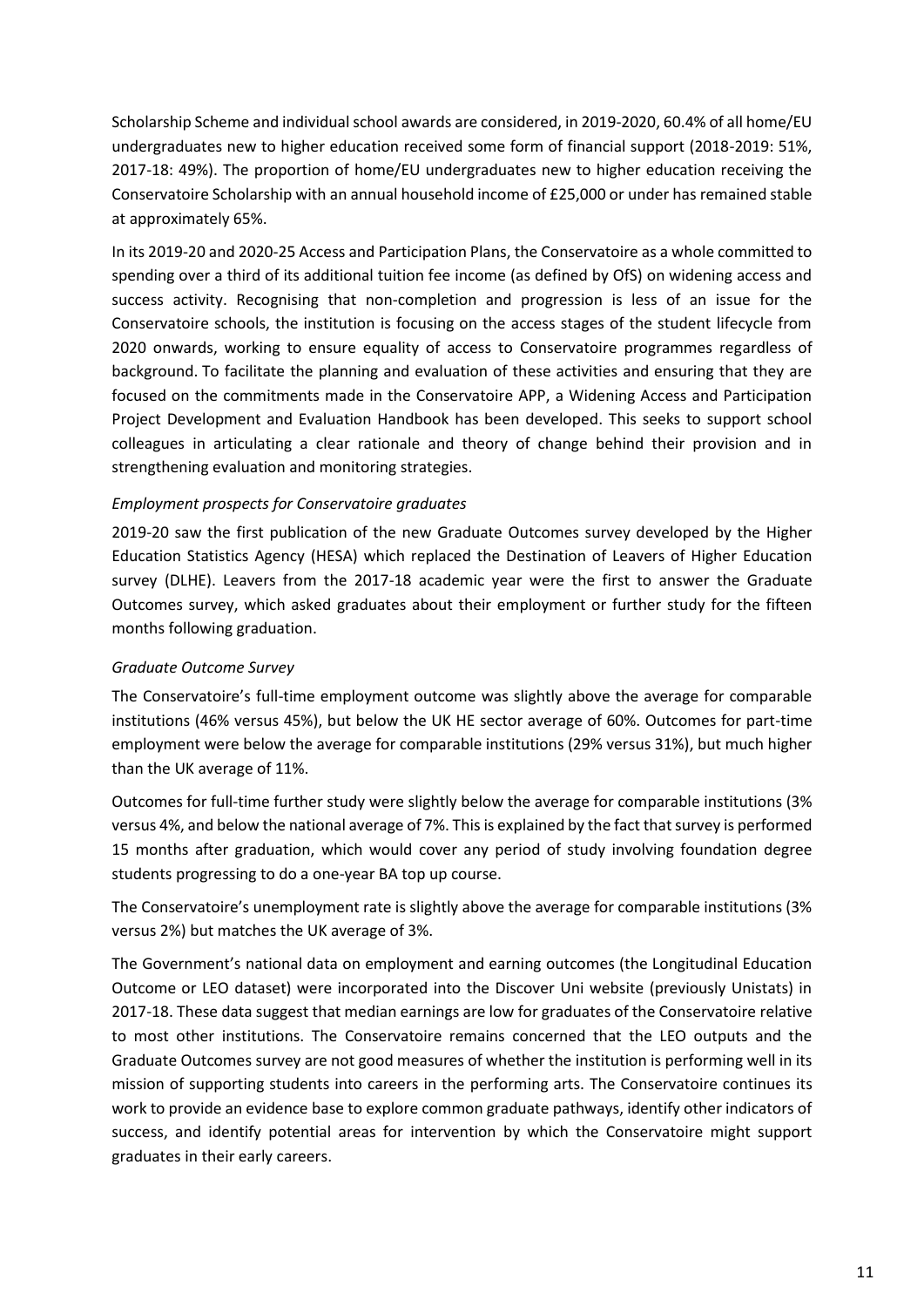# **3.2 Financial review of the year ended 31 July 2020**

The financial statements of the Conservatoire for Dance and Drama show the income, expenditure and funds derived from the publicly funded higher education activities of the six Conservatoire schools. However, as the schools are distinct legal entities, the Conservatoire's financial statements do not consolidate the financial statements of the schools.

The schools responded to COVID-19 by adopting online course delivery for the final term. This was sufficiently well received to protect higher education income from the risk of student refunds or deferrals. Schools did suffer a loss of other income, such as non-credit bearing short courses, public productions and facility hire. However, due to a combination of the furlough scheme, reductions in expenditure, and in two cases, support from Arts Council England, they all finished the year in surplus. Further details on the financial position of the member schools can be found in their individual financial statements.

The results have been stated in line with the requirements of FRS 102. Tuition fees are also stated net of any discounts and fee waivers.

| <b>Surplus</b>               | 2019-20 | 2018-19 |
|------------------------------|---------|---------|
| £000                         | 731     | 173     |
| As % income                  | 4.9     | 0.8     |
| As % of disbursements        | 5.8     | 0.8     |
| As % of member service costs | 62.6    | 17.4    |

# **Surplus for the year ended 31 July 2020:**

The Conservatoire disburses the majority of funds to the Conservatoire schools, retaining only a small proportion to support higher education activity in the schools, collaborative activity, and to ensure that the Conservatoire fulfils its assurance requirements as a higher education institution. In 2019-20 the surplus was higher than usual, due to a planned increase in the reserves of the Conservatoire, consistent with an updated reserves policy.

# **Funding body grants, tuition fee income and disbursements to the schools**

Along with other leading small specialist institutions, the Conservatoire receives significant grant income in recognition of the high cost of its intensive approach to teaching. In the 2016 institutionspecific targeted allocation (ISTA) review, the institution was judged to be world-leading by an independent international panel. It therefore continued to receive institution-specific grant during 2019-20. Following the decision of the OfS to postpone the review planned for 2019-20, the existing ISTA funding arrangements were rolled forward into 2020-21.

| <b>Income</b>    | 2019-20 | 2018-19 | Change   |
|------------------|---------|---------|----------|
| £000             | 15,016  | 22,983  | (7, 967) |
| Fees as % total  | 66      | 64      | ำ        |
| Grant as % total | 34      | 36      | 2)       |

Although Conservatoire retained the full £4m ISTA grant, both income and expenditure were reduced by the departure of LAMDA and RADA, as they moved to direct registration with the OfS. This did result in a disproportionate reduction in the Higher Education Innovation Fund (HEIF) grant from Research England.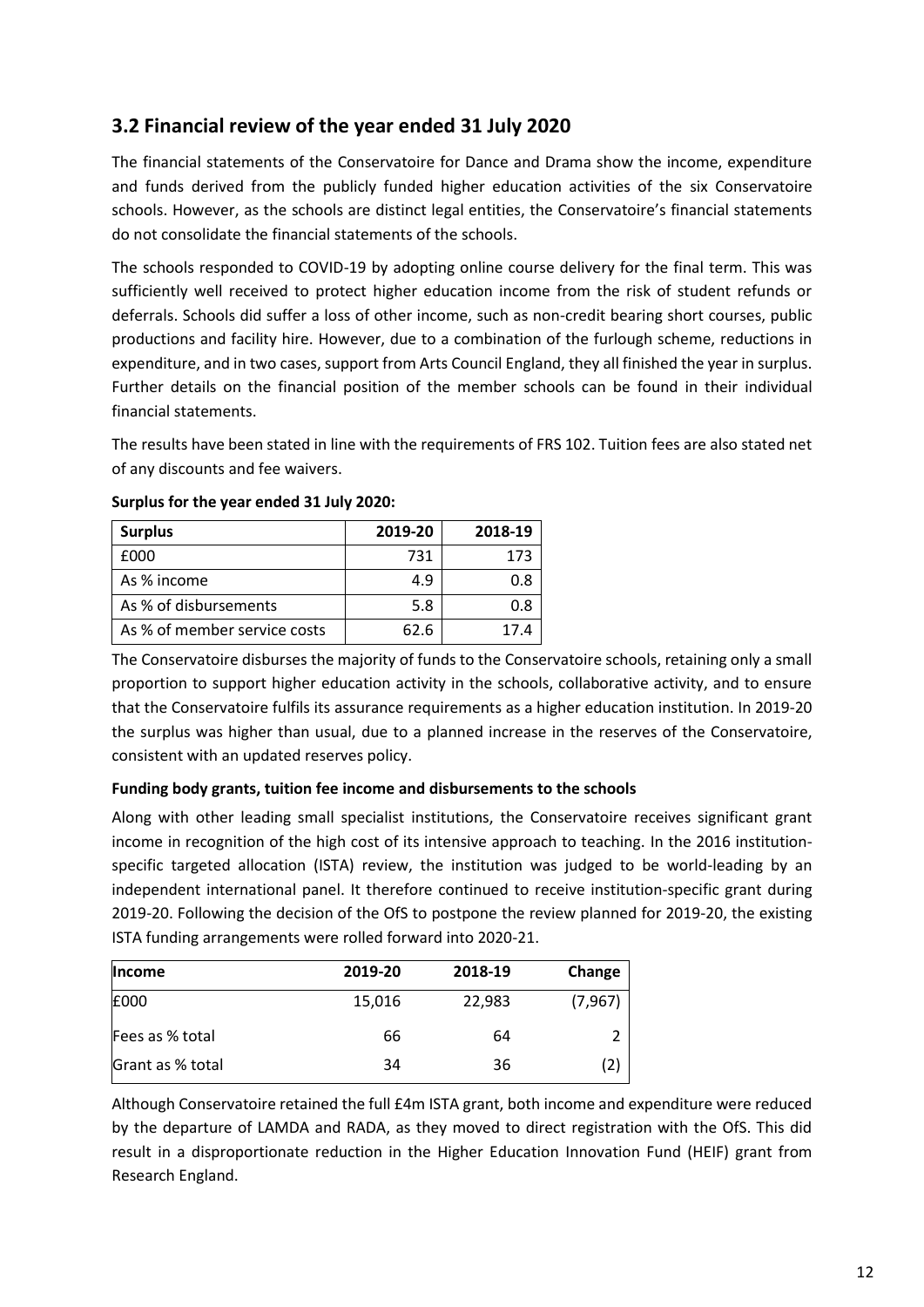| <b>Expenditure (£000)</b> | 2019-20 | 2018-19 | Change  |
|---------------------------|---------|---------|---------|
| <b>Disbursements</b>      | 12,648  | 21,185  | (8,537) |
| Student support           | 470     | 633     | (163)   |
| Member services           | 1,167   | 992     | 175     |

Whilst the Conservatoire schools continue to deliver world-leading activity, they continue to seek to grow other sources of funding, whilst modelling how they would respond to a fall in OfS support.

| <b>Expenditure as % total</b> | 2019-20 | 2018-19 | Change                   |
|-------------------------------|---------|---------|--------------------------|
| Disbursed to schools          | 84      | 92      | 8                        |
| Student support               |         |         | $\overline{\phantom{0}}$ |
| Member services               | 8       |         |                          |

# **Expenditure for the year ended 31 July 2020**

Conservatoire direct expenditure increased over the year with the largest cost pressure coming from the fees introduced to fund the OfS. Other expenditure increases in members services resulted from the new Conservatoire strategy. This included the strengthening of the senior management team and development of the new Quercus student management system (SMS). Financial modelling was also undertaken to provide the Board with assurance as to the financial resilience of the schools to the challenges of COVID-19. Most of the Conservatoire's operating costs expenditure comprises essential HEP fees and service that members would otherwise incur on an individual basis.

# **Capital expenditure**

The Conservatoire receives capital funding from OfS for the Teaching Capital Investment Fund (TCIF). Capital funding is disbursed to schools for use in accordance with the funding terms and conditions. These capital disbursements are included as expenditure in the Conservatoire financial statements.

# **Funds and financial sustainability**

The Conservatoire itself has no borrowings or estate and the financial liabilities for which the Conservatoire is contractually responsible continue to be small compared to the disbursements that it makes to the Conservatoire schools. The Conservatoire does, however, retain ultimate accountability for public funds disbursed to the schools, including capital funds over which an Exchequer interest is retained for several years. The Conservatoire has developed, and continues to improve, an assurance framework by which it obtains the necessary assurance that public funds have been properly expended and other regulatory obligations discharged.

The relationship between the Conservatoire and its schools is governed contractually through a Members' Agreement. Under this arrangement, each school is responsible for its own liquidity and sustainability, and this is overseen by its own Board.

The Conservatoire aims to maintain reserves sufficient to meet its own working capital needs and to provide a prudent cushion against unforeseen eventualities. Under its reserves policy, as updated in June 2020, the Conservatoire may hold reserves for the completion of agreed projects, liabilities that may arise from members student protection plans, organisational wind-down and a small general contingency. In setting the policy the Board is aware of the potential impact on the Conservatoire, including through the SPP, were a member school to fail financially.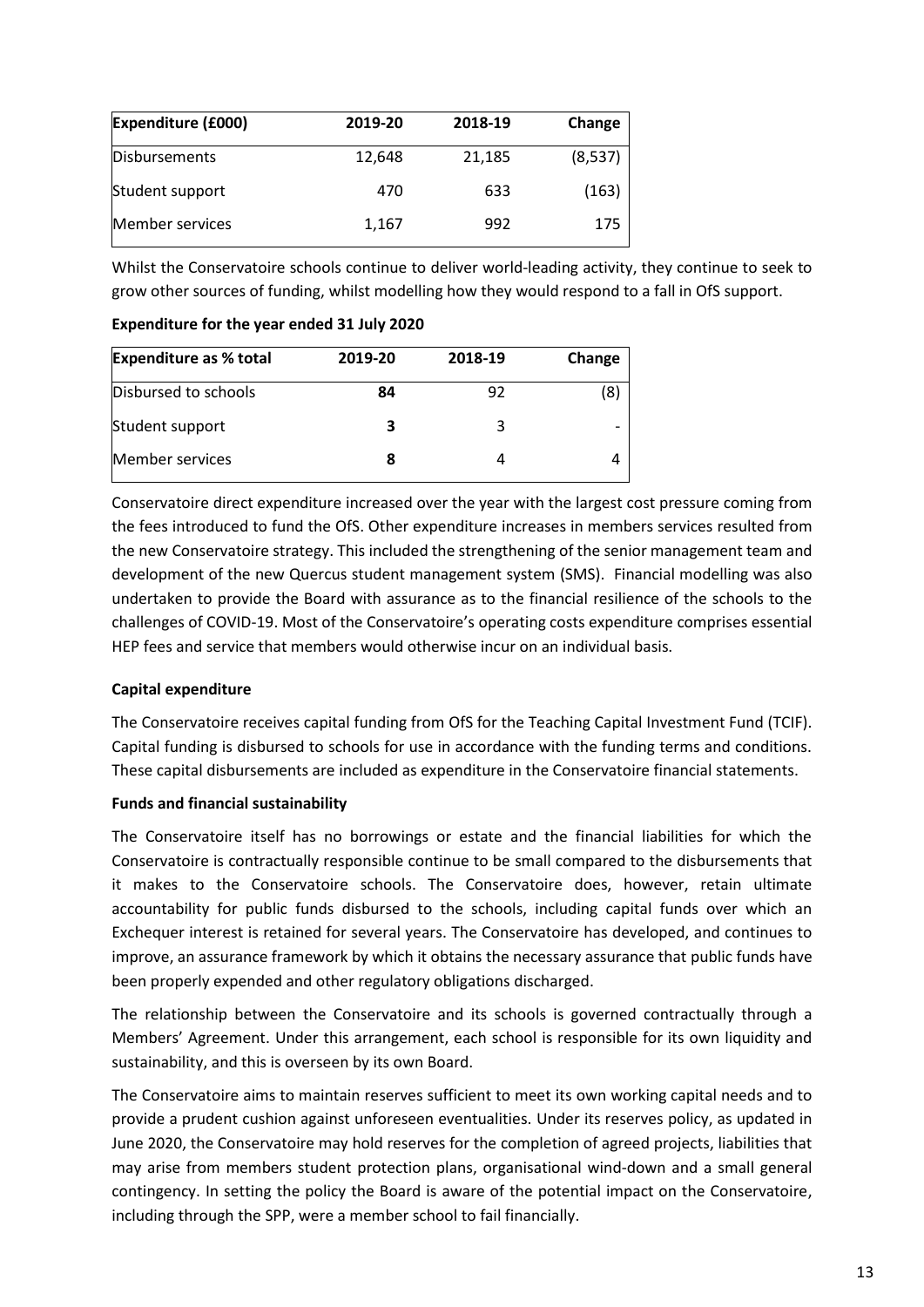# **3.3 Plans, principal risks, and uncertainties**

# **Plans**

The Conservatoire's Strategic Plan for 2019-24 set out five principal aims: an exceptional student experience; excellence and innovation in conservatoire training; partnership working; a robust and sustainable model for future delivery; and development of a national conservatoire. Some of these areas for development have been superseded by decisions as to the future direction of the member schools; however, protecting the student interest and maintaining an exceptional student experience remain the central consideration for the Conservatoire and its schools.

# *Sustainable model for organisational transition*

The Conservatoire must ensure that it remains institutionally resilient for the duration of the transition period in terms of governance, management, staffing, funding, operational systems, and processes, in order to respond to regulatory, economic, and political changes and uncertainties, and so to be able to support and sustain the work of the schools into their new arrangements. A Transition Plan and accompanying workplan will be reviewed regularly by the Conservatoire Executive Committee and the Board as these plans progress.

The Conservatoire will implement the new Manual for Compliance and Assurance; this will resolve the issues relating to regulatory compliance and assurance which were raised by the Case for Change.

As the current round of ISTA concludes in 2020-21, the upcoming review of ISTA funding, the criteria for eligibility and application, and the likelihood of success will directly impact upon the Conservatoire's financial viability and sustainability during the transition period and for the schools in their future arrangements.

#### *Taught degree-awarding powers*

Preparations for a TDAP application were suspended during 2019-20 to enable more preparation work to be undertaken in the areas of compliance and governance.

#### *Research and scholarship*

The Conservatoire continues to be committed to provide staff with time, support and funding to encourage research and scholarly activity, as well as professional activity in the performing arts.

#### **Principal risks and uncertainties**

The Conservatoire, along with all higher education providers, faces significant levels of change and uncertainty in its operating environment. These changes pose a number of risks to the institution, which it manages partly by the implementation of a risk management policy and maintenance of an institutional risk register. The Conservatoire introduced a new model of register in 2019-20 which identifies the strategic risks within six key groups: governance & organisation; cash & liquidity; students; staff; teaching; research. Each risk is rated in terms of combined impact and likelihood; risk owners (both individual officers and committees) are identified, and the strategy and indicators of success to achieve the desired future state is explained. The risk register is regularly updated and reviewed by the Finance Committee and Audit Committee and reported to the Board of Governors. Currently, the top-rated risks relate to Governance & Organisation – Structure, and Cash & Liquidity.

The principal governance and organisation risk facing the Conservatoire is structural and relates to the formal resignations of four member schools (NSCD, BOVTS, LCDS and Rambert) and the confirmation from the two remaining member schools that their futures lie outside of the Conservatoire. In all cases the anticipated departure date is July 2023. The organisation must confirm viable exit plans for all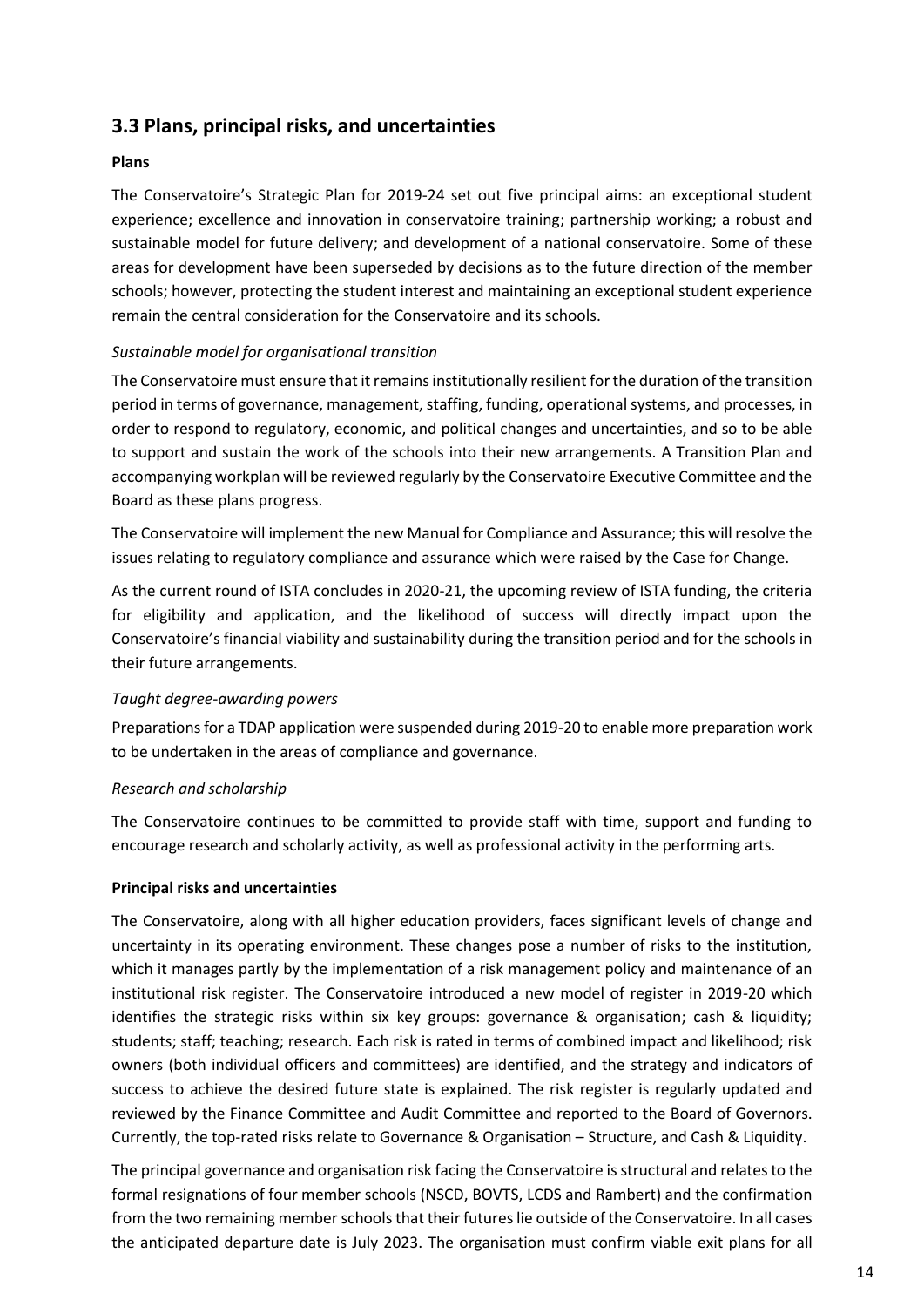schools, agree the date and process for deregistration, and ensure it remains sustainable to the close of the transition period, including meeting any obligations beyond July 2023 such as legacy data requirements and statutory returns.

On cash and liquidity-related risks, the Conservatoire's viability depends on the group of schools as a whole remaining viable and it is vulnerable to the variable financial positions of the schools as distinct charities and arts organisations. The high cost of conservatoire training means that grant and ISTA funding (25% of income) make a significant contribution to the organisation. 2020-21 marks the final year of the current round of ISTA funding and the Conservatoire awaits the OfS consultation on ISTA eligibility and criteria. The prospect of success in an application may be impacted by the decision to pursue a solvent wind down, although there may be the possibility of a tapered withdrawal of ISTA in the event of non-renewal. A wider consultation on funding across the higher education sector was postponed to 2020-21 and may impact on funding allocations from 2021-22 onwards.

The COVID-19 pandemic increases the risk to cash & liquidity through a number of intersecting factors. School income is directly impacted both by disruption to commercial and non-HE operations due to local or national restrictions, and through the additional costs accrued through a safe re-opening of premises. This has been alleviated in part for some schools by support through the Arts Council Emergency Fund and the government's Cultural Recovery Fund.

The pandemic additionally increases the risk of potential loss of fee income, either as a result of student complaints or change in sector policy on refunds, or through a drop in international students. This may be compounded by Brexit and the change in status for EU students which will be reflected in a substantially higher international fee. The Conservatoire schools enrol a relatively large number of students from EU countries outside the UK: EU students comprised 14% of the total student body in 2019-20 (2018-19: 13%). Although the Conservatoire school programmes tend to be heavily oversubscribed, the ability to work with international teachers and peers contributes an important dimension to the quality of the students' experience of their training. The risks arising from the UK's withdrawal from the EU will continue to be monitored closely by the Conservatoire and each of the schools.

As a small, devolved organisation, the Conservatoire faces challenges in complying with regulatory requirements that are principally designed for larger unitary institutions. Whilst this has been challenging, the Board considers that the Conservatoire complies with the OfS conditions of registration.

During the year, the Conservatoire commissioned an independent review of compliance from Professor David Timms and engaged in a dialogue with the OfS abouts its systems of compliance. The new Manual for Compliance and Assurance includes a number of measures to enhance the control environment and provide additional assurances on the verification of information received. These comprise a Letter of Representations from each School Board to the Conservatoire, sight of Schools' internal audit reports and sight of Schools' external auditor management letter. Monthly financial information will also be shared by the Conservatoire and the Schools.

Since June 2020, the Conservatoire has been conducting an open dialogue with the OfS as to its compliance with the conditions of registration. Throughout this dialogue the OfS has been supportive of the efforts that the Conservatoire is taking to strengthen its assurance arrangements, particularly between the Conservatoire and the member schools, and has not placed any additional registration conditions, or sanctions, on the Conservatoire. Considering the lack of formal regulatory action by the OfS, the positive conclusion of the report from Professor Timms and the agreement reached on the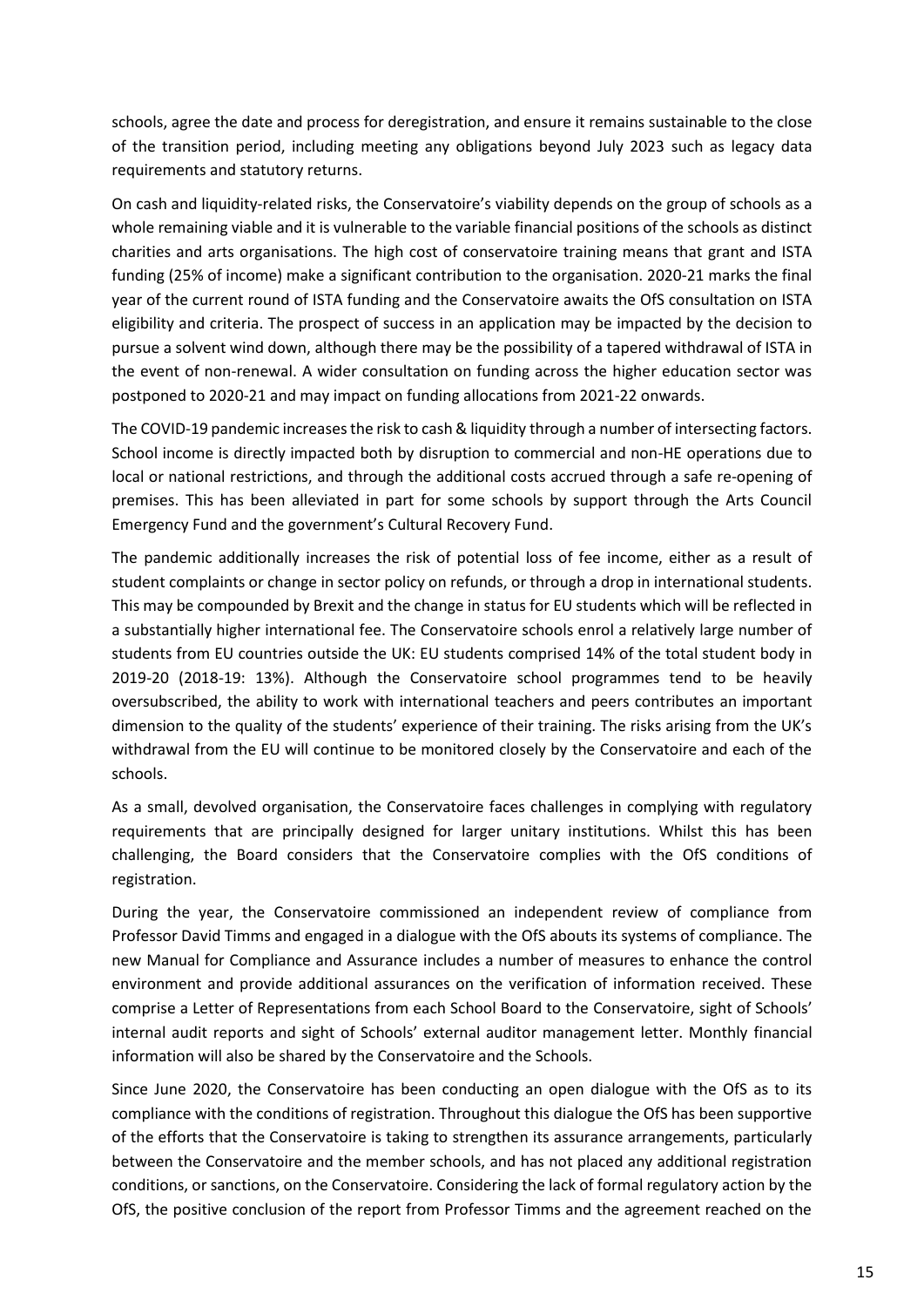Manual of Assurance and Compliance, the Board are confident that the Conservatoire remains compliant with the OfS conditions of registration.

The pandemic presents a risk for schools in guaranteeing the health and safety of staff and students and safe operation in physical spaces. It also increases the risk of not meeting the welfare and wellbeing of students including their financial, physical, mental, and emotional needs as they undertake training under radically different circumstances. Long-term disruption to training for performers such as dancers and circus artists is likely to have a particularly high impact on physical and mental health. However, the Conservatoire schools are better placed to support students than traditional institutions due to the small cohorts, high staff-to-student ratios and high levels of contact time. All schools opened in the autumn term 2020-21 and successfully delivered a blended teaching model in line with government and local guidelines.

Julian W Rosall

Julian Roskill Chair of the Board of Governors 10 February 2021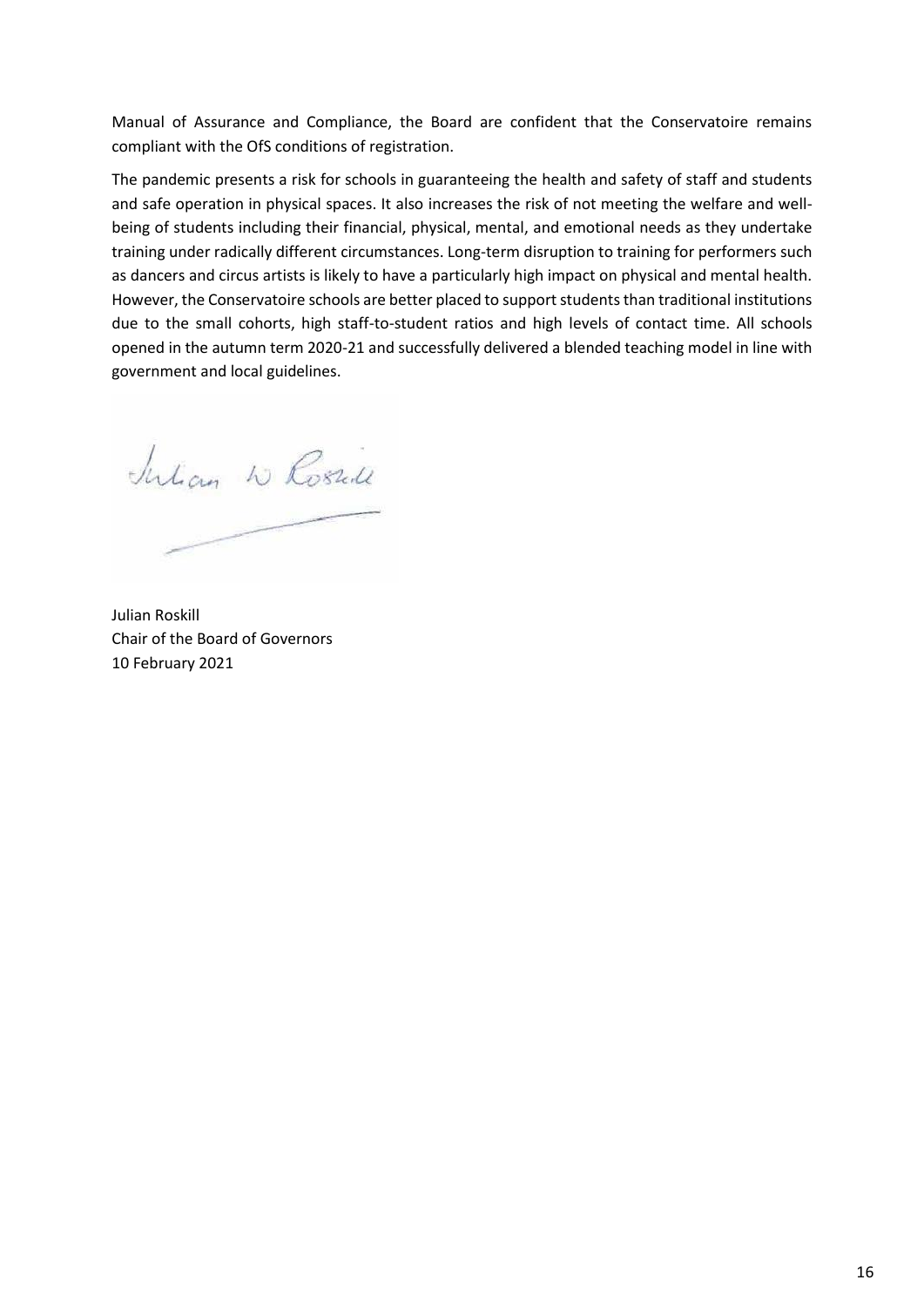# **4. Report of the Board of Governors for the year ended 31 July 2020**

The governors of the Conservatoire for Dance and Drama are pleased to present their annual report, together with the financial statements and auditor's report, for the year ended 31 July 2020.

This report of the Board of Governors and the Financial Statements have been prepared in accordance with the 2019 Further and Higher Education Statement of Recommended Practice (SORP 2019) and in line with regulatory advice in the form of the Accounts Direction from the Office for Students (OfS 2019.41).

The report of the Board of Governors also serves as the Directors' Report for the purposes of the Companies Act 2006. Section 3 included within this report meets the requirements for a Strategic Report as outlined in the Companies Act 2006 (Strategic Report and Directors' Report) Regulations 2013.

# **4.1 Nature of the Conservatoire's business**

The Conservatoire is a company limited by guarantee and a registered charity. It was incorporated on 28 February 2001 and entered on the Register of Charities on 27 January 2003. It is registered as a higher education provider with the Office for Students (OfS). The charitable objects for which the Conservatoire is established are:

- the advancement of education in the performing arts, and;
- the promotion of research in the performing arts.

The current articles were approved by the Privy Council on 7 December 2017. The six schools who signed the Members' Agreement – Bristol Old Vic Theatre School, Central School of Ballet, London Contemporary Dance School, National Centre for Circus Arts, Northern School of Contemporary Dance, and Rambert School of Ballet and Contemporary Dance – are the sole Corporate Members of the Conservatoire for Dance and Drama.

The Conservatoire for Dance and Drama, together with its Member Schools, is committed to delivering world-leading education and vocational training in the performing arts. Teaching staff continue to be employed by their home school. Students are jointly registered with the Conservatoire and their home school and train to become the performing artists and production professionals of the future: actors, circus artists, dancers, stage managers, technical theatre practitioners, choreographers, designers and directors.

The overarching vision of the Conservatoire is to be a focus and catalyst for world-leading performing arts practice and education. Training the next generation of production professionals and performers is a shared enterprise, locally within each school, collectively across the schools and as part of the wider arts environment, to ensure that there are the resources, the expertise, and the infrastructure to maintain the Conservatoire's world-leading education and training.

# **4.2 Charitable objectives and public benefit**

The Conservatoire's charitable objectives are the advancement of education in the performing arts and the promotion of research in the performing arts. The Conservatoire delivers its objectives through a range of charitable activities.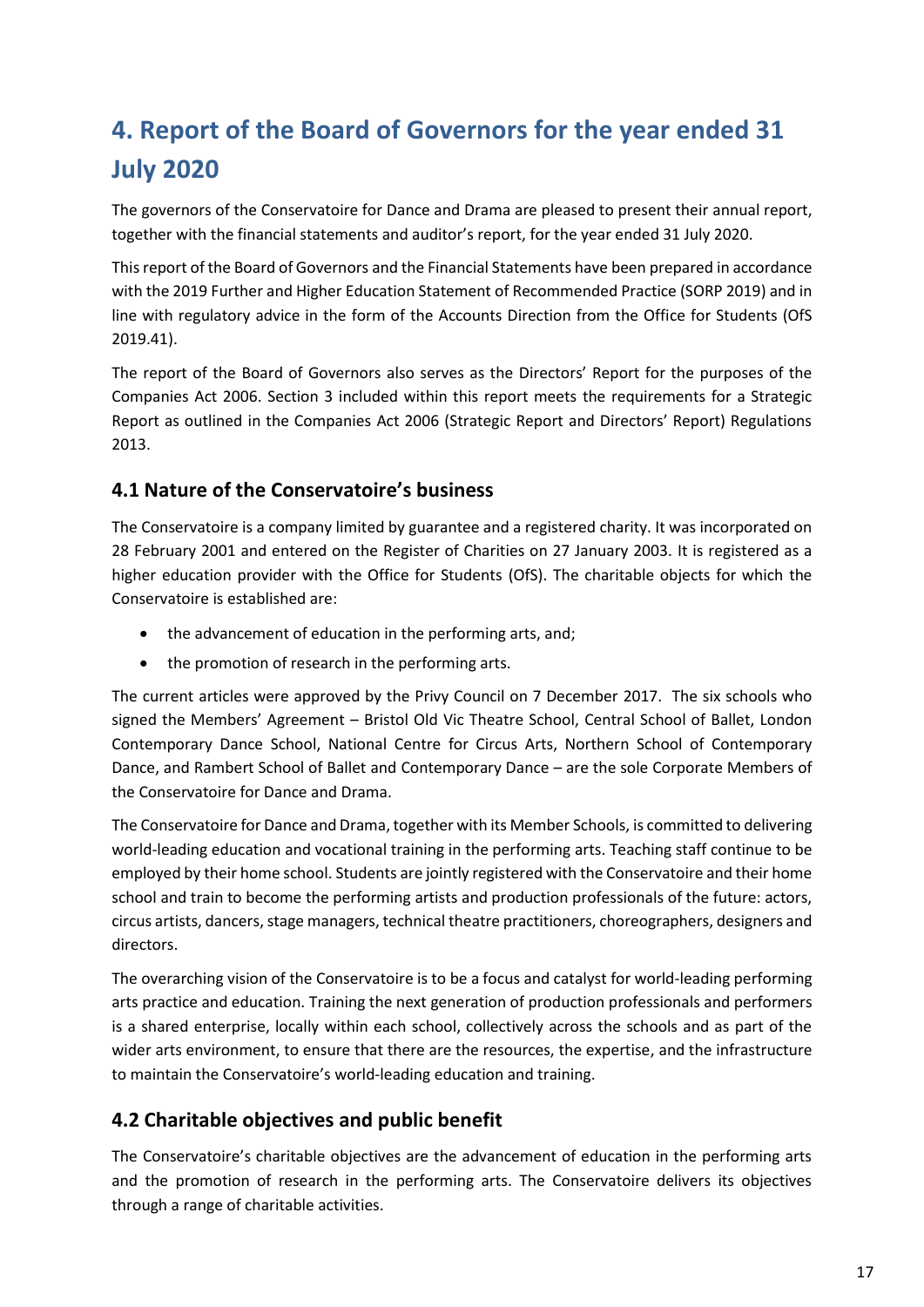As a higher education provider (HEP) and charity, the Conservatoire's principal beneficiaries are its students, who are given the opportunity to receive intensive, supportive and world-class education and training to be dance, drama and circus artists and production professionals. By its nature, the Conservatoire must select students on the basis of their talent, propensity for training and with the appropriate pre-vocational experience. In doing so, however, the training is open to all students who meet entry requirements and are offered a place to study, regardless of personal, social, national or financial background.

Conservatoire training also includes public performances and exhibitions (some of which are led or facilitated by leading practitioners in their field) which attract around 200,000 people annually, many of which are free or subsidised and which are advertised widely by each school. The wider community thus benefits from the artistic skills and experience of the young people in training, the faculty and the wider industry.

Examples of the Conservatoire's activities which fulfil its charitable objectives are as follows:

- *Education*: the Conservatoire has around 1,000 active students each year. The public funding it receives as a designated HEP and registered charity enables it to support the teaching of these students. The combined faculty (although individually employed by the schools) may include as many as 400 individuals across full- and part-time staff members. Students are also taught by visiting professionals who work with the students for short projects, single productions or occasional workshops.
- *Research and knowledge exchange*: research into educational practice and performing arts is a developing facet of the Conservatoire's activities. There is an active and productive Research and Ethics Committee, Chaired by a school principal, and a small project fund for staff research. The Conservatoire is currently working to an interim research strategy.
- *Community engagement*: the Conservatoire schools all work closely with their local communities and offer a range of activities, many of which are made possible by the financial support provided centrally via the Conservatoire, such as annual performing arts festivals which are open to the public. Other activities include taking productions to inner city schools, workshops in local primary schools and regional tours, often involving question and answer sessions with the cast and crew afterwards.
- *Widening participation and access to vocational training*: encouraging potential students from a range of backgrounds to consider undertaking world-leading vocational training in the performing arts and to enter higher education is a key part of our mission. The Conservatoire and its schools continue to invest in providing preparatory training in the arts and improving access to professional education. This is both to ensure that young people have high quality experiences of dance, drama and circus arts and to create a diverse pool of talent from which to draw the next generation of students and artists, including students from traditionally low-participation sectors of the community. Activities range from student productions delivered to schools, to working with school teachers in drama and dance.
- *Engagement with alumni:* Many of the schools offer professional development opportunities after graduation and provide networks of support for these individuals throughout their careers.
- *Shaping the nation's cultural landscape:* by finding the most promising talent in dance, drama and circus arts and nurturing it through the delivery of world-class education and professional training, the Conservatoire and its Schools are able to produce exceptional artists who will go on to shape the future of the performing arts, both in the UK and abroad.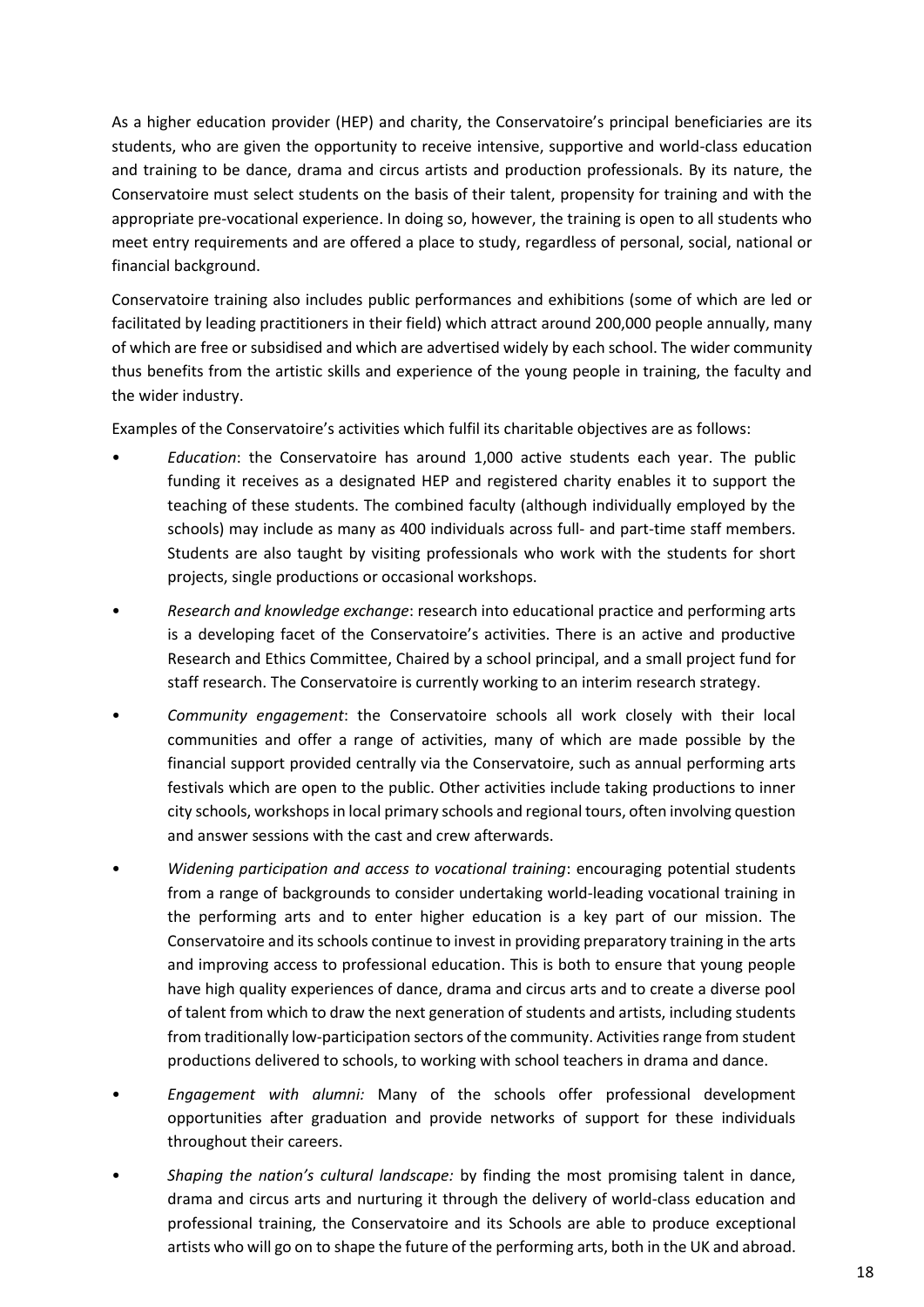The Conservatoire also acts as a creative laboratory for the performing arts, through the commissioning of new works and collaborating with both emerging and established performers, writers, directors and choreographers.

The Conservatoire's trustees are its governors. They are aware of their responsibilities with regard to public benefit and with the Charity Commission's guidance in this area. The governors are satisfied that the activities of the Conservatoire meet its charitable objectives and the public benefit requirement as defined in section 17 of the Charities Act 2011.

The Conservatoire's governors are aware of their responsibilities, as leaders of a designated HEP, to comply with the Regulatory Framework for higher education in England (OfS 2018.01) and other sector-specific requirements. The disclosure of remuneration of higher-paid staff in the financial statements is made in accordance with the Office for Students Accounts direction to HEPs for 2019- 20 financial statements.

# **4.3 Corporate governance and internal control**

This review of corporate governance and statement of internal control covers the period from 1 August 2019 until the date of this report.

# 4.3.1 Directors

The directors of the Conservatoire are its governors as shown on page 3. The governors who held office during the period 1 August 2019 to the date of this report were:

| Name                         | <b>Position</b>            | Date of appointment | <b>Additional Information</b>  |
|------------------------------|----------------------------|---------------------|--------------------------------|
|                              |                            | / reappointment     |                                |
| <b>Julian Roskill</b>        | Independent governor       | 17 July 2013        | Nominations Committee (Chair)  |
| (Chair)                      |                            |                     | <b>Remuneration Committee</b>  |
|                              |                            |                     | <b>Finance Committee</b>       |
| Louise Verrill               | Nominated governor         | 15 July 2020        |                                |
| (Deputy Chair)               |                            |                     |                                |
| Jill Leigh                   | <b>Accountable Officer</b> | 11 January 2021     |                                |
| Dr Roderick Clayton          | Independent governor       | 27 November 2013    | Nominations Committee          |
|                              |                            | 23 November 2016    | Remuneration Committee (Chair) |
|                              |                            | 20 November 2019    |                                |
| Peter Dunleavy               | Elected staff governor     | 21 February 2018    | ÷.                             |
| <b>Emily Fletcher</b>        | Independent governor       | 18 July 2012        | <b>Nominations Committee</b>   |
|                              |                            | 22 November 2017    |                                |
| Janice French                | Independent governor       | 18 July 2018        | <b>Finance Committee</b>       |
|                              |                            |                     | <b>Remuneration Committee</b>  |
| <b>Prof Martin Halliwell</b> | Independent governor       | 18 July 2018        |                                |
| Rabia Harrison               | Independent governor       | 31 January 2019     | $\sim$                         |
| <b>Derek Hicks</b>           | Nominated governor         | 13 December 2017    | $\sim$                         |
| Robert Jude                  | Independent governor       | 15 July 2015        | <b>Audit Committee</b>         |
|                              |                            | 22 November 2017    |                                |
| Mindy Kilby                  | Independent governor       | 3 December 2018     | Finance Committee (Chair)      |
| Rebecca Laschetti            | Independent governor       | 3 December 2018     | <b>Finance Committee</b>       |
| <b>Tierney Lawlor</b>        | Elected student governor   | 25 November 2020    |                                |
| Lesley Payne                 | Independent governor       | 18 July 2018        | <b>Nominations Committee</b>   |
| Matthew Slater               | Elected staff governor     | 21 February 2018    |                                |
| <b>Guy Stobart</b>           | Nominated governor         | 20 May 2020         | $\sim$                         |
| <b>William Underhill</b>     | Nominated governor         | 25 March 2020       |                                |
| Colette Wilson               | Independent governor       | 20 January 2020     | Audit Committee (Chair)        |
| <b>Tamas Wood</b>            | Nominated governor         | 9 June 2015         |                                |
| <b>Brian Brodie</b>          | Nominated governor         | 12 July 2018        | Resigned 27 November 2020      |
| Dr Michelle Castelletti      | Independent governor       | 18 July 2018        | Resigned 23 January 2020       |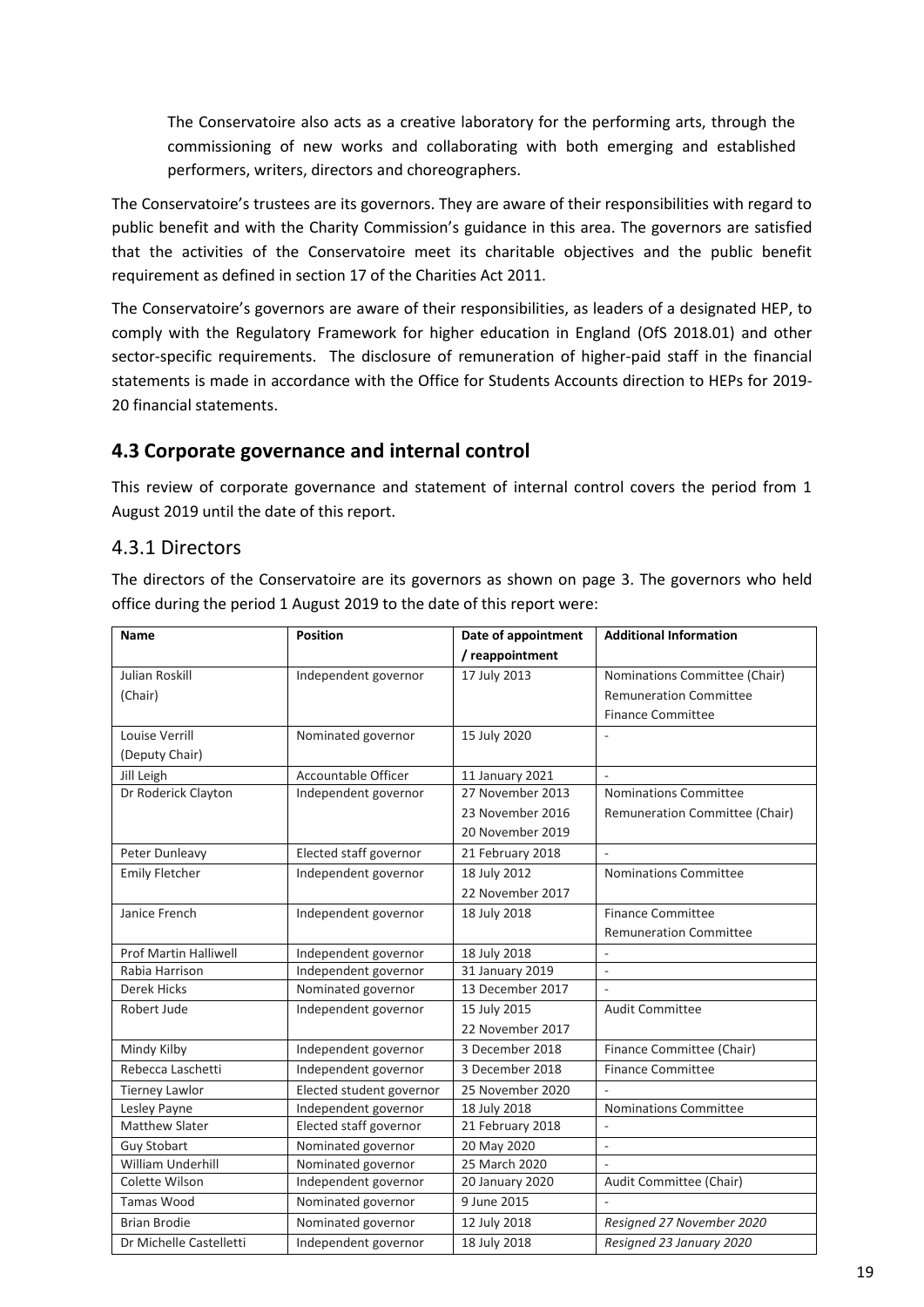| <b>Name</b>           | <b>Position</b>                | Date of appointment | <b>Additional Information</b> |
|-----------------------|--------------------------------|---------------------|-------------------------------|
|                       |                                | reappointment       |                               |
| <b>Richard Cooper</b> | Nominated governor             | 20 July 2011        | Resigned 10 July 2020         |
| Prof David Halton     | Nominated governor             | 1 August 2014       | Resigned 1 May 2020           |
| Matthew Lloyd         | Nominated governor             | 30 May 2017         | Resigned 5 December 2019      |
| Caragh Merrick        | Independent governor           | 20 November 2019    | Resigned 2 January 2021       |
| <b>Alison Morris</b>  | Independent governor           | 24 November 2011    | Resigned 15 July 2020         |
| David Ruebain         | <b>Chief Executive Officer</b> | 15 October 2018     | Resigned 11 January 2021      |
| Elyssa Sena           | Elected student governor       | 18 July 2018        | Resigned 15 July 2020         |
| James Smith CBE       | Independent governor           | 24 November 2010    | Resigned 20 November 2019     |

Qualifying third party indemnity provision is in force for the benefit of directors and officers of the Conservatoire.

# 4.3.2 Corporate governance

The Conservatoire's objects, powers and framework of governance are set out in the Articles of Association, as approved by the Privy Council on 7 December 2017. These reflect principles established in the Members' Agreement, which was approved by resolution of the Board of Governors at a meeting on 11 October 2017.

Signatories to the Members' Agreement are the sole Corporate Members of the Conservatoire. In signing the Members' Agreement, each Member School has confirmed its commitment to:

- Help ensure that the Conservatoire retains Designated Institution status (and maximises its rating under TEF) and permits it to apply for taught degree awarding powers;
- Requesting the Conservatoire have a management structure that includes a Chief Executive Officer, Conservatoire Executive Committee, and senior management team;
- Agree to adopt enhanced mechanisms to monitor and review certain functions taking place in the schools for the purpose of complying with the regulatory guidance and criteria relating to designation for student funding and TDAPs; and
- Implement the Principles of Collaboration for the purpose of recording the revised terms and conditions of their involvement with the Conservatoire and regulating their relationship with each other and certain aspects of the affairs of and their dealings with the Conservatoire.

Members of the Board of Governors are aware of their obligations as directors and charitable trustees. The Board was also aware of its obligations under the Office for Students' conditions of registration, to take into account any relevant guidance on accountability, probity or value for money issued from time to time. As an institution in receipt of public funding, the Board of Governors endeavours to conduct its business in accordance with the seven principles identified by the Committee of Standards in Public Life (selflessness, integrity, objectivity, accountability, openness, honesty and leadership). The Board of Governors provides OfS with assurances on quality of the academic provision of the Conservatoire as required.

The Board has complied with the guidance to institutions of higher education published by the Committee of University Chairs (CUC) in its *Guide for Members of Higher Education Governing Bodies in the UK* (2009). The Board of Governors is also aware of the obligations and guidance produced by the CUC in the Higher Education Code of Governance published December 2014 and revised February 2018. The Board received the revised CUC Higher Education Code of Governance (published September 2020) at the Board Strategy Day on 7 October 2020 and intends to adopt the Code from 1 March 2021.

A summary of the Board and its committees' responsibilities is given below.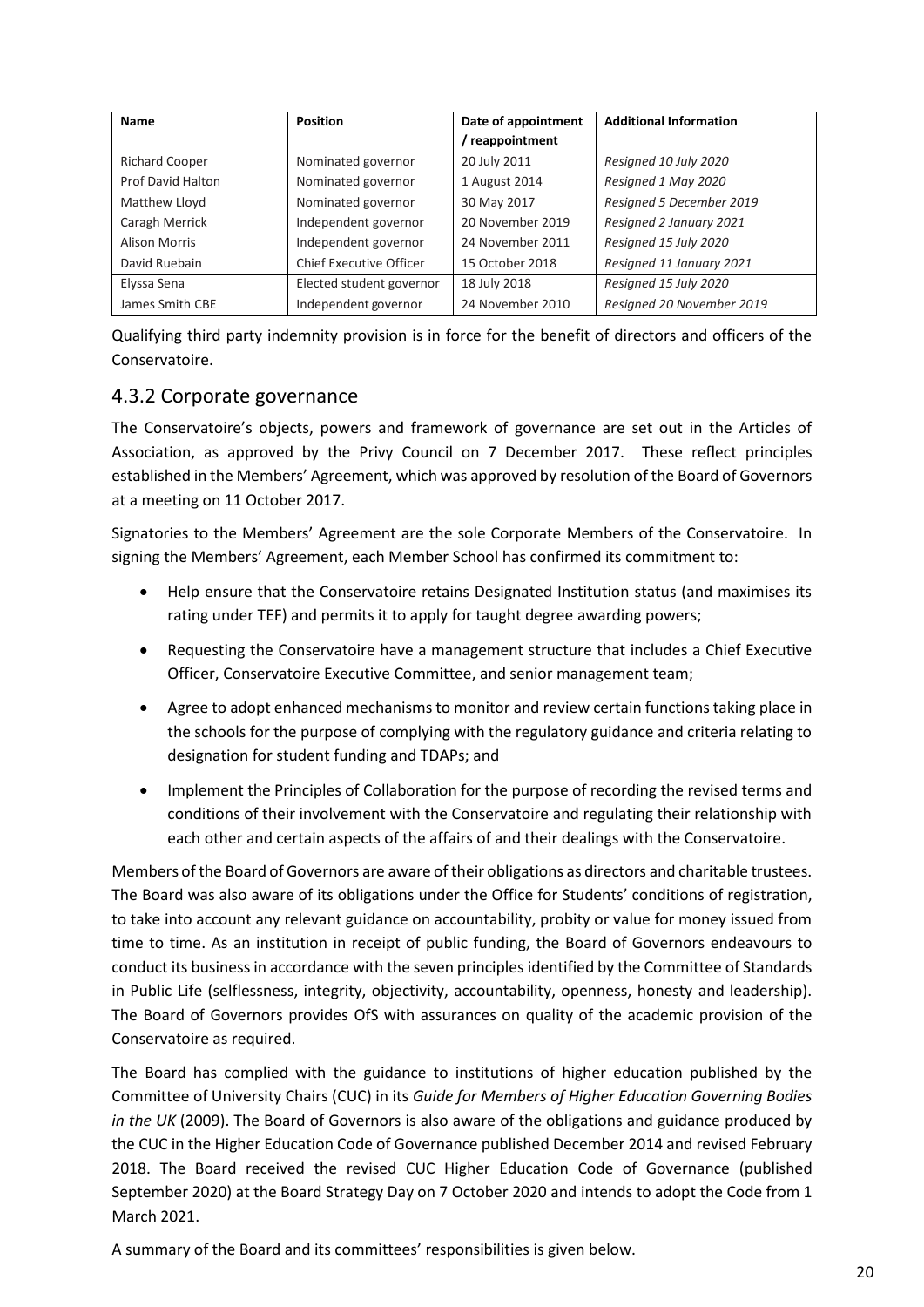#### **Board of Governors**

The Board of Governors normally meets four times a year and comprises lay and academic members appointed in accordance with the Conservatoire's Articles of Association, as well as two elected staff members and one elected student member. There is a clear separation of roles between the nonexecutive chair and governors and the Conservatoire's executive function.

The Board approves the Conservatoire's long-term objectives and strategies and provides overall financial and organisational control. It has a number of committees, including a Finance Committee, an Audit Committee, a Nominations Committee, and a Remuneration Committee and other ad hoc working groups as required from time to time. The responsibilities of the Board of Governors in preparing the annual reports and financial statements are set out on pages 26 - 27. It is serviced by the Conservatoire Secretary.

#### **Senate**

The senior academic body of the Conservatoire, the Senate is convened under the revised Articles of Association.

Senate is chaired by a principal and comprises the principal of each constituent school, one further member nominated by each school, and three student representatives. There is also provision for two other nominated staff members and additional co-opted members.

Under its terms of reference, Senate is responsible for maintaining and assuring the academic standards and quality of the educational offer. It considers the development of the academic activities of the Conservatoire, including education, training and research, and the resources needed to support them, and advises the CEO and the Board of Governors thereupon. It has oversight of the quality of learning and teaching within the Conservatoire and has a key role in enabling the Conservatoire and the schools meet the conditions of registration with the Office for Students.

In line with the OfS's revised framework for higher education regulation, in autumn 2019 the Senate presented to the Board of Governors a report and accompanying action plan relating to the continuous improvement of the student academic experience and student outcomes. This was approved by the Board as the basis for the provision of assurances to the OfS on the quality and standards of the Conservatoire's provision.

Senate has responsibility for defining, in consultation with the schools, the overall quality framework of the Conservatoire. Senate oversees the Conservatoire's learning, teaching and assessment strategy and monitors the learning, teaching and assessment strategies of the schools. Senate is also responsible for encouraging and facilitating collaboration between schools and for identifying and disseminating good practice in learning and teaching. The Senate has a number of sub-committees supporting its work. During 2019-20, these were the Learning Teaching and Quality Assurance Committee, the Widening Access and Diversity Committee, the Research and Ethics Committee, and the Student Advisory Committee. In 2019 the Widening Access and Success Committee was merged with the Equality and Diversity Committee as both had most members in common and a holistic view of access and diversity issues and the success of underrepresented student groups are considered with a breadth and depth of expertise from members.

#### **Finance Committee**

The Finance Committee comprises no fewer than three independent members of the Board of Governors. The Conservatoire's Articles of Association limit the membership of the Finance Committee to independent governors.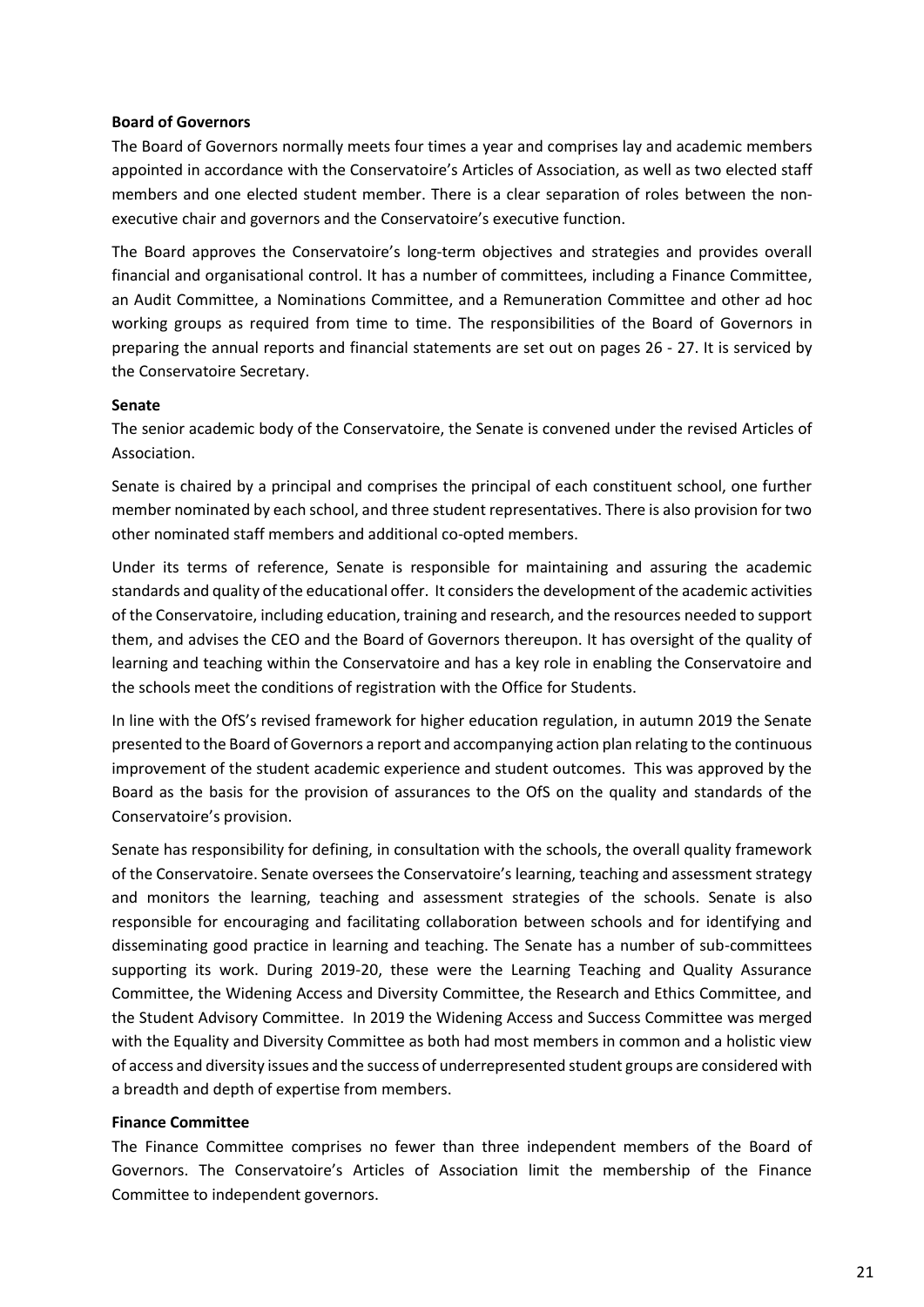The Finance Committee oversees all matters relating to the financial and business concerns of the Conservatoire and makes recommendations to the Board of Governors on appropriate action in relation to these matters. Through the review of management information from the conservatoire, and from each member school, the Committee has oversight of the financial position of the conservatoire and its members.

In particular, the committee recommends for approval to the Board of Governors the Conservatoire's annual revenue and expenditure budgets and Annual Business Plan and monitors performance in relation to approved budgets. It also recommends for approval the annual financial statements to the Board of Governors, having been satisfied that management is discharging its responsibilities to control and account for the income, expenditure and assets of the Conservatoire in compliance with the conditions of registration with the Office for Students, and other applicable laws.

# **Audit Committee**

The Audit Committee comprises a chair who is an independent member of the Board of Governors, and at least two further independent governors. The Board approved the appointment of a new independent governor and Chair of Audit Committee with effect from 15 July 2020. The committee met four times during 2019-20. The internal and external auditors of the Conservatoire (respectively KCG Audit Limited and BDO) have a right to attend these meetings.

The Audit Committee considers internal audit reports, together with recommendations for the improvement of the Conservatoire's systems of internal control and management's responses and implementation plans. Through regular review of the risk register, the Audit Committee monitored risks, including those associated with OfS registration. The Audit Committee recommended a new model of risk register in 2019-20 for identification of strategic risk to the Board.

The Audit Committee exercises a monitoring role over the control mechanisms of the Conservatoire schools, including the commissioning and review of member school internal audit reports. For each member school, it also receives their external auditors' management letter via summary from the Finance Director, annual conservatoire accountability return, and annual letter of representation to the Conservatoire. Through these mechanisms the Committee is able to advise the Conservatoire Board on the members schools use of public funding.

The Audit Committee reviews the Conservatoire's annual financial statements, together with its accounting policies, and reviews the external auditor's plan and the results of their audit. The Audit Committee is also responsible for, and reports to the Board of Governors on, the Conservatoire's arrangements to ensure adequate internal control mechanisms, the adequacy and effectiveness of the management and quality assurance of data, value for money and risk management.

#### **Nominations Committee**

This committee is chaired by the Chair of the Board of Governors. There are currently four independent governor members of the committee including the Chair.

The primary responsibility of the Nominations Committee is to oversee the nomination of independent governors, the effectiveness of committees and general governance matters.

The Nominations Committee held one meeting in 2019-20.

# **Remuneration Committee**

The Remuneration Committee comprises no fewer than three independent members of the Board of Governors. Membership of the Committee is limited to independent governors. The Chair of the Board must serve on the Committee as a member but may not serve as its chair.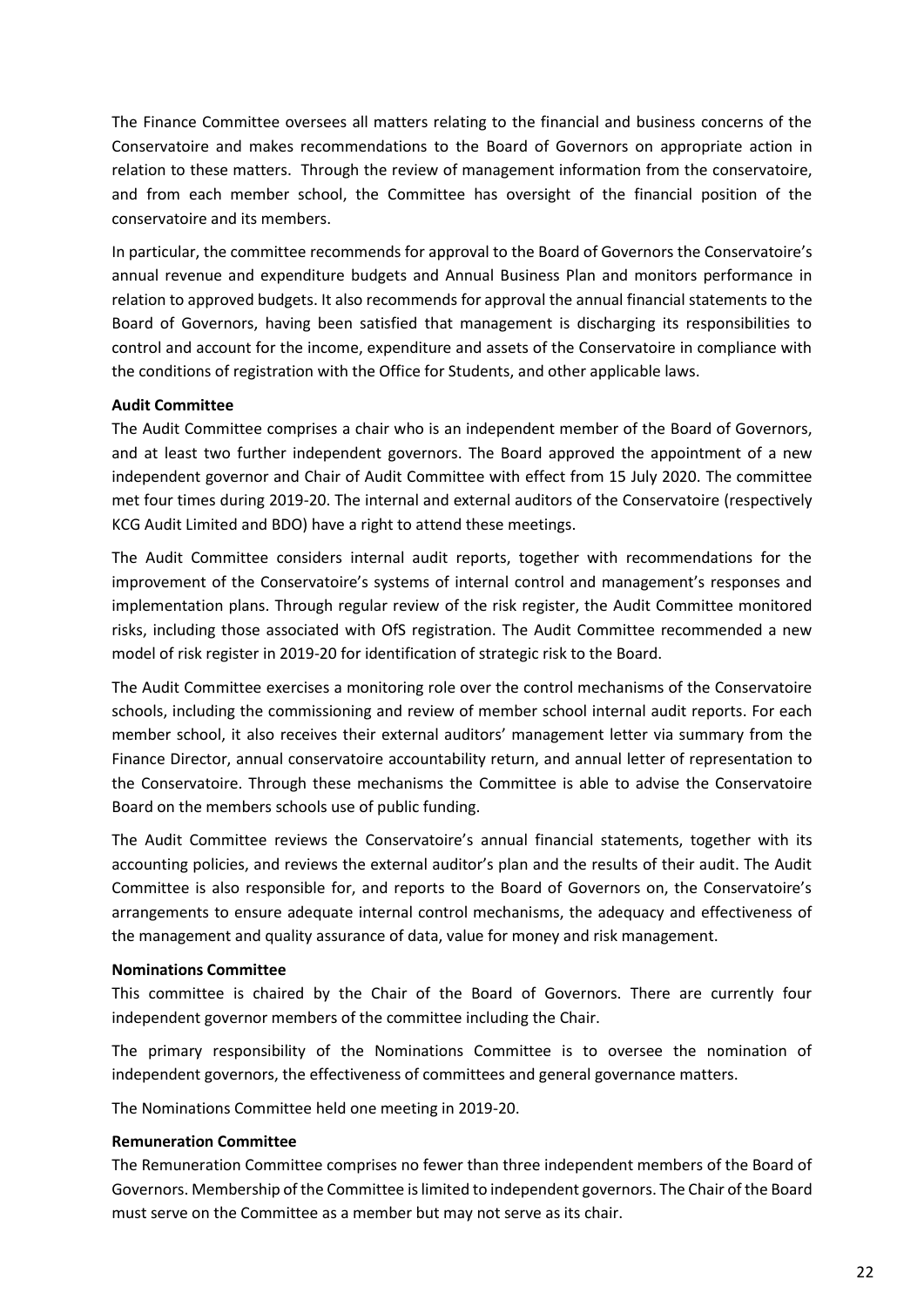The primary responsibility of the Remuneration Committee is to approve the Conservatoire's pay and performance policy, including the remuneration of senior staff.

The Remuneration Committee held two meetings in 2019-20.

# **Board Strategy and Structure Working Groups**

The Strategy and Structure Working Groups were established at the end of the academic year in response to matters raised by the Case for Change, as presented to the Board in March 2020.

Each group comprised a chair, an executive lead, and representatives from the independent and nominated governors. The Strategy Working Group held one meeting in August 2020. The Structure Working Group held five meetings between August 2020 and the date of this report.

# **Conservatoire Executive Committee (CEC)**

The Conservatoire Executive Committee (CEC) comprises the senior managers of the Conservatoire and the principals of the Member schools. It provides the collective leadership for the Conservatoire.

# 4.3.3 Internal control and risk management

# **Risk management**

Details of the principal risks and uncertainties facing the Conservatoire can be found in the strategic report at pages 14 - 16. The Board of Governors has considered the principal financial risks including member resignation, withdrawal of ISTA funding, COVID-19 and maintaining the conditions of registration with the OfS and concluded that sufficient mitigations are in place.

# **Statement of internal control**

The Board of Governors is aware that OfS requires it to provide a statement on internal control to cover all internal controls, including financial, operational, compliance and the management of risk. However, any system of internal control can provide only reasonable, but not absolute, assurance against material misstatement or loss.

The Board is committed to exhibiting best practice in all aspects of corporate governance and acknowledges that it is responsible for ensuring that a sound system of control is maintained and during the year, the Board continued to follow the requirements of OfS guidance.

Reflecting the challenges of its unique organisational structure, the Conservatoire continues to work with the OfS and the member schools to formalise and strengthen the assurance procedures by which the members provide positive assurance to the Conservatoire as to the proper use of public funds and the meeting of the conditions of registration. The new Manual of Compliance and Assurance, formally adopted by the schools from 1 January 2021, will replace both the 2014 Financial Memorandum and the 2014 Operating Agreement. This document reflects the current regulatory framework, and sets out the obligations of the members, particularly in respect of information and reports, necessary for the Conservatoire to meet its assurance obligations to the OfS.

In line with OfS guidelines incorporating the code, the key elements of the Conservatoire's system of internal control, which is designed to discharge the responsibilities set out above, include the following:

- clear definitions of the responsibilities of the respective members of the management team;
- annual monitoring of the standards and quality of academic programmes leading to higher education awards, through a quality framework defining the roles and responsibilities of the Conservatoire and the Conservatoire schools;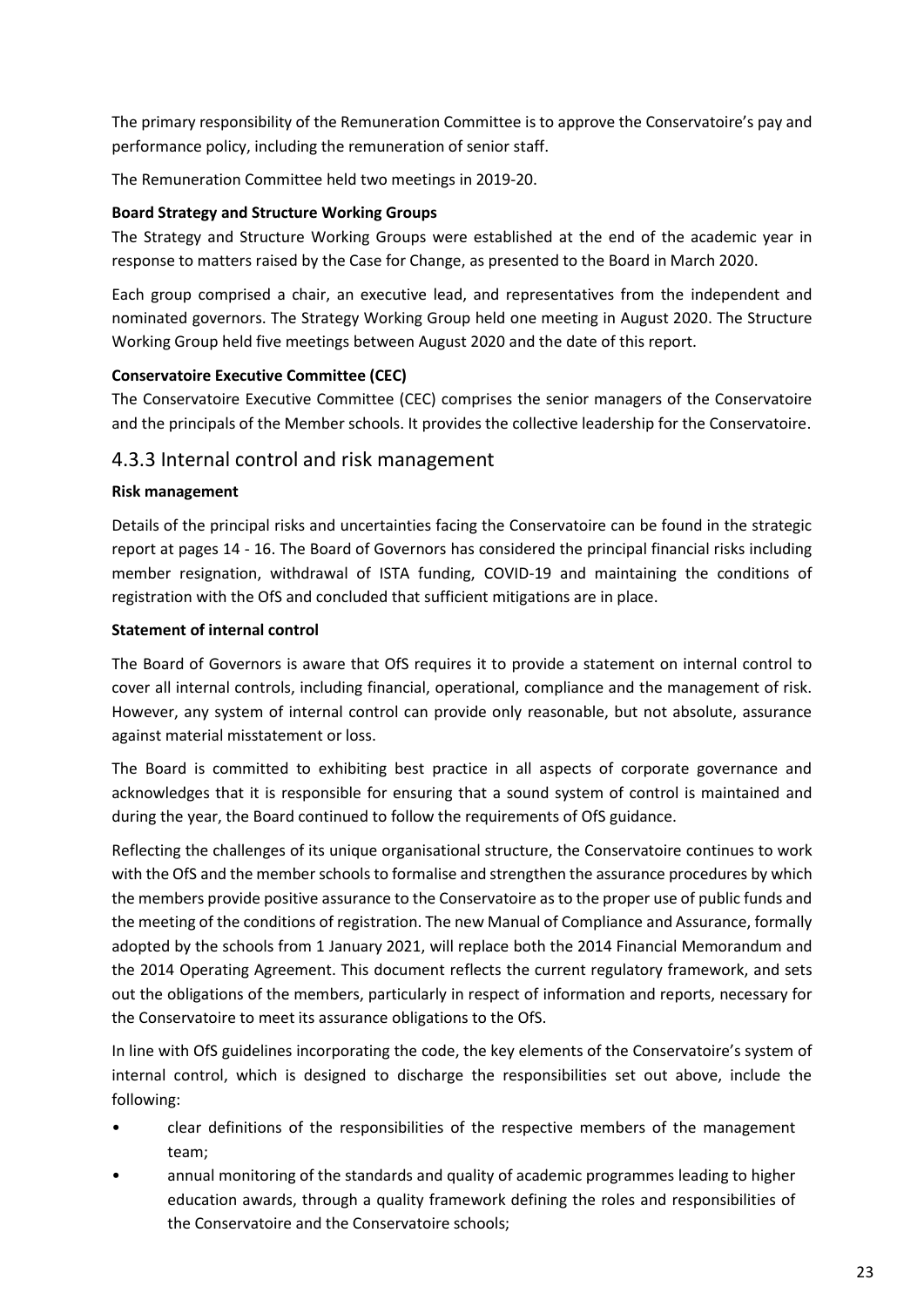- appropriate quality assurance mechanisms to ensure the robustness of data provided to OfS and other higher education agencies;
- a comprehensive medium and short-term planning process, supplemented by detailed annual income, expenditure, capital and cash flow budgets;
- regular reviews of financial results involving variance reporting and updates of forecast outturns;
- clearly defined and formalised requirements for approval and control of expenditure, with investment decisions involving capital or revenue expenditure being subject to formal detailed appraisal and review as determined by the Board;
- comprehensive financial regulations and procedures, detailing financial controls and procedures approved by the Board;
- internal audit: apart from its normal programme of work, internal audit is responsible for aspects of the annual review of the adequacy and effectiveness of the internal control system within the Conservatoire and schools together with recommendations for improvement;
- external audit, which provides feedback to the Audit Committee on the operation of the internal financial controls reviewed as part of the annual audit, and;
- specific processes for assessing accountability for funds allocated to schools.

The Conservatoire's system of internal controls includes accountability for funds allocated to the schools under the terms of the Members' Agreement. Key elements in discharging this responsibility are:

- ongoing monitoring of compliance with the conditions of funding, including regular reporting from Conservatoire schools on all aspects of activity including their own internal control mechanisms;
- external audit opinions within school statutory financial statements on the use of funds from the Conservatoire;
- noting comments made by schools' external auditor in their management letters;
- being informed of the results of internal audits performed at each school and seeking explanations where appropriate;
- schools' completion of an annual accountability return,
- letter of representation from each school Board, and;
- schools fulfilling their obligation under the Members' Agreement to inform the Conservatoire of any event that has a material adverse impact on their financial situation.

The Conservatoire is committed to the operation of effective risk-management processes as part of a risk-based system of internal control. Responsibility for the management of these processes rests with the Accountable Officer. The risk management policy ensures that:

- the Conservatoire has in place policies and procedures set by the Board of Governors and communicated by senior management to staff;
- risk management is embedded into normal business processes and aligned to the Conservatoire's strategic objectives; through planning and budgeting processes objectives are set, action plans agreed, and resources allocated, and progress towards meeting action plans is monitored regularly with variances investigated;
- there is ongoing identification and evaluation of risks by staff members, with regular reporting through the Conservatoire's committees and Board; all risks are covered financial stability, corporate governance, statutory, regulatory and school monitoring,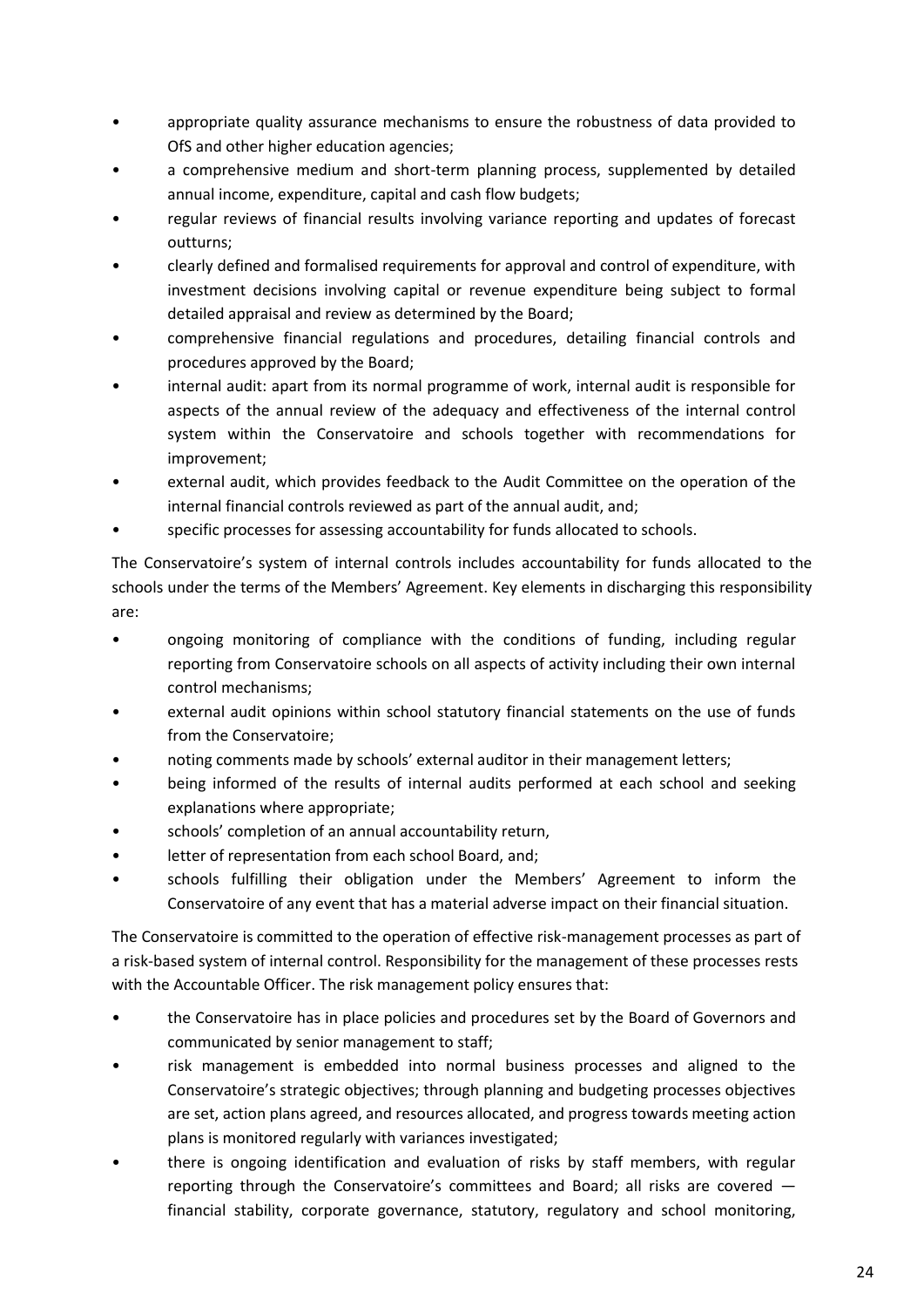students, staff, programmes, employability, quality and standards, resources and external factors — and are rated according to their possible impact and/or likelihood;

- within the risk register, those risks that are rated most significant and considered most likely to occur are monitored by the Board of Governors directly, and these high-level risks and any mitigating actions to be taken are reviewed regularly, and;
- the Audit Committee is required by the Board of Governors to report at each Board meeting and provides updates on internal controls and alerts governors to any emerging issues; in addition, the Audit Committee oversees internal audit and external audit. The Audit Committee therefore provides advice to the Board on the effectiveness of the internal control system, including the Conservatoire's system for the management of risk.

The review of the effectiveness of the system of internal control is informed by:

- the work of the CEC within the institution, which comprises the Principals of the constituent schools and the senior leadership of the Conservatoire;
- the work of the internal auditor, who operates to standards defined in the OfS Accountability and Audit Code of Practice;
- comments made by the external auditors in their management letter and other reports, and;
- any other sources of internal or external review or evaluation which might contribute to the assessment.

# **Going concern**

On 20 January 2021, the Board resolved to pursue a solvent winddown of the Conservatoires registration as a Higher Education Provider with the Office for Students working towards a transition date of no later than July 2023. There is a clear path for the execution of the transition of the members schools away from the Conservatoire. The Members' Agreement, having a notice period for resignation, provides the framework for the transition of the members schools to new arrangements. This has ensured that all schools are working towards an agreed transition date of July 2023. This avoids the prospect of uncertainty as to the date of transition, or the risk that a smaller number of schools are left trying to sustain the ongoing costs of the Conservatoire.

Following the transition, the Conservatoire will complete outstanding compliance returns, deregister with the OfS, and disband. This is being reflected in an updated Student Protection Plan, which, once approved by the OfS, will inform students of the transition process and how it may impact on their intended programme of study. This is being reinforced by distinct messaging from each member school to their own current and prospective students.

The Conservatoire has received information from each member school that includes their business plans and five-year income, expenditure, balance sheets and cash flow forecasts. This has included scenario modelling for the loss of ISTA funding. Having rigorously assessed these, in the context of the members' year-end positions, as discussed above, the Board are reasonably confident that each member school remains a going concern. This has been reinforced by each schools' annual reports confirming their auditors support for a going concern basis of preparation. The Conservatoire has also reviewed each schools' auditor's management letters in order to identify any previously unknown issues. This reduces the potential for claims, under the Student Protection Plan, that could exceed the reserves of the Conservatoire.

The high cost of conservatoire training means that grant and ISTA funding (25% of income) continue to make an important contribution to the organisation. 2020-21 marks the final year of the current round of ISTA funding and the Conservatoire awaits the OfS consultation on ISTA eligibility and criteria.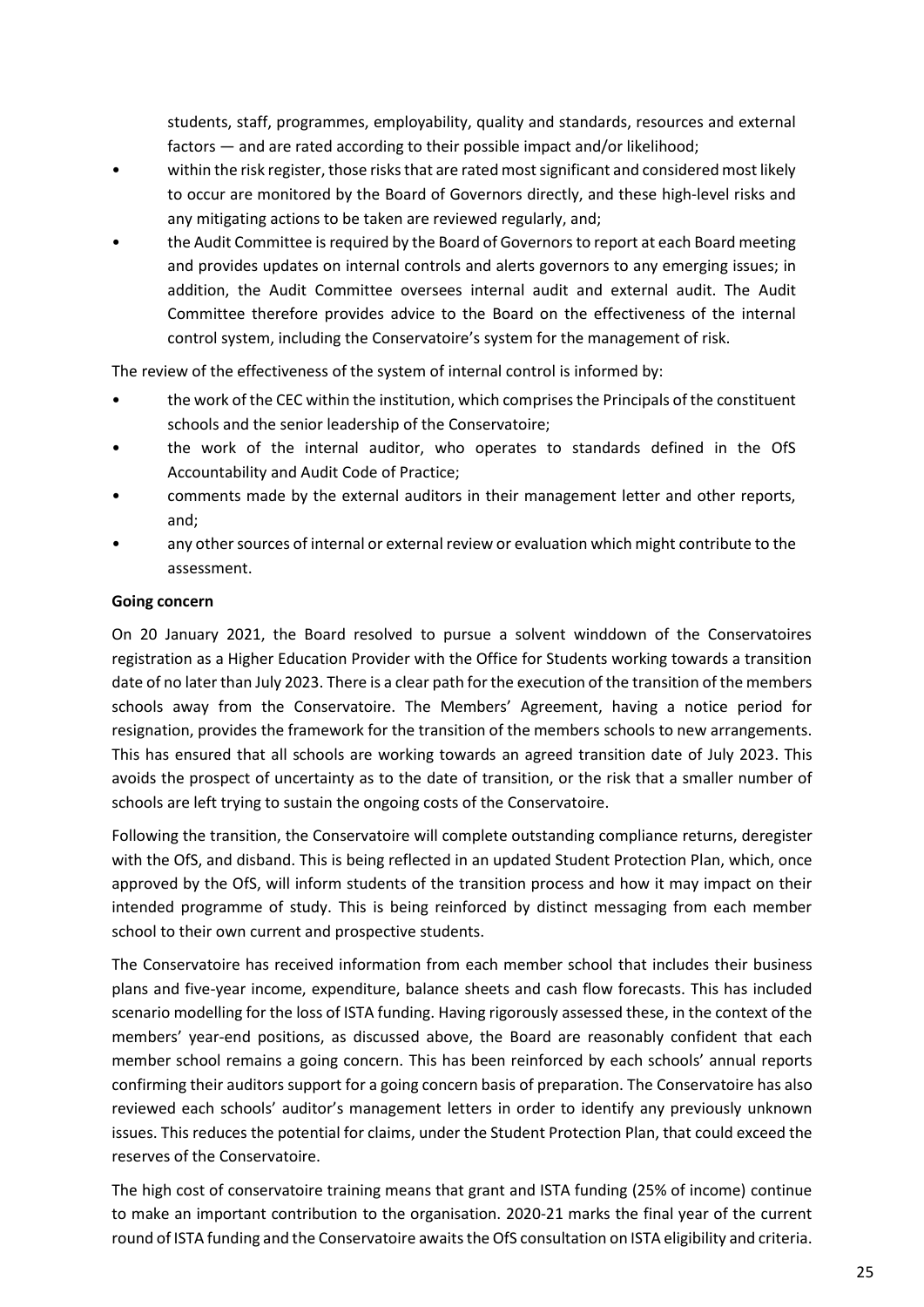The prospect of success in an application may be impacted by the decision to pursue a solvent wind down, although there may be the possibility of a tapered withdrawal of ISTA in the event of nonrenewal. A wider consultation on funding across the higher education sector was postponed to 2020- 21 and may impact on funding allocations from 2021-22 onwards.

Following the decision to increase reserves, successfully implemented during 2019-20, the Conservatoire has sufficient funds to operate for a period in excess of 12 months from the date of this report.

After due consideration, the Board considers that, given the expected transition date of 31 July 2023, the continued financial strength of the Conservatoire, its compliance with the OfS conditions of registration, and the sound financial position of each member school it is appropriate to continue to adopt the going concern basis in preparing the annual financial statements.

# **4.4 Statement of responsibilities of the Board of Governors**

The Board of Governors is responsible for preparing the report of the Board of Governors and the financial statements in accordance with applicable laws and regulations.

Company law requires the Board of Governors to prepare financial statements for each financial year. Under that law, the governors have elected to prepare the financial statements in accordance with United Kingdom Accounting Standards and applicable law, including FRS 102. Under company law, the governors must not approve the financial statements unless they are satisfied that they give a true and fair view of the state of affairs of the conservatoire and of the surplus or deficit of the conservatoire for that period. In preparing these financial statements, the governors are required to:

- select suitable accounting policies and then apply them consistently;
- make judgments and estimates that are reasonable and prudent; state whether applicable accounting standards and statements of recommended practice have been followed, and;
- prepare the financial statements on the going concern basis unless it is inappropriate to presume that the Conservatoire will continue in operation.

The Board of Governors is responsible for keeping adequate accounting records that are sufficient to show and explain the Conservatoire's transactions and disclose with reasonable accuracy at any time the financial position of the Conservatoire and enable them to ensure that the financial statements comply with the Companies Act 2006, its articles of association, the Accounts Direction issued by the Office for Students in October 2019, and the Statement of Recommended Practice: Accounting for Further and Higher Education (2019). The Board of Governors is also responsible for taking steps that are reasonably open to them in order to safeguard the assets of the Conservatoire and to prevent and detect fraud and other irregularities.

The Board of Governors is responsible for the maintenance and integrity of the corporate and financial information included on the conservatoire's website. Legislation in the United Kingdom governing the preparation and dissemination of financial information differs from legislation in other jurisdictions.

The Board of Governors has taken steps to:

- ensure that funds from OfS and Research England are used only for the purposes for which they have been given and in accordance with the Terms and Conditions of Funding with the funding council and any other conditions that the funding council may from time to time prescribe;
- ensure that there are appropriate financial and management controls in place to safeguard public funds and funds from other sources;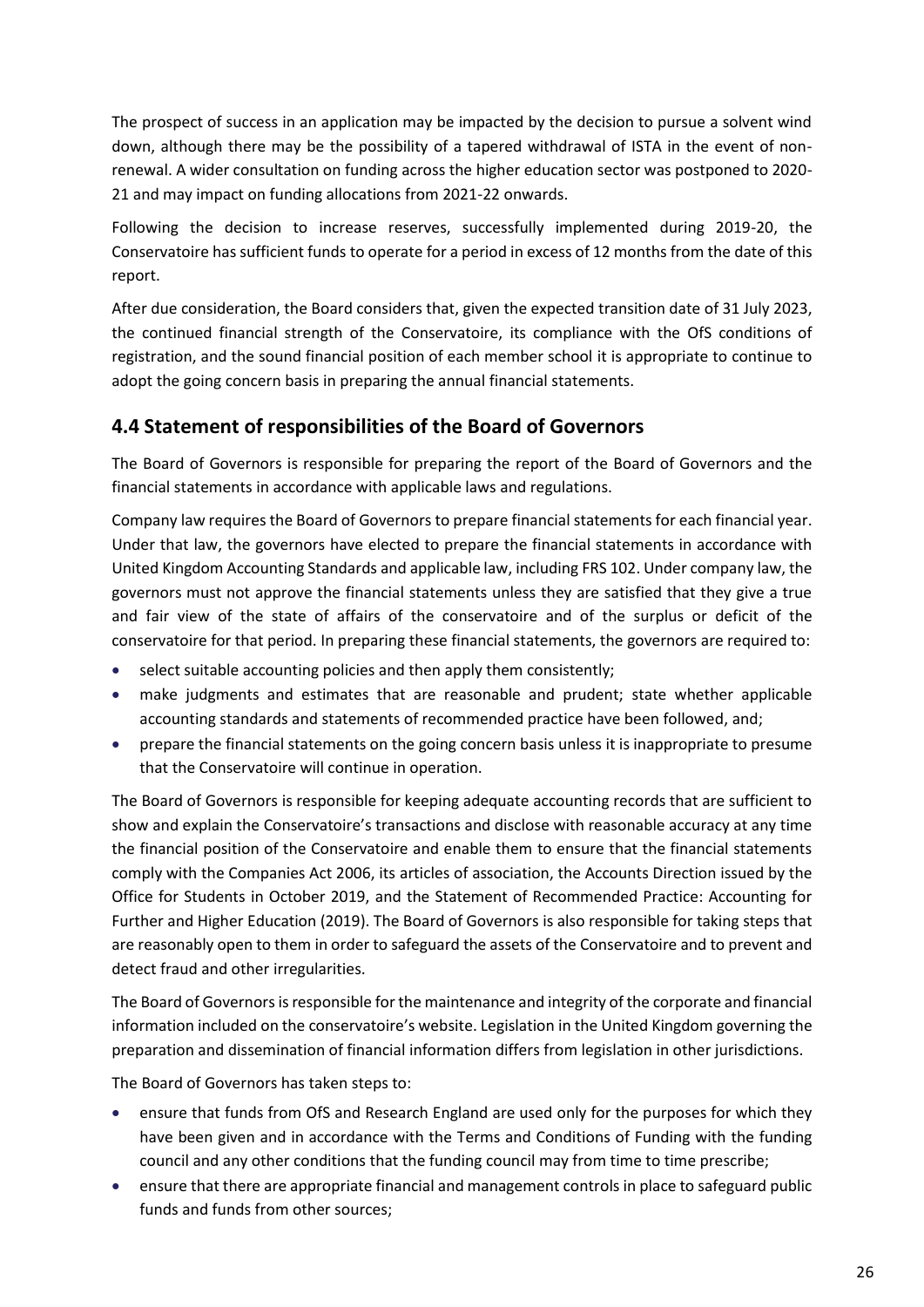- secure the economic, efficient and effective management of the Conservatoire's resources and expenditure, and;
- comply with the guidance to institutions of higher education published by the Committee of University Chairs in its Guide for Members of Higher Education Governing Bodies in the UK (2014), known as the *CUC Governance Code of Practice*.

Each of the persons who is a director at the date of approval of this report confirms that:

- so far as the director is aware, there is no relevant audit information of which the company's auditor is unaware; and
- the director has taken all the steps that he or she ought to have taken as a director to make himself or herself aware of any relevant audit information and to establish that the company's auditor is aware of that information.

This confirmation is given and should be interpreted in accordance with the provisions of s418 of the Companies Act 2006.

A resolution to reappoint BDO will be proposed at a forthcoming meeting of the Board of Governors.

Approved by the Board and signed on its behalf by:

Julian W Rosull

Julian Roskill Chair of the Board of Governors The Conservatoire for Dance and Drama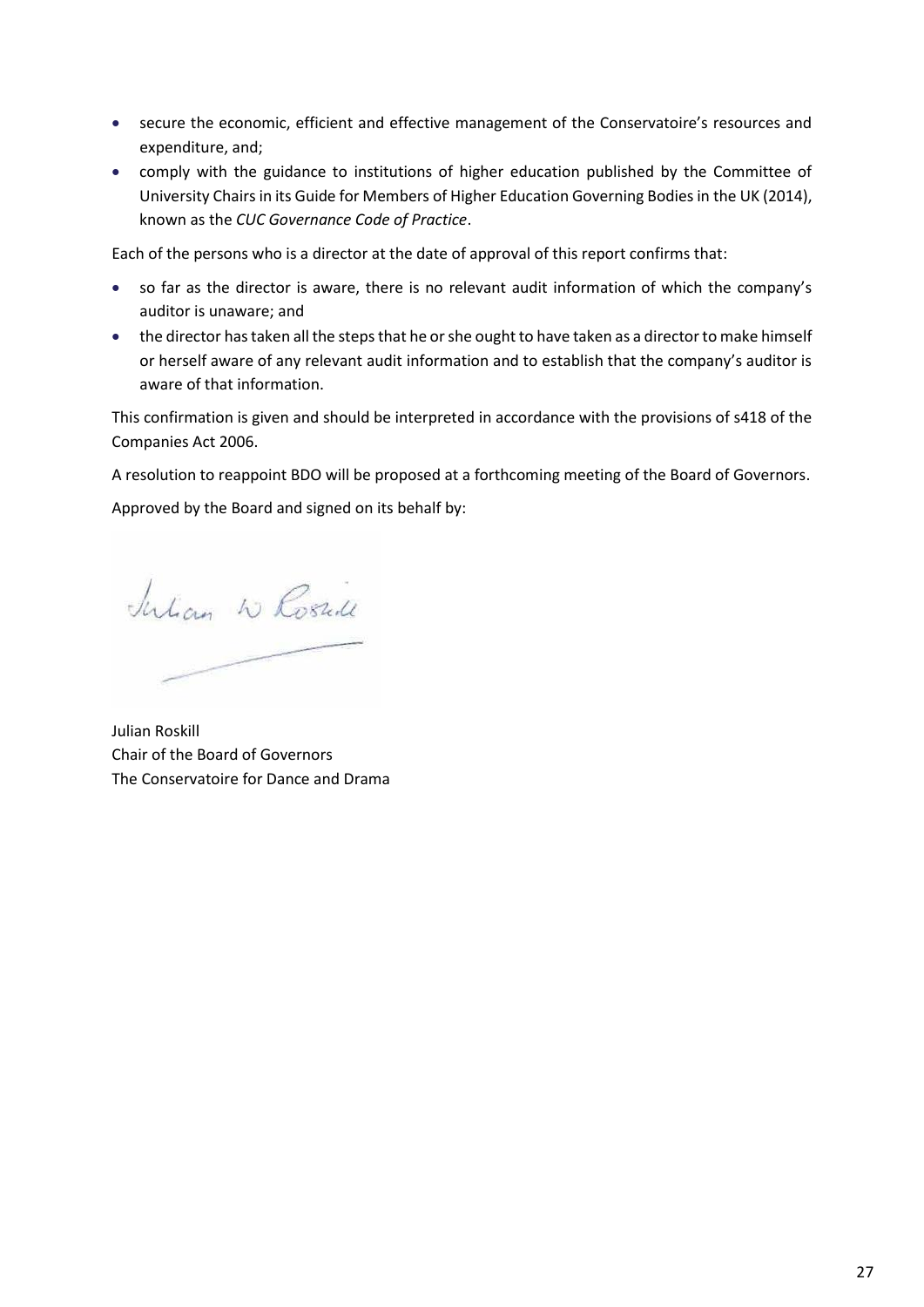# **5. Independent auditor's report to the members of the Conservatoire for Dance and Drama**

#### **Opinion**

We have audited the financial statements of The Conservatoire for Dance and Drama ("the Conservatoire") for the year ended 31 July 2020 which comprise the Statement of Comprehensive Income, the Balance Sheet, the Statement of Changes in Reserves, the Cash Flow Statement and notes to the financial statements, including a summary of significant accounting policies. The financial reporting framework that has been applied in their preparation is applicable law and United Kingdom Accounting Standards, including Financial Reporting Standard 102 The Financial Reporting Standard applicable in the UK and Republic of Ireland (United Kingdom Generally Accepted Accounting Practice).

# **In our opinion, the financial statements:**

- give a true and fair view of the state of the Conservatoire's affairs as at 31 July 2020 and of the Conservatoire's income and expenditure, gains and losses, changes in reserves and cash flows for the year then ended;
- have been properly prepared in accordance with United Kingdom Generally Accepted Accounting Practice; and
- have been prepared in accordance with the requirements of the Companies Act 2006.

# **Basis for opinion**

We conducted our audit in accordance with International Standards on Auditing (UK) "ISAs (UK)") and applicable law. Our responsibilities under those standards are further described in the Auditor's responsibilities for the audit of the financial statements section of our report. We are independent of the Conservatoire in accordance with the ethical requirements that are relevant to our audit of the financial statements in the UK, including the FRC's Ethical Standard, and we have fulfilled our other ethical responsibilities in accordance with these requirements. We believe that the audit evidence we have obtained is sufficient and appropriate to provide a basis for our opinion.

#### **Conclusions relating to going concern**

We have nothing to report in respect of the following matters in relation to which the ISAs (UK) require us to report to you where:

- the governors' use of the going concern basis of accounting in the preparation of the financial statements is not appropriate; or
- the governors have not disclosed in the financial statements any identified material uncertainties that may cast significant doubt about the Conservatoire's ability to continue to adopt the going concern basis of accounting for a period of at least twelve months from the date when the financial statements are authorised for issue.

#### **Other information**

The other information comprises the information included in the annual report, other than the financial statements and our auditor's report thereon. The governors are responsible for the other information. Our opinion on the financial statements does not cover the other information and, except to the extent otherwise explicitly stated in our report, we do not express any form of assurance conclusion thereon.

In connection with our audit of the financial statements, our responsibility is to read the other information including the Review of the year, Strategic report, Achievements and performance,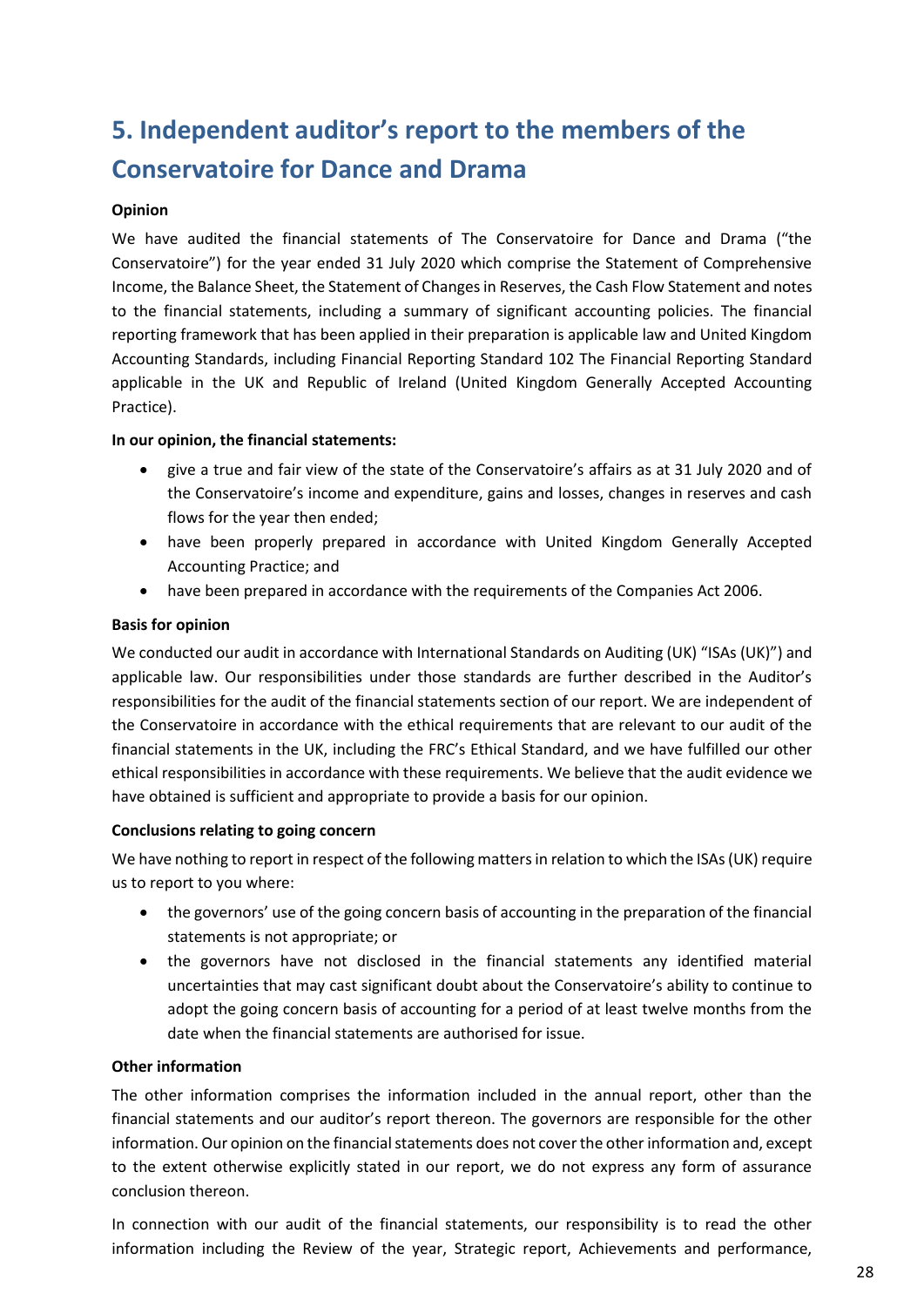Financial review, Plans, Principal risks and uncertainties, Report of the Board of Governors, Nature of Conservatoire's Business, Charitable objectives and public benefit, Corporate governance and internal control and Statement of responsibilities of the Board of Governors and, in doing so, consider whether the other information is materially inconsistent with the financial statements or our knowledge obtained in the audit or otherwise appears to be materially misstated. If we identify such material inconsistencies or apparent material misstatements, we are required to determine whether there is a material misstatement in the financial statements or a material misstatement of the other information. If, based on the work we have performed, we conclude that there is a material misstatement of this other information, we are required to report that fact.

We have nothing to report in this regard.

# **Opinions on other matters prescribed by the Companies Act 2006**

In our opinion, based on the work undertaken in the course of the audit:

- the information given in the strategic report and the report of the board of Governors for the financial year for which the financial statements are prepared is consistent with the financial statements; and
- the strategic report and the report of the board of governors have been prepared in accordance with applicable legal requirements.

# **Opinion on other matters required by the Office for Students ("OfS") and Research England**

In our opinion, in all material respects:

- Funds from whatever source administered by the Conservatoire for specific purposes have been properly applied to those purposes and managed in accordance with relevant legislation.
- Funds provided by the OfS and UK Research and Innovation (including Research England) have been applied in accordance with the relevant terms and conditions.
- The requirements of the OfS's Accounts Direction (OfS 2019.41) have been met.

We have nothing to report in respect of the following matters in relation to which the OfS requires us to report to you if, in our opinion:

- The Conservatoire's grant and fee income, as disclosed in the note to the accounts, has been materially misstated.
- The Conservatoire's expenditure on access and participation activities for the financial year has been materially misstated.

# **Matters on which we are required to report by exception**

In the light of the knowledge and understanding of the Conservatoire and its environment obtained in the course of the audit, we have not identified material misstatements in the Strategic report or the Report of the board.

We have nothing to report in respect of the following matters in relation to which the Companies Act 2006 requires us to report to you if, in our opinion:

- adequate accounting records have not been kept, or returns adequate for our audit have not been received from branches not visited by us; or
- the financial statements are not in agreement with the accounting records and returns; or
- certain disclosures of board members' remuneration specified by law are not made; or
- we have not received all the information and explanations we require for our audit.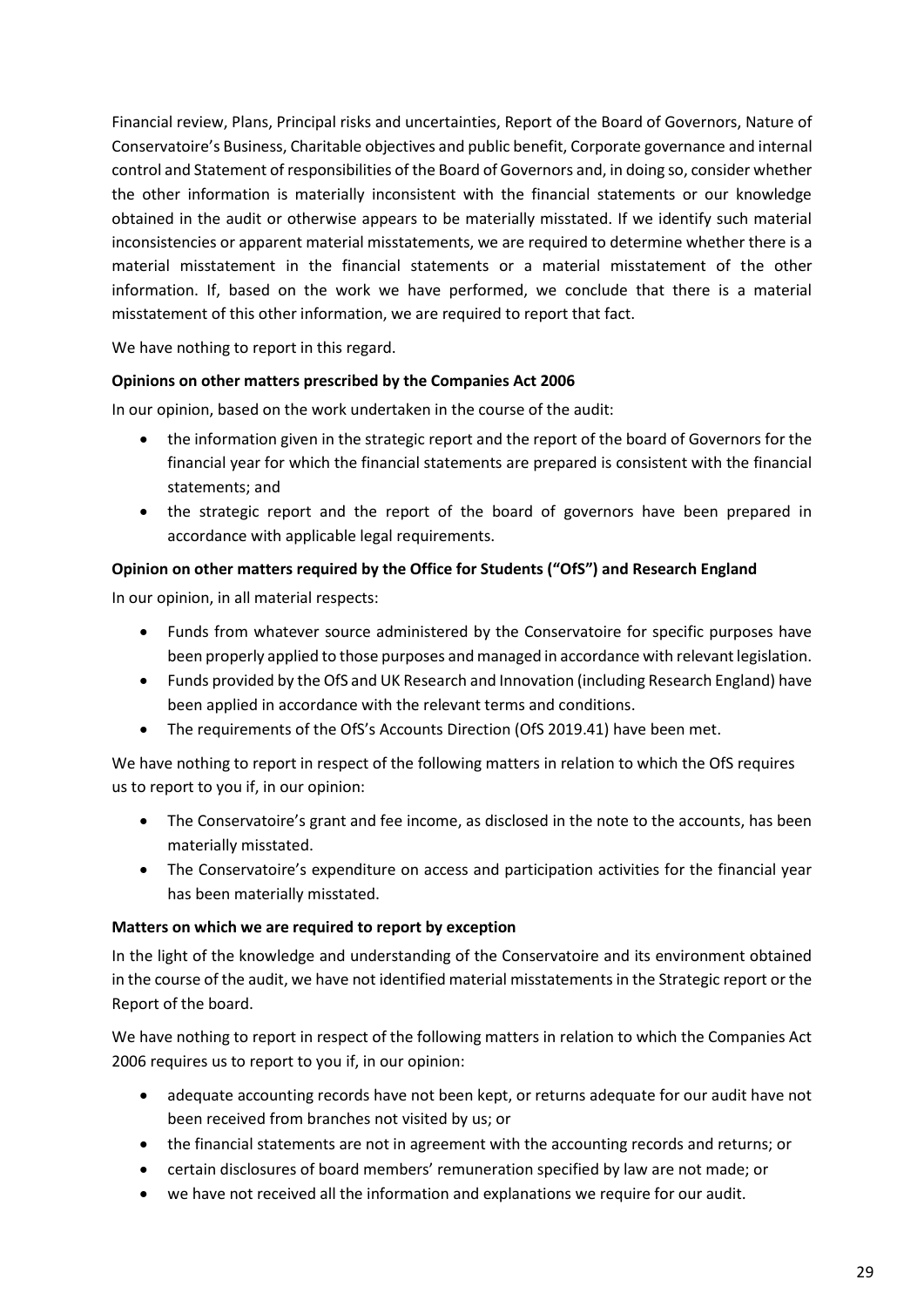# **Responsibilities of the board of governors**

As explained more fully in the statement of responsibilities of the board of governors set out on page 26, the board of governors are responsible for the preparation of the financial statements and for being satisfied that they give a true and fair view, and for such internal control as the board of governors determine is necessary to enable the preparation of financial statements that are free from material misstatement, whether due to fraud or error.

In preparing the financial statements, the board of governors are responsible for assessing the Conservatoire's ability to continue as a going concern, disclosing, as applicable, matters related to going concern and using the going concern basis of accounting unless the board of governors either intend to liquidate the Conservatoire or to cease operations, or have no realistic alternative but to do so.

# **Auditor's responsibilities for the audit of the financial statements**

Our objectives are to obtain reasonable assurance about whether the financial statements as a whole are free from material misstatement, whether due to fraud or error, and to issue an auditor's report that includes our opinion. Reasonable assurance is a high level of assurance, but is not a guarantee that an audit conducted in accordance with ISAs (UK) will always detect a material misstatement when it exists.

Misstatements can arise from fraud or error and are considered material if, individually or in the aggregate, they could reasonably be expected to influence the economic decisions of users taken on the basis of these financial statements.

A further description of our responsibilities for the audit of the financial statements is located on the Financial Reporting Council's website at: www.frc.org.uk/auditorsresponsibilities. This description forms part of our auditor's report.

In addition, we also report to you whether income from funding bodies, grants and income for specific purposes and from other restricted funds administered by the Conservatoire have been properly applied only for the purposes for which they were received and whether income has been applied in accordance with the Statutes and, where appropriate, with the Terms and Conditions of Funding with the OfS and Research England.

# **Use of our report**

This report is made solely to the members, as a body, in accordance with Chapter 3 of Part 16 of the Companies Act 2006. Our audit work has been undertaken so that we might state to the Conservatoire's members those matters we are required to state to them in an auditor's report and for no other purpose. To the fullest extent permitted by law, we do not accept or assume responsibility to anyone other than the Conservatoire and the members as a body, for our audit work, for this report, or for the opinions we have formed.

**BOO LLP** 

Paula Willock (Senior Statutory Auditor) For and on behalf of BDO LLP, Statutory Auditor Gatwick BDO LLP is a limited liability partnership registered in England and Wales (with registered number OC305127). 16 February 2021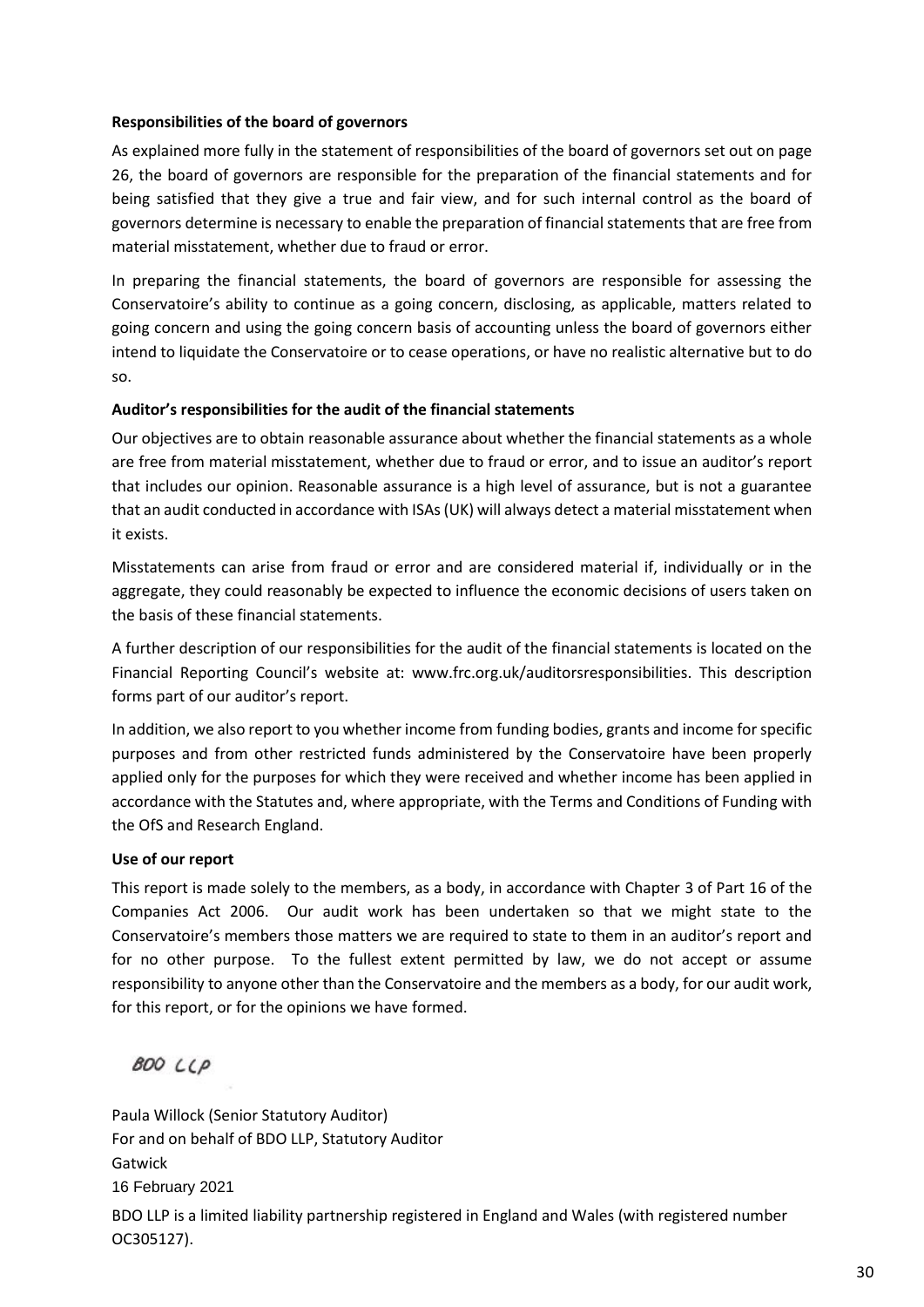# THE CONSERVATOIRE FOR DANCE AND DRAMA STATEMENT OF COMPREHENSIVE INCOME for the year ended 31 July 2020

|                                                  | <b>Note</b>    | 2020   | 2019   |
|--------------------------------------------------|----------------|--------|--------|
|                                                  |                | £'000  | f'000  |
| Income                                           |                |        |        |
| <b>Tuition fees</b>                              | $\overline{2}$ | 9,925  | 14,660 |
| Funding body grants                              | 3              | 5,062  | 8,313  |
| Other Income                                     | 4              | 29     | 10     |
| <b>Total income</b>                              |                | 15,016 | 22,983 |
| <b>Expenditure</b>                               |                |        |        |
| Allocations to schools                           | 6              | 12,648 | 21,185 |
| Conservatoire bursaries and scholarships         | 7              | 470    | 633    |
| Staff costs                                      | 9              | 581    | 472    |
| Other operating expenses                         | 10             | 586    | 520    |
| <b>Total expenditure</b>                         |                | 14,285 | 22,810 |
| <b>Surplus before taxation</b>                   |                | 731    | 173    |
| Taxation                                         |                |        |        |
| <b>Surplus for the year</b>                      | 15             | 731    | 173    |
| <b>Total Comprehensive Income for the Year</b>   |                | 731    | 173    |
| <b>Represented by:</b>                           |                |        |        |
| Restricted income and expenditure for the year   |                | (101)  | 42     |
| Unrestricted income and expenditure for the year |                | 832    | 131    |
|                                                  |                | 731    | 173    |

All items of income and expenditure relate to continuing activities.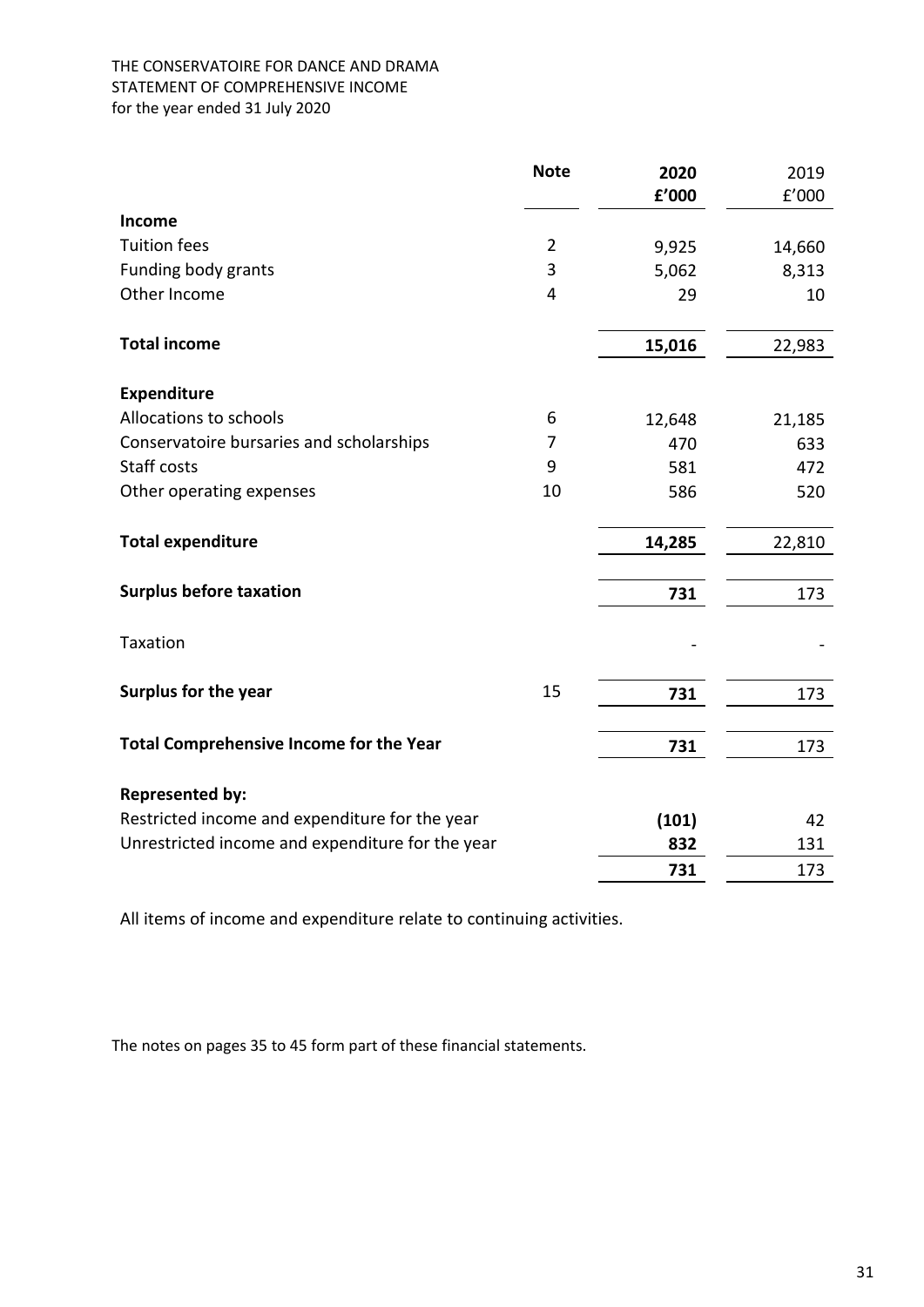|                                                                                          | <b>Note</b> | 2020  | 2019  |
|------------------------------------------------------------------------------------------|-------------|-------|-------|
|                                                                                          |             | £'000 | f'000 |
| <b>Non-current assets</b>                                                                |             |       |       |
| <b>Fixed assets</b>                                                                      | 11          | 7     | 9     |
| <b>Current assets</b>                                                                    |             |       |       |
| Debtors                                                                                  | 12          | 90    | 59    |
| Cash and cash equivalents                                                                | 13          | 1,627 | 1,556 |
|                                                                                          |             | 1,717 | 1,615 |
| Less: Creditors: amounts falling due within one                                          | 14          |       |       |
| year                                                                                     |             | 131   | 762   |
| <b>Net current assets</b>                                                                |             | 1,586 | 853   |
| <b>Total net assets</b>                                                                  |             | 1,593 | 862   |
| <b>Restricted reserves</b><br>Income and expenditure reserve - restricted<br>reserve     |             |       | 101   |
| <b>Unrestricted reserves</b><br>Income and expenditure reserve - unrestricted<br>reserve |             |       | 761   |
|                                                                                          |             | 1,593 |       |
| <b>Total reserves</b>                                                                    | 15          | 1,593 | 862   |

The financial statements were approved and authorised for issue by the Board of Governors on 10 February 2021 and signed on its behalf by:

Bill dugh dulan w Rosald

Jill Leigh Julian Roskill

Accountable Officer Chair of the Board of Governors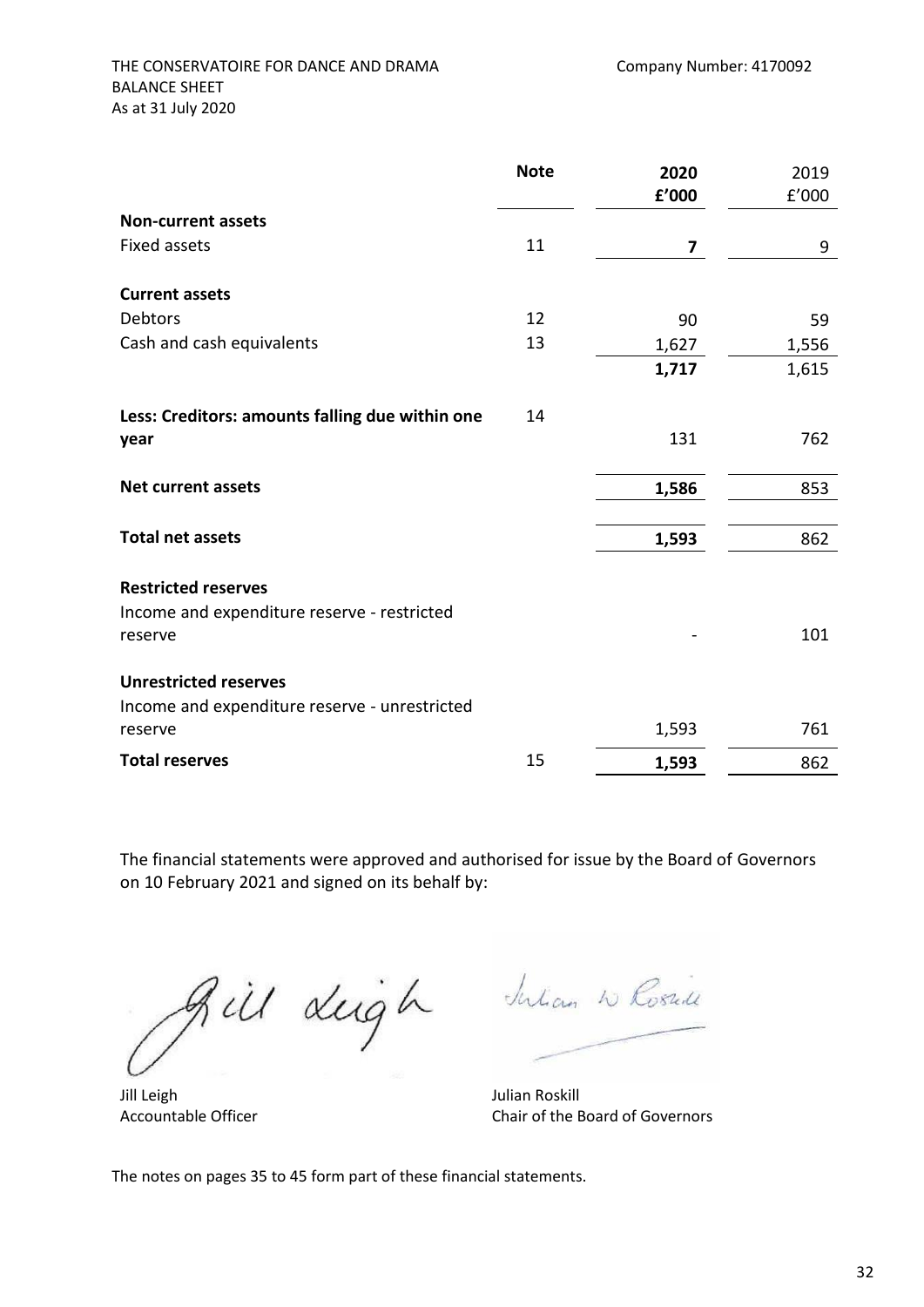# THE CONSERVATOIRE FOR DANCE AND DRAMA STATEMENT OF CHANGES IN RESERVES For the year ended 31 July 2020

|                                                                   | Income and expenditure reserve |                     | <b>Total</b> |
|-------------------------------------------------------------------|--------------------------------|---------------------|--------------|
|                                                                   | <b>Restricted</b>              | <b>Unrestricted</b> |              |
|                                                                   | f'000                          | f'000               | f'000        |
| <b>Balance at 1 August 2018</b>                                   | 59                             | 630                 | 689          |
| Surplus from the statement of<br>comprehensive income             | 42                             | 131                 | 173          |
| Balance at 31 July 2019                                           | 101                            | 761                 | 862          |
| <b>Balance at 1 August 2019</b>                                   | 101                            | 761                 | 862          |
| (Deficit) / Surplus from the statement of<br>comprehensive income | (101)                          | 832                 | 731          |
| Balance at 31 July 2020                                           |                                | 1,593               | 1,593        |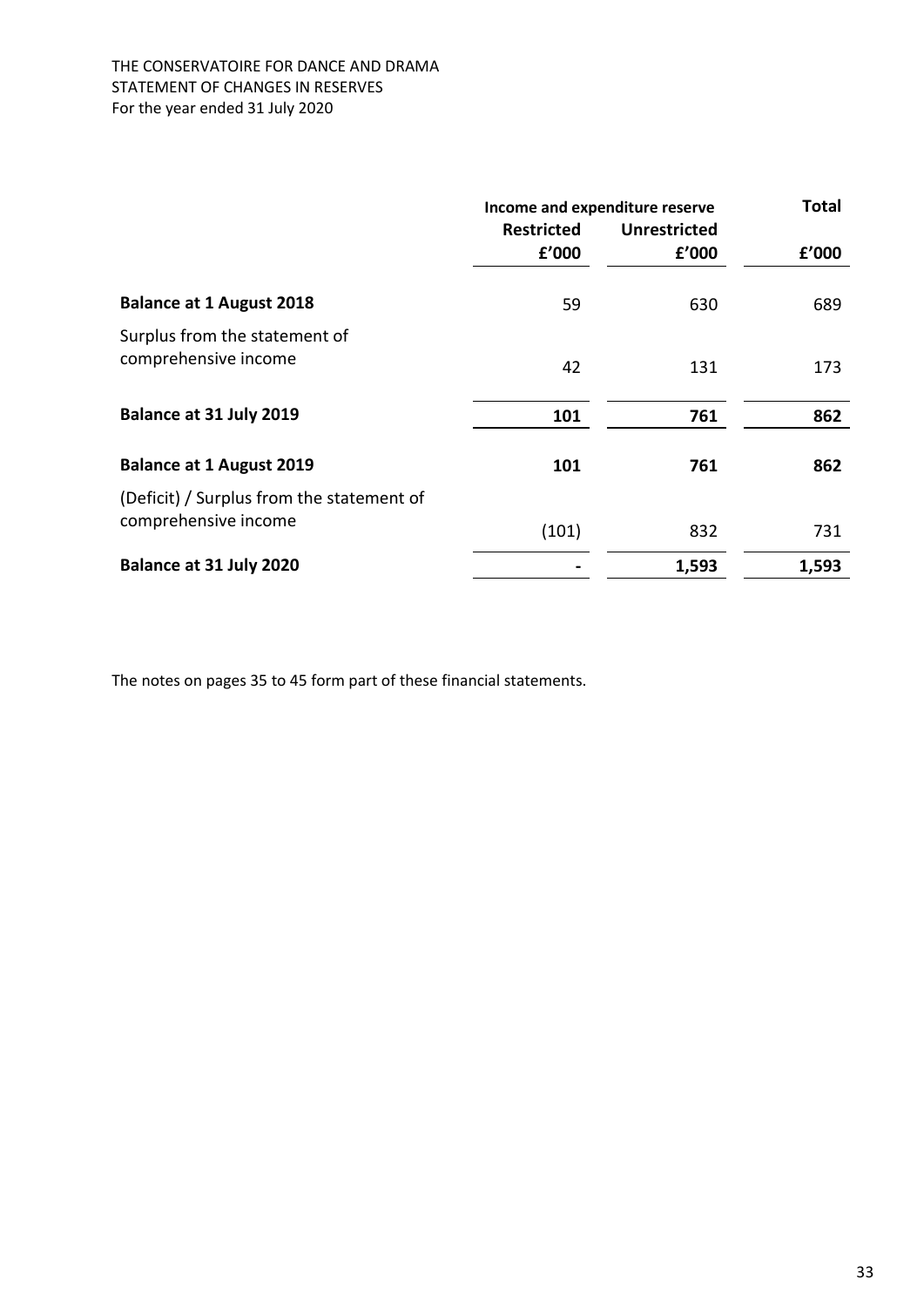|                                                        | <b>Note</b> | 2020<br>f'000 | 2019<br>f'000 |
|--------------------------------------------------------|-------------|---------------|---------------|
| Cash flow from operating activities                    |             |               |               |
| Surplus for the year                                   |             | 731           | 173           |
| <b>Adjustment for non-cash items</b>                   |             |               |               |
| Depreciation                                           | 11          | 4             | 6             |
| (Increase) / decrease in debtors                       | 12          | (31)          | 6             |
| (Decrease) / increase in creditors                     | 14          | (631)         | 652           |
| Adjustment for investing or financing activities       |             |               |               |
| Investment income                                      | 4           | (10)          | (10)          |
| Net cash inflow from operating activities              |             | 63            | 827           |
| Cash flows from investing activities                   |             |               |               |
| Investment income                                      | 4           | 10            | 10            |
| Payments made to acquire fixed assets                  | 11          | (2)           | (14)          |
|                                                        |             | 8             | (4)           |
| Increase in cash in the year                           |             |               | 823           |
|                                                        |             | 71            |               |
| Cash and cash equivalents at the beginning of the year | 13          | 1,556         | 733           |
| Cash and cash equivalents at the end of the year       | 13          | 1,627         | 1,556         |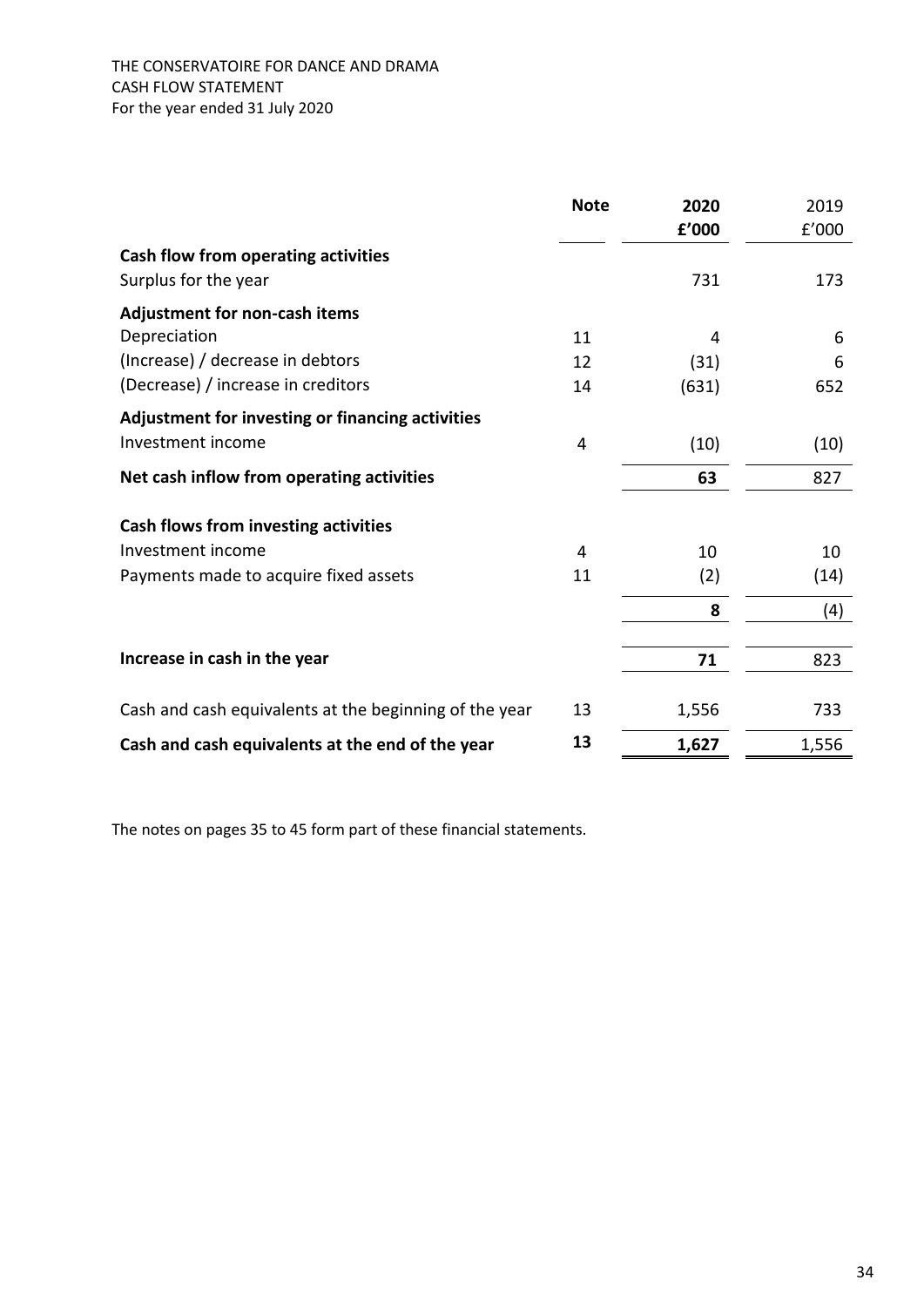#### **1) Accounting Policies**

#### **1. Basis of preparation**

The Conservatoire is a private company limited by guarantee, incorporated in England and Wales under the Companies Act 2006. The address of the registered office is as given on the company information on page 3 and the nature of operations and principal activity are set out in the Strategic Report.

These financial statements have been prepared in accordance with the Companies Act 2006, the Statement of Recommended Practice (SORP): Accounting for Further and Higher Education 2019 and in accordance with Financial Reporting Standards (FRS 102). The Conservatoire is a registered charity and therefore has applied the relevant public benefit requirement of FRS 102. The financial statements are prepared in accordance with the historical cost convention.

The financial statements comprise only the financial results of the Conservatoire and do not consolidate the financial results of the schools to which it provides funding but in respect of which it does not exercise management or financial control. Please refer to note 14 of the financial statements.

#### **2. Income recognition**

Income from the sale of goods or services is credited to the statement of comprehensive income when the services are supplied to the external customers or the terms of the contract have been satisfied.

Fee income is stated gross of any expenditure which is not a discount and credited to the statement of comprehensive income and expenditure over the period in which students are studying. Where the amount of the tuition fee is reduced, by a fee waiver, income receivable is shown net of the waiver. Cash bursaries and scholarships are accounted for gross as expenditure and not deducted from income.

Investment income is credited to the statement of comprehensive income on a receivable basis.

#### **3. Grant funding**

Grant funding including Office for Students grant, research grants from government sources and grants (including research grants) from non-government sources are recognised as income when the institution is entitled to the income and performance related conditions have been met. Income received in advance of performance related conditions being met is recognised as deferred income within creditors on the balance sheet and released to income as the conditions are met.

#### **4. Capital grants**

Capital grants are recognised in income when the institution is entitled to the funds subject to any performance related conditions being met.

#### **5. Accounting for retirement benefits**

The Conservatoire operates an automatic enrolment, defined contribution plan for eligible employees. Contributions to this pension plan are recognised as an expense in the statement of comprehensive income for the period during which services were rendered by employees.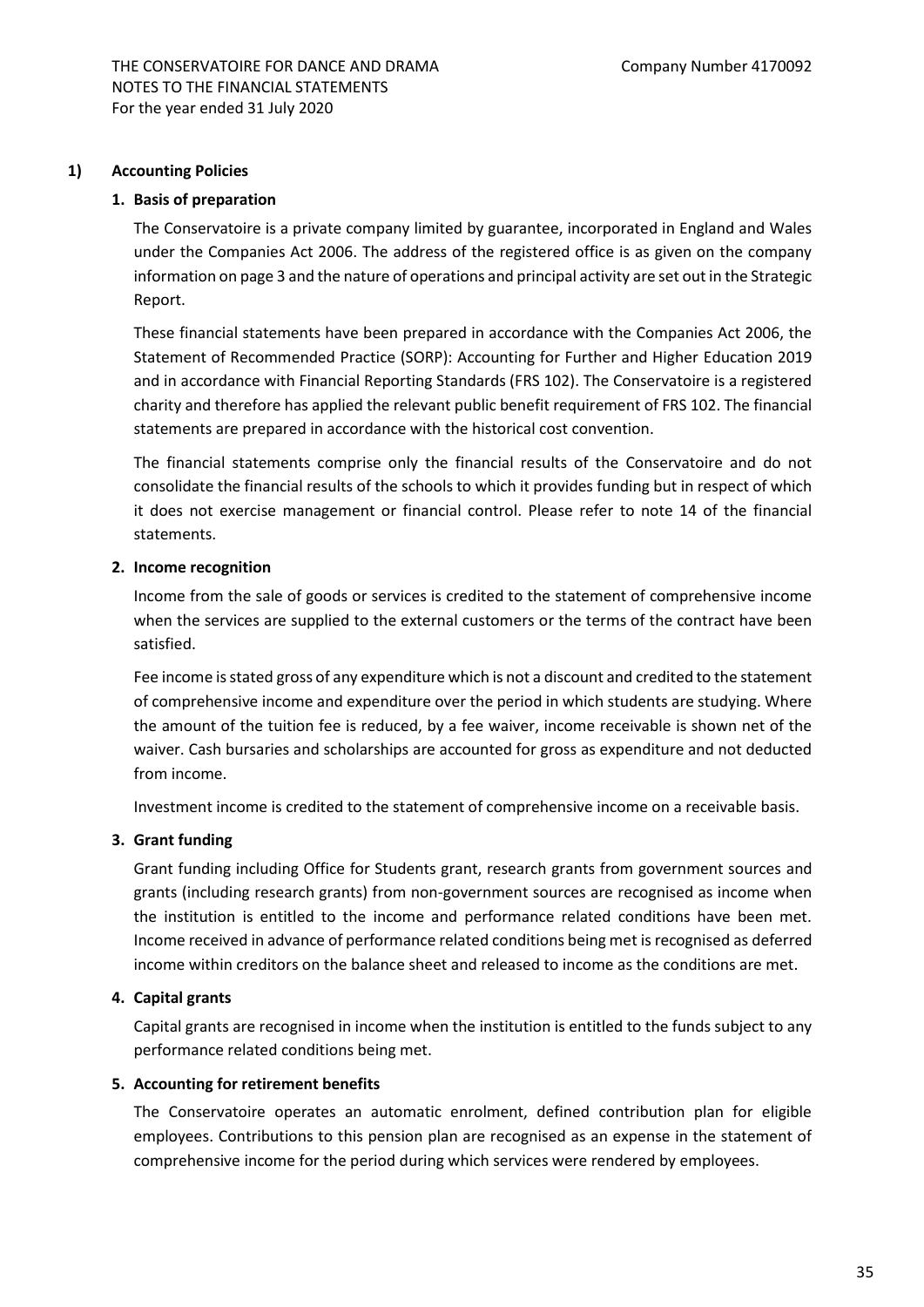#### **6. Employment benefits**

Short term employment benefits such as salaries and compensated absences are recognised as an expense in the year in which the employee renders service to the Conservatoire. Any unused benefits are accrued and measured as the additional amount the Conservatoire expects to pay as a result of the unused entitlement.

The Conservatoire operates a defined contribution pension scheme. The amounts paid into the scheme are held in an independently administered fund (B&CE - The People's Pension). The pension cost charges to this workplace pension scheme represent contributions payable by the conservatoire to the fund. In line with auto-enrolment legislation, unless the employee has opted out of the scheme, the Conservatoire makes an employer contribution equivalent to 3% of gross pay.

# **7. Operating leases**

Costs in respect of operating leases are charged on a straight-line basis over the lease term. Any lease premiums or incentives are spread over the minimum lease term.

# **8. Fixed Assets**

Fixed assets are stated at cost less accumulated depreciation and accumulated impairment losses. Where parts of a fixed asset have different useful lives, they are accounted for as separate items of fixed assets. Equipment, including computers and software, costing less than £1,000 per individual item is recognised as expenditure. All other equipment is capitalised.

Capitalised equipment is stated at cost. Depreciation is provided on a straight-line basis over the estimated useful lives of the assets. The rates of depreciation are as follows:

- Computer equipment 3 years
- Other equipment 5 years

#### **9. Taxation**

The Conservatoire is a registered charity. It is therefore a charity within the meaning of Para 1 of schedule 6 to the Finance Act 2010, and accordingly the Conservatoire is potentially exempt from taxation in respect of income or capital gains received within categories covered by section 478- 488 of the Corporation Tax Act 2010 or section 256 of the Taxation of Chargeable Gains Act 1992, to the extent that such income or gains are applied to exclusively charitable purposes.

The Conservatoire is not registered for Value Added Tax. Irrecoverable VAT on inputs is included in the costs of such inputs. Any irrecoverable VAT allocated to fixed assets is included in their cost.

#### **10. Allocations to schools**

Allocations to schools comprise the allocations of grant funding and tuition fee income in respect of the students jointly registered at a particular school.

Tuition fees are accounted for as income and equivalent expenditure to the respective school and described in further detail in note 1 to the financial statements.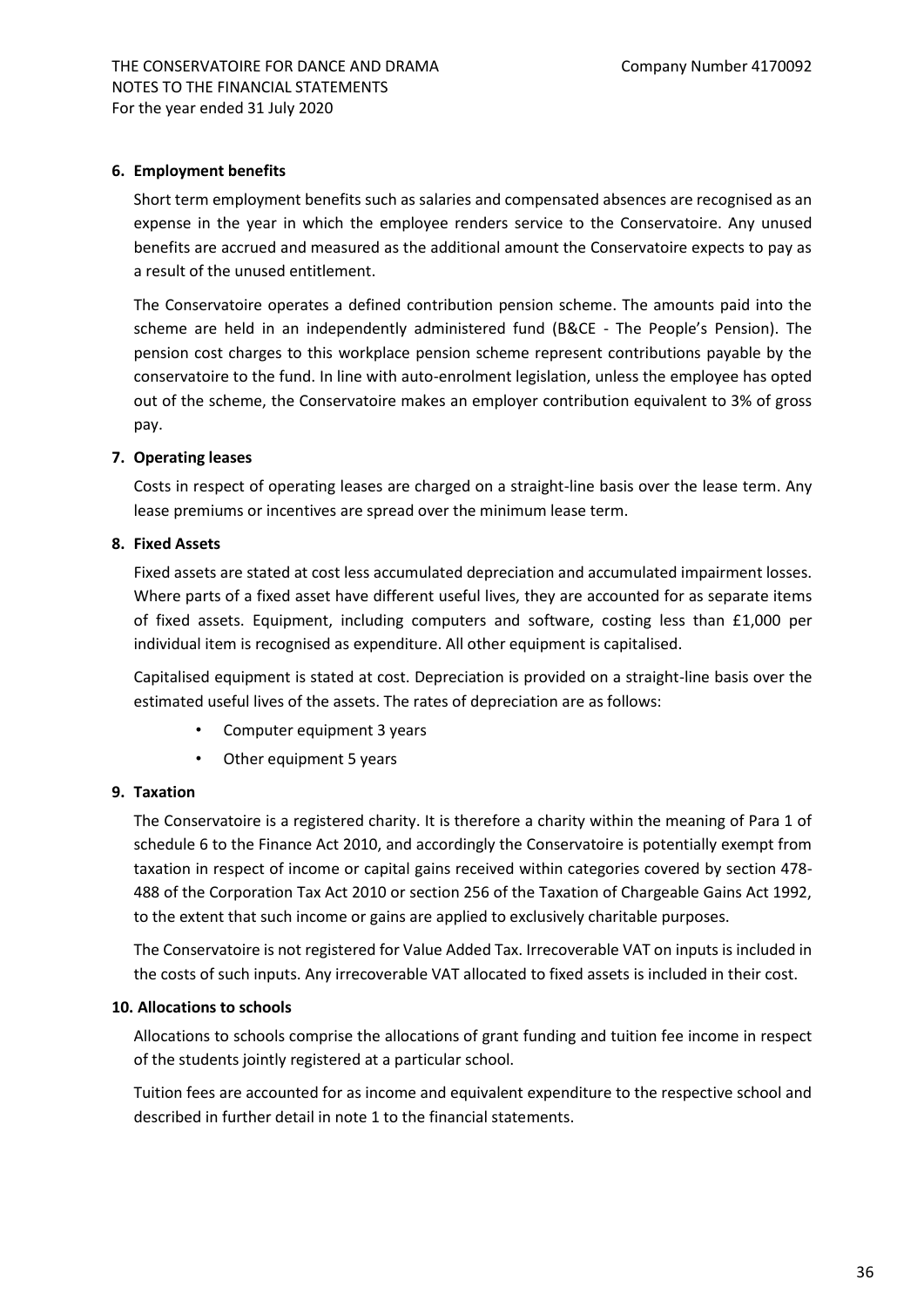#### **11.Financial Instruments**

The Conservatoire does not hold any non-basic financial instruments. The primary financial instruments are cash, receivables from debtors and payables to creditors. The recognition of trade debtors and trade creditors is at amortised cost.

Financial assets and financial liabilities are recognised when the Conservatoire becomes a party to the contractual provisions of the instrument. Financial liabilities and equity instruments are classified according to the substance of the contractual arrangements entered into.

All financial assets and liabilities are initially measured at transaction price (including transaction costs).

Financial assets and liabilities are only offset in the statement of financial position when, and only when there exists a legally enforceable right to set off the recognised amounts and the Conservatoire intends either to settle on a net basis, or to realise the asset and settle the liability simultaneously.

Financial liabilities are derecognised only when the obligation specified in the contract is discharged, cancelled or expires.

# **12.Critical judgements and key sources of estimation**

The Conservatoire does not rely on any significant judgements or key sources of estimation uncertainty in the preparation of its financial statements.

#### **13.Going Concern**

On 20 January 2021, the Board resolved to pursue a solvent winddown of the Conservatoires registration as a Higher Education Provider with the Office for Students working towards a transition date of no later than July 2023. There is a clear path for the execution of the transition of the members schools away from the Conservatoire. The Members' Agreement, having a notice period for resignation, provides the framework for the transition of the members schools to new arrangements. This has ensured that all schools are working towards an agreed transition date of July 2023. This avoids the prospect of uncertainty as to the date of transition, or the risk that a smaller number of schools are left trying to sustain the ongoing costs of the Conservatoire.

Following the transition, the Conservatoire will complete outstanding compliance returns, deregister with the OfS, and disband. This is being reflected in an updated Student Protection Plan, which, once approved by the OfS, will inform students of the transition process and how it may impact on their intended programme of study. This is being reinforced by distinct messaging from each member school to their own current and prospective students.

The Conservatoire has received information from each member school that includes their business plans and five-year income, expenditure, balance sheets and cash flow forecasts. This has included scenario modelling for the loss of ISTA funding. Having rigorously assessed these, in the context of the members year-end positions, as discussed above, the Board reasonably are confident that each member school remains a going concern. This has been reinforced by each schools' annual reports confirming their auditors support for a going concern basis of preparation. The Conservatoire has also reviewed each schools' auditor's management letters in order to identify any previously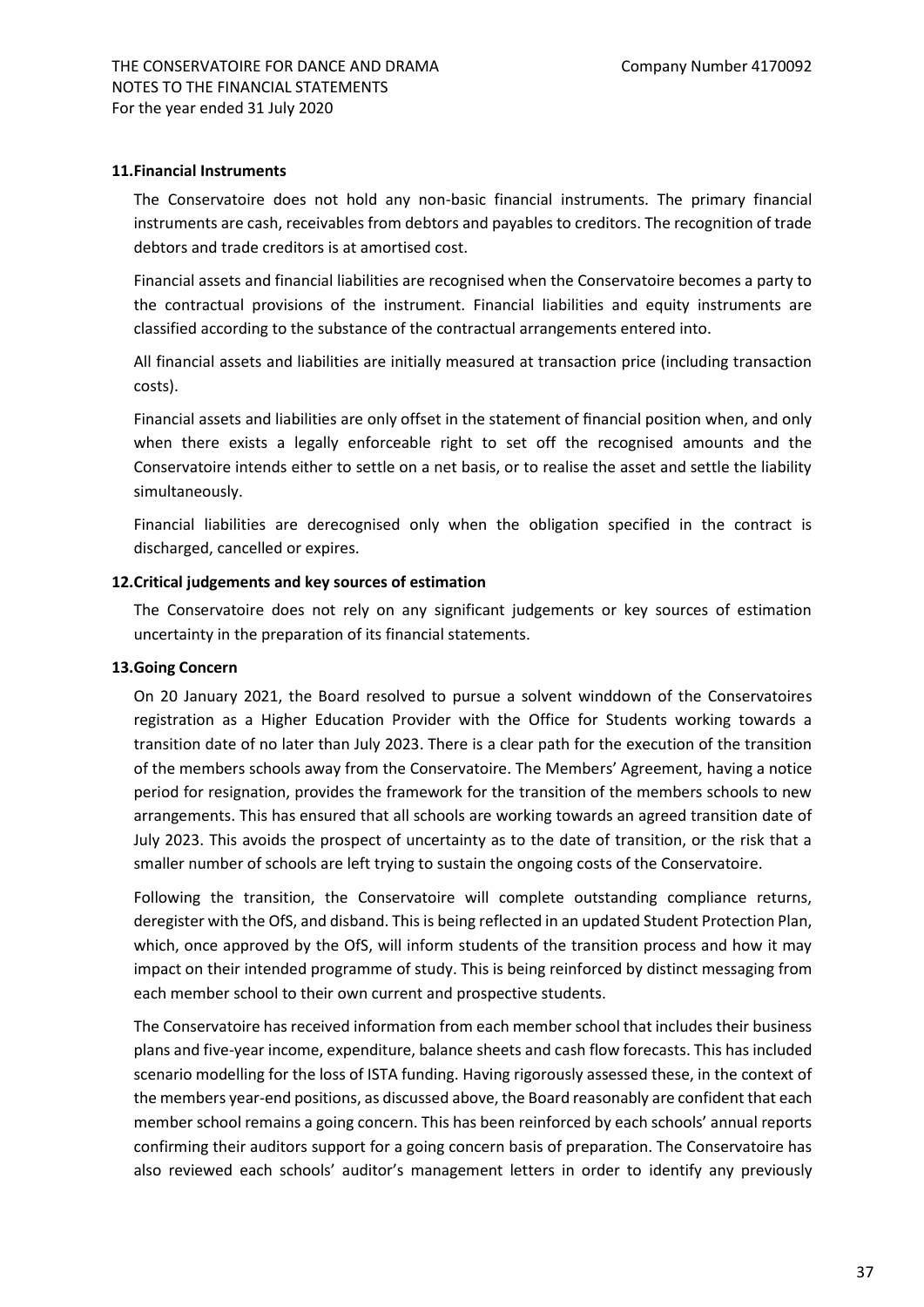unknown issues. This reduces the potential for claims, under the Student Protection Plan, that could exceed the reserves of the Conservatoire.

The high cost of conservatoire training means that grant and ISTA funding (25% of income) continue to make an important contribution to the organisation. 2020-21 marks the final year of the current round of ISTA funding and the Conservatoire awaits the OfS consultation on ISTA eligibility and criteria. The prospect of success in an application may be impacted by the decision to pursue a solvent wind down, although there may be the possibility of a tapered withdrawal of ISTA in the event of non-renewal. A wider consultation on funding across the higher education sector was postponed to 2020-21 and may impact on funding allocations from 2021-22 onwards.

Following the decision to increase reserves, successfully implemented during 2019-20, the Conservatoire has sufficient funds to operate for a period in excess of 12 months from the date of this report.

After due consideration, the Board considers that given the expected transition date of 31 July 2023, the continued financial strength of the Conservatoire, its compliance with the OfS conditions of registration, and the sound financial position of each member school it is appropriate to continue to adopt the going concern basis in preparing the annual financial statements.

# **2) Tuition fees and education contracts**

|                                                | 2020<br>£'000  | 2019<br>f'000  |
|------------------------------------------------|----------------|----------------|
| Home and EU students<br>International students | 6,768<br>3,157 | 9,561<br>5,099 |
|                                                | 9,925          | 14,660         |

Fees for students are accounted for by the Conservatoire as income and equivalent expenditure and are charged under the fees arrangements introduced in 2006-07. For 2019-20, the standard fee was £9,250 for home/EU undergraduates. Fees are collected from individual students, partly by individual Conservatoire schools under licence from the Conservatoire and partly by the Conservatoire itself, which collects the fees paid by loan finance from the Student Loan Company.

# **3) Funding Body Grants**

|                      | 2020<br>£'000 | 2019<br>f'000 |
|----------------------|---------------|---------------|
| OfS Recurrent grants | 4,540         | 5,145         |
| Research England     | 433           | 1,399         |
| OfS Capital grants   | 89            | 1,769         |
|                      | 5,062         | 8,313         |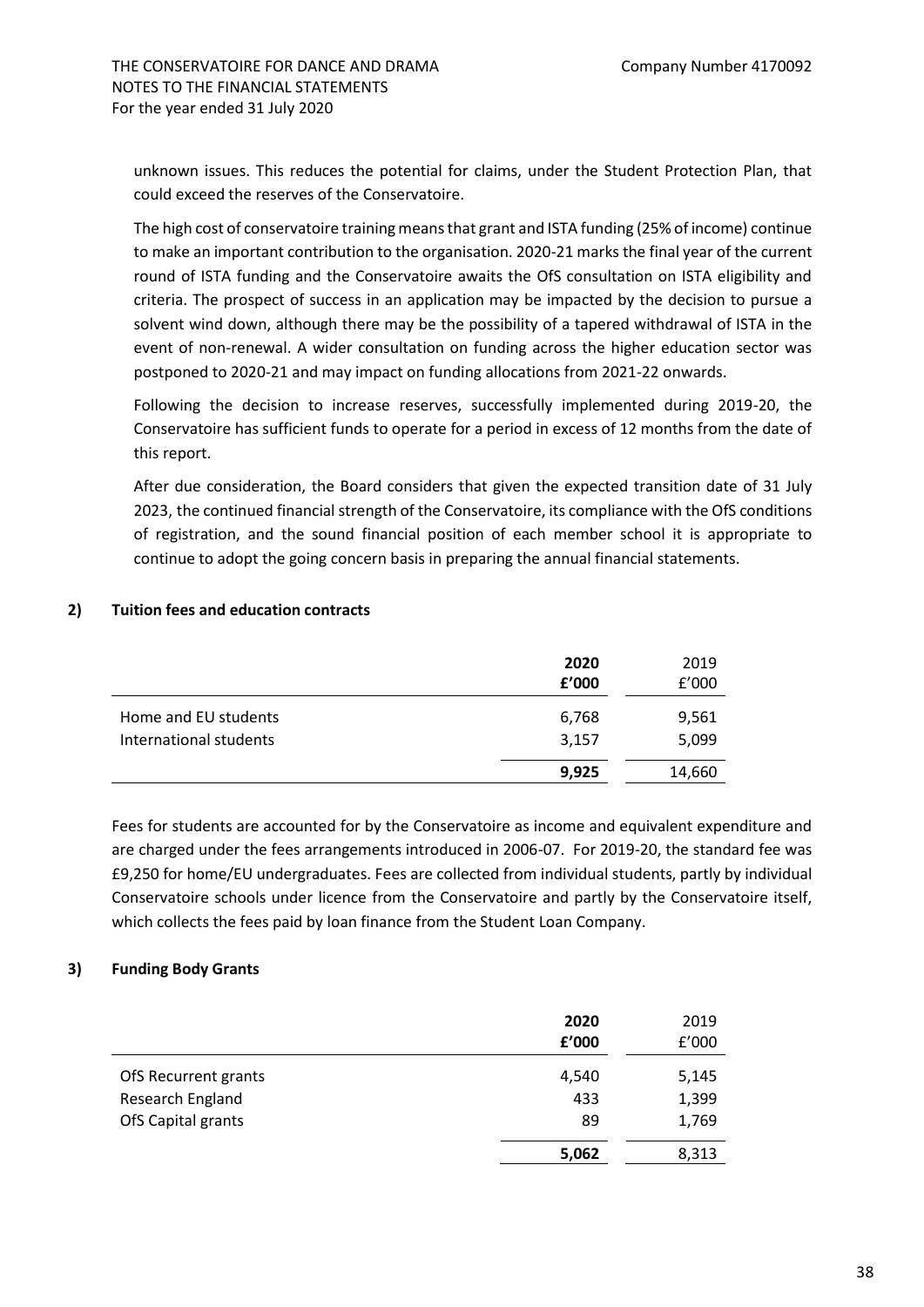# THE CONSERVATOIRE FOR DANCE AND DRAMA Company Number 4170092 NOTES TO THE FINANCIAL STATEMENTS For the year ended 31 July 2020

# **4) Other Income**

|                            | 2020<br>£'000 | 2019<br>f'000            |
|----------------------------|---------------|--------------------------|
|                            |               |                          |
| <b>Interest Receivable</b> | 10            | 10                       |
| Other                      | 19            | $\overline{\phantom{0}}$ |
|                            | 29            | 10                       |

# **5) Source of Grant and Fee Income**

|                                | 2020   | 2019   |
|--------------------------------|--------|--------|
|                                | f'000  | f'000  |
|                                |        |        |
| Grant income from the OfS      | 4,629  | 6,914  |
| Grant income from other bodies | 433    | 1,399  |
| Fee income for taught awards   | 9,925  | 14,660 |
|                                | 14,987 | 22,973 |
|                                |        |        |

# **6) Allocations to schools & other HEIs**

|                                                 | 2020   | 2019   |
|-------------------------------------------------|--------|--------|
|                                                 | f'000  | f'000  |
| <b>Allocations to Conservatoire schools</b>     |        |        |
| London Contemporary Dance School                | 2,781  | 2,559  |
| Royal Academy of Dramatic Art                   |        | 2,635  |
| <b>Bristol Old Vic Theatre School</b>           | 2,434  | 2,391  |
| Northern School of Contemporary Dance           | 2,781  | 2,677  |
| National Centre for Circus Arts                 | 797    | 946    |
| <b>Central School of Ballet</b>                 | 1,757  | 2,000  |
| LAMDA                                           |        | 4,606  |
| Rambert School of Ballet and Contemporary Dance | 2,023  | 2,013  |
|                                                 | 12,573 | 19,827 |
| <b>Catalyst Fund allocations</b>                |        |        |
| Capital funds disbursed to other HEIs           | 75     | 1,358  |
|                                                 | 12,648 | 21,185 |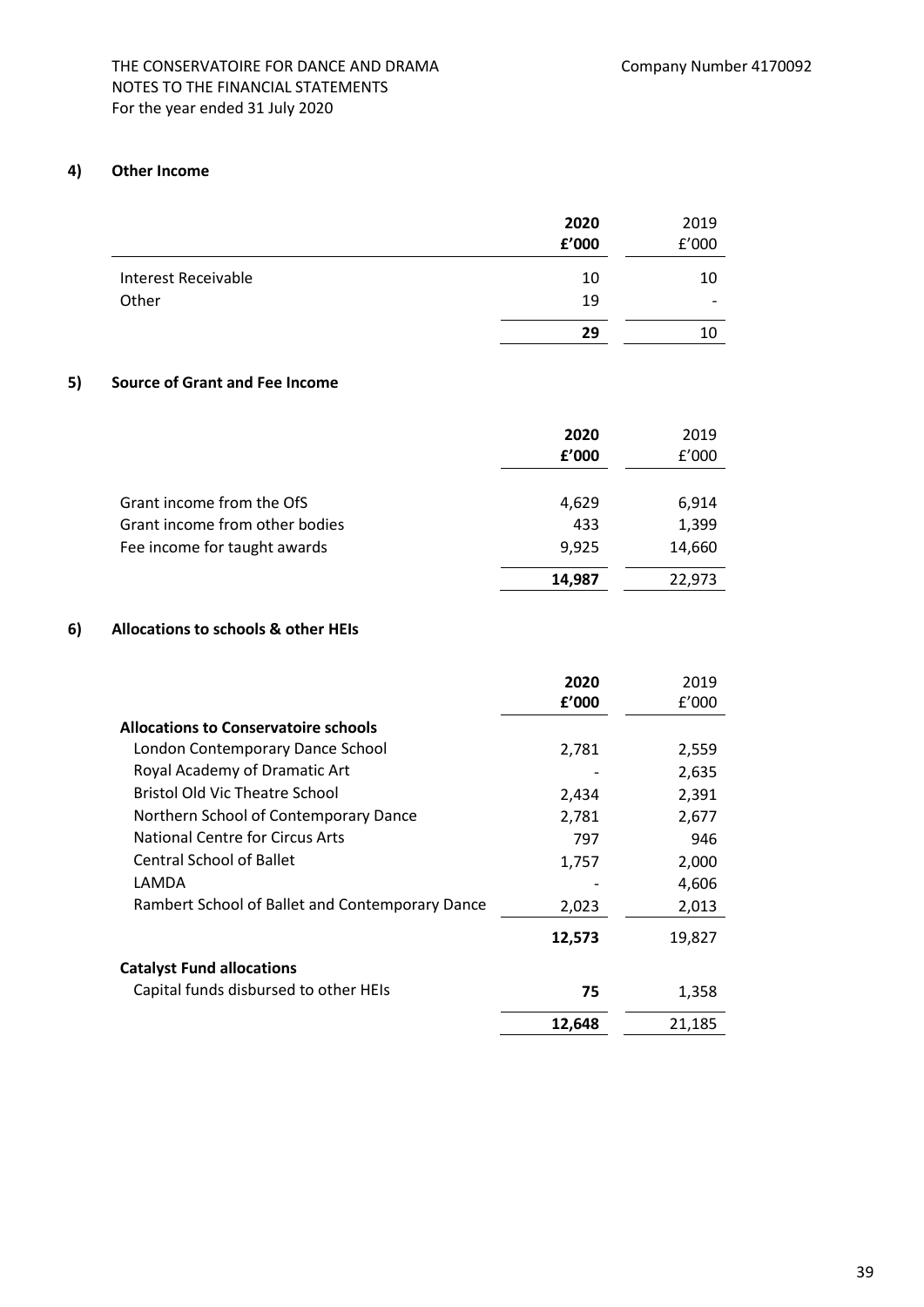#### **7) Conservatoire bursaries and scholarships**

|                                  | 2020<br>£'000 | 2019<br>f'000 |
|----------------------------------|---------------|---------------|
| Provision of bursaries           | $\mathcal{P}$ |               |
| Conservatoire Scholarship Scheme | 468           | 628           |
|                                  | 470           | 633           |

In 2019-20 the Conservatoire continued to offer financial support to home/EU students paying fees through its Conservatoire Scholarship Scheme, as part of its package of responsibilities under the Access Agreement monitored by the Office for Students (OfS).

Under the Conservatoire Scholarship Scheme, schools provided £468,000 (2018-19: £628,000) funding to students, net of £2,500 Conservatoire Scholarship Scheme fee waivers (2018-19: £7,000).

The Conservatoire continues to offer bursaries for students that are care leavers or estranged from their families. Total bursary disbursements were £2,000 in 2019-20 (2018-19: £5,000).

# **8) Access and participation expenditure**

|                                          | 2020<br>£'000 |
|------------------------------------------|---------------|
| Access investment                        | 517           |
| Financial supported provided to students | 465           |
| Support for disabled students            | 123           |
| Research and evaluation                  |               |
|                                          | 1.106         |

These amounts include staff costs, intrinsic to the delivery of the access and participation activities, of £309k.

The conservatoires Access and Participation Plan (2020-25) can be found at:

http://www.cdd.ac.uk/about-us/widening-access/

# **9) Staff costs**

|                                    | 2020  | 2019  |
|------------------------------------|-------|-------|
| Staff Costs:                       | f'000 | f'000 |
| <b>Salaries</b>                    | 450   | 406   |
| Social security costs              | 48    | 39    |
| Pension contributions              | 9     | q     |
| Self-employed and Agency employees | 74    | 18    |
| Total staff costs                  | 581   | 472   |

Salaries include non-recurring staff bonus payments of £3,077 (2019: £Nil).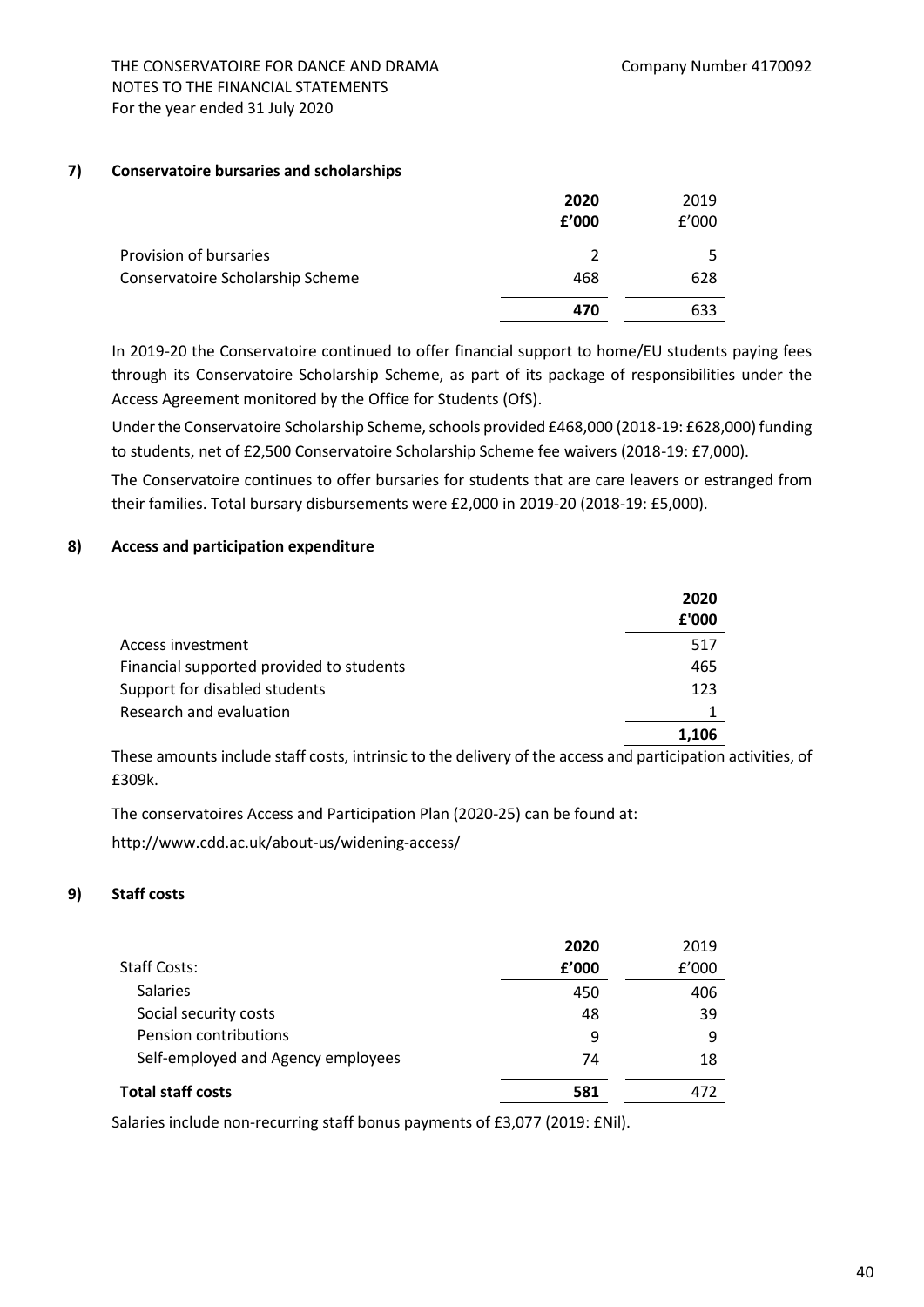#### **The average employed staff headcount for the year was as follows:**

| 2019   | 2020          |
|--------|---------------|
| Number | <b>Number</b> |
|        | 1 ว           |
|        |               |

#### **The average employed staff full-time equivalent for the year was as follows:**

| 2020   | 2019   |
|--------|--------|
| Number | Number |
| 10     | 10     |
|        |        |

#### **Payment to the Chief Executive Officer**

|                           |                    |             | Former       |
|---------------------------|--------------------|-------------|--------------|
|                           | <b>Current CEO</b> |             | CEO          |
|                           |                    |             |              |
|                           | 2020               | 2019        | 2019         |
|                           |                    | 14/10/18    | $01/08/18$ - |
|                           |                    | $-31/07/19$ | 14/10/18     |
|                           | £                  | £           | £            |
| <b>Basic Salary</b>       | 95,577             | 63,962      | 25,367       |
| CDD Staff bonus scheme    | 300                |             |              |
| Pension contributions     | 2,876              | 1,537       | 1,164        |
| <b>Total remuneration</b> | 98,753             | 65,499      | 26,531       |

The amount paid to the Chief Executive Officer represents total Governors remuneration for the year.

The remuneration of the Chief Executive, which incorporates the role and responsibilities of the 'Accountable Officer', has been benchmarked against equivalent roles in higher education, with particular reference to the small specialist institutions of which the Conservatoire is one of the leading members. This benchmarking exercise, last undertaken in January 2020, identified the role as within the bottom quartile of equivalent roles. The performance of the Chief Executive Officer is subject to appraisal by the Chair of the Board of Governors in conjunction with the Remuneration Committee.

The bonus payable to the CEO is in respect of a fixed monetary amount, payable to all Conservatoire staff employed on 1 August 2020, proportionate to their FTE. The CEO claimed travel expenses of £2,946 (2019: £1,990).

There have been no non-taxable or taxable benefits paid to the Chief Executive Officer in the year other than those that are for the reimbursement of business travel and other business expenses. These are claimed in line with the Conservatoire's staff expenses policy.

The ratio of the Chief Executive's basic salary to the median of all staff is 2.3:1. (2019: 2.71:1). The ratio of the Chief Executive's total remuneration to the median of all staff is 2.3:1. (2019: 2.71:1). The median basic salary of all staff is calculated on a full-time equivalent basis for the salary paid by the provider to its staff.

No member of staff was paid more than £100,000 per annum.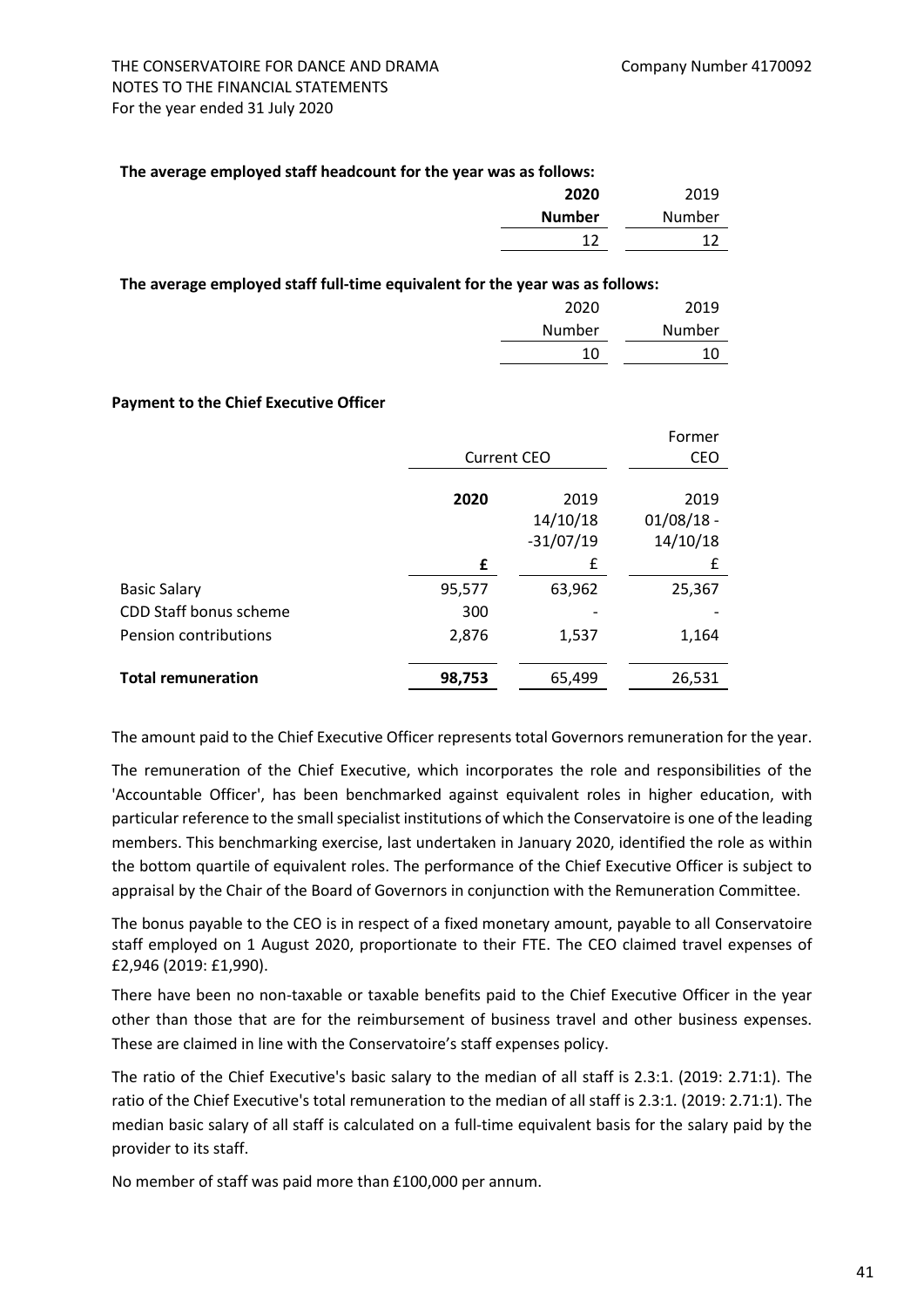No remuneration was paid to any governor. No payment was made to any governor or to any party connected to a governor, other than to schools, for services provided. Governors claimed expenses of £Nil (2019: £855).

#### **Key Management Personnel staff costs:**

Key management personnel are members of the Senior Management Team having authority and responsibility for planning, directing, and controlling the activities of the Conservatoire.

Staff costs include compensation paid to key management personnel consisting of salary and benefits, including any employer's pension contribution. In 2020 total staff costs of key management personnel at the Conservatoire was £317,111 (2019: £194,807).

# **10) Other operating expenses**

|                                                            | 2020  | 2019  |
|------------------------------------------------------------|-------|-------|
|                                                            | f'000 | f'000 |
| <b>Educational projects</b>                                | 12    | 40    |
| Communications                                             | 4     | 2     |
| Subscriptions                                              | 136   | 71    |
| Consultancy                                                | 105   | 119   |
| Legal                                                      | 26    | 27    |
| Audit                                                      | 90    | 87    |
| Staff recruitment and development                          | 32    | 19    |
| <b>Travel and subsistence</b>                              | 17    | 24    |
| Information systems                                        | 78    | 46    |
| Premises                                                   | 81    | 79    |
| Other expenses                                             | 5     | 6     |
|                                                            | 586   | 520   |
| Operating expenses for the year are stated after charging: |       |       |
|                                                            | 2020  | 2019  |
|                                                            | f'000 | f'000 |
| <b>External Auditors</b>                                   | 30    | 21    |
| <b>Internal Auditors</b>                                   | 60    | 66    |
| <b>Operating leases</b>                                    | 63    | 47    |
| Depreciation                                               | 4     | 6     |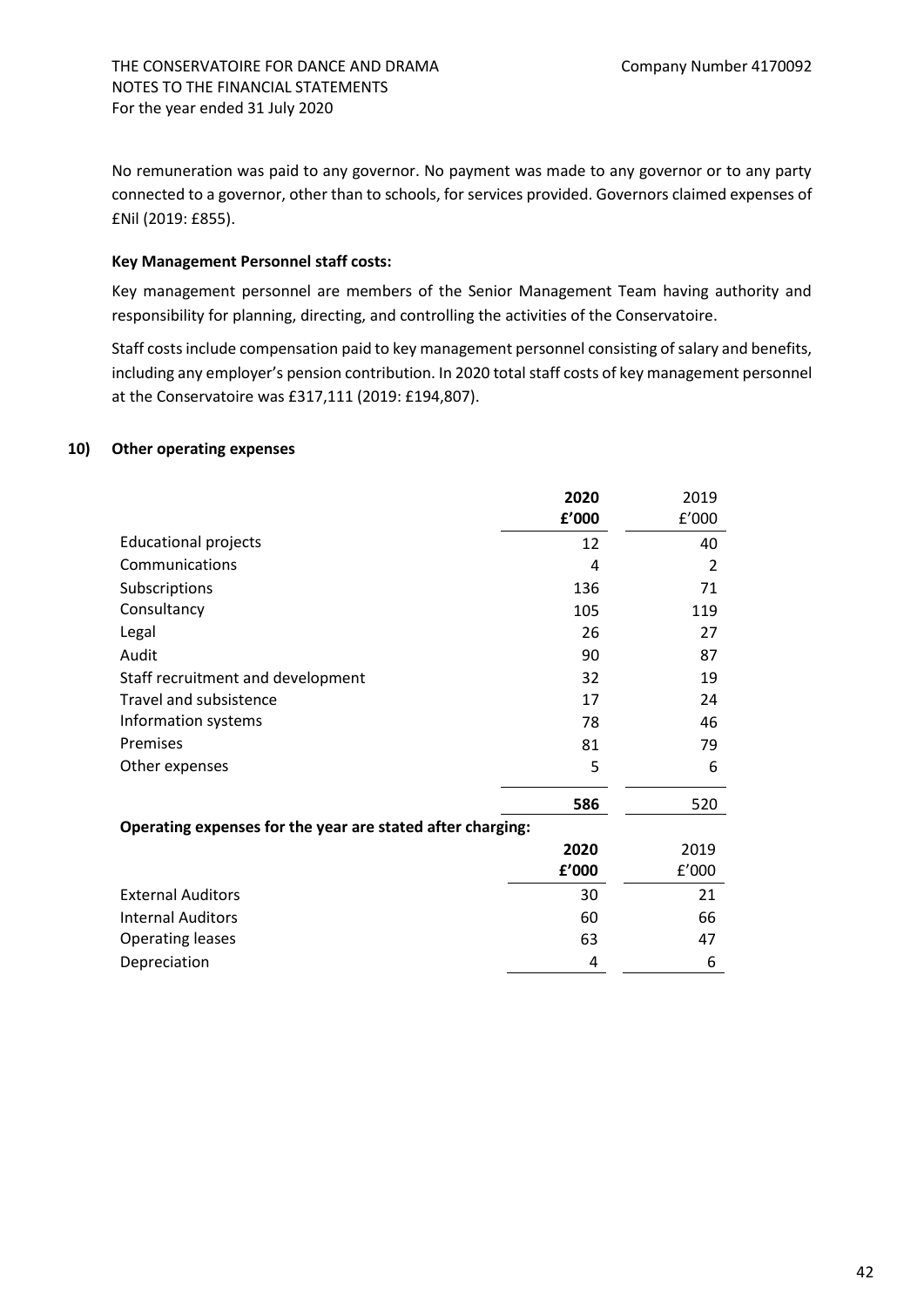# THE CONSERVATOIRE FOR DANCE AND DRAMA Company Number 4170092 NOTES TO THE FINANCIAL STATEMENTS For the year ended 31 July 2020

#### **11) Fixed assets**

|                           | <b>Fixtures</b> | Computer       | <b>Total</b> |
|---------------------------|-----------------|----------------|--------------|
|                           | & fittings      | equipment      |              |
|                           | f'000           | f'000          | f'000        |
| At cost                   |                 |                |              |
| At 1 August 2019          | 4               | 10             | 14           |
| Additions during the year |                 | $\overline{2}$ | 2            |
| Disposals during the year |                 |                |              |
| At 31 July 2020           | 4               | 12             | 16           |
| Depreciation              |                 |                |              |
| At 1 August 2019          | $\overline{2}$  | 3              | 5            |
| Charge for the year       | 1               | 3              | 4            |
| Disposals during the year |                 |                |              |
| At 31 July 2020           | 3               | 6              | 9            |
| Net book value            |                 |                |              |
| At 31 July 2020           | 1               | 6              | 7            |
| At 31 July 2019           | $\overline{2}$  | 7              | 9            |

# **12) Debtors**

|                | 2020  | 2019                     |
|----------------|-------|--------------------------|
|                | £'000 | f'000                    |
| Prepayments    | 71    | 46                       |
| Member Schools | 5     | $\overline{\phantom{0}}$ |
| Other debtors  | 13    | 13                       |
|                | 90    | 59                       |

# **13) Cash and cash equivalents**

|              | 2020  | 2019  |
|--------------|-------|-------|
|              | £'000 | f'000 |
| Cash at Bank | 1,627 | 1,556 |
|              | 1,627 | 1,556 |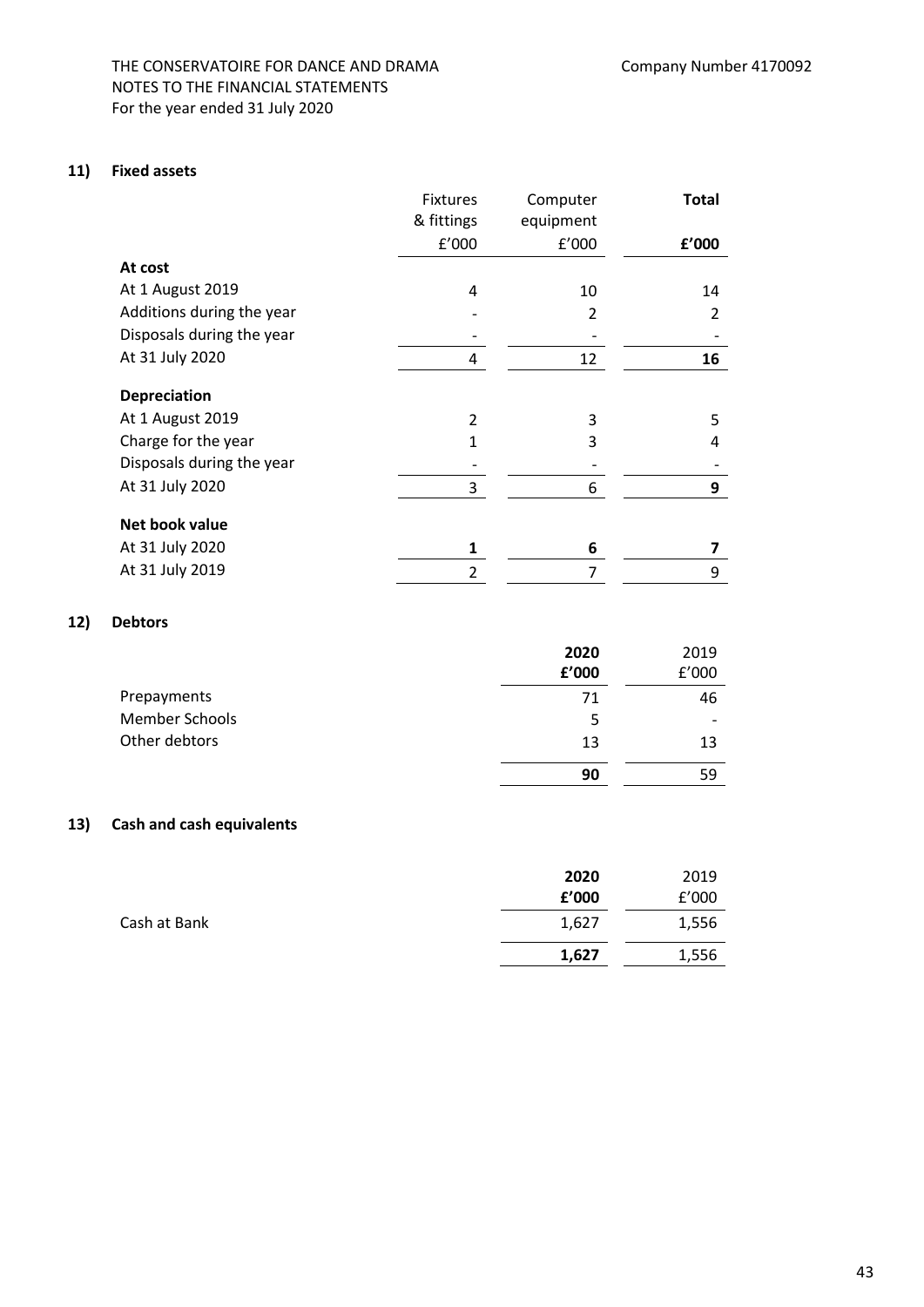#### **14) Creditors: amounts falling due within one year**

|                              | 2020<br>£'000 | 2019<br>f'000 |
|------------------------------|---------------|---------------|
| Trade creditors              |               |               |
| Member schools               | 2             | 9             |
| Other                        | 17            | 74            |
| Social security and taxation | 15            | 12            |
| Other creditors              | 2             | 576           |
| Accruals                     | 95            | 91            |
|                              | 131           | 762           |

#### **15) Capital and reserves**

|                                | 2020<br>£'000 | 2019<br>f'000 |
|--------------------------------|---------------|---------------|
| Income and expenditure account |               |               |
| At 1 August                    | 862           | 689           |
| Surplus for the year           | 731           | 173           |
| At 31 July                     | 1,593         | 862           |

The Conservatoire is a company limited by guarantee and does not have share capital. Each member gives a guarantee to contribute a sum, not exceeding £1, to the Conservatoire should it be wound up. At 31 July 2020 the company had 6 members (2019: 6) which were schools of the Conservatoire.

# **16) Lease obligations**

Future minimum land and buildings lease payments under non-cancellable operating leases were as follows:

|                 | 2020  | 2019  |
|-----------------|-------|-------|
|                 | £'000 | f'000 |
| Within one year | 67    | 56    |
| <b>Total</b>    | 67    | 56    |

#### **17) Net debt**

|                           | 2019  | Cashflow | 2020  |
|---------------------------|-------|----------|-------|
|                           | £000  | £000     | £000  |
| Cash and cash equivalents | 1,556 | 71       | 1.627 |